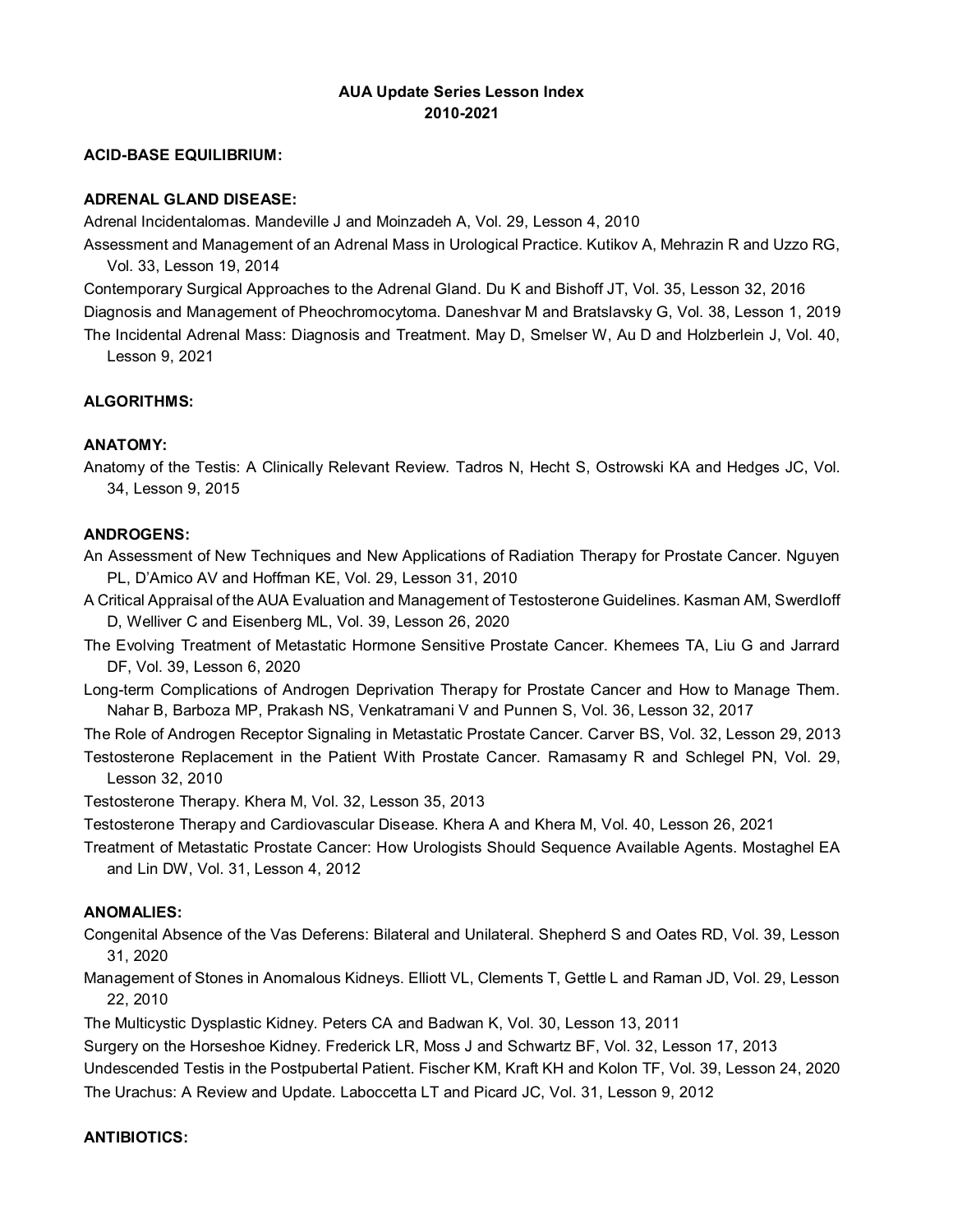Antimicrobial Prophylaxis for Transrectal Ultrasound Biopsy. Loeb S, Vol. 32, Lesson 1, 2013

Continuous Antibiotic Prophylaxis in Children: Current Controversies. Gaither TW, Wang MK and Copp HL, Vol. 36, Lesson 27, 2017

Management of Acute Cystitis in Women without Antibiotics. Hickling DR and Nickel JC, Vol. 38, Lesson 6, 2019

Management of Antimicrobial Resistance. Boyle DP, Zembower TR and Maxwell KM, Vol. 35, Lesson 22, 2016

What's New in Antimicrobial Prophylaxis for Urological Surgery. Lightner DJ and Wymer KM, Vol. 38, Lesson 17, 2019

# **ARTIFICIAL INTELLIGENCE:**

Artificial Intelligence in Urology. Moreira DM and Niederberger CS, Vol. 38, Lesson 8, 2019

# **BIOLOGY:**

Discovery and Validation of Molecular Markers of Prostate Cancer. Vickers AJ and Savage C, Vol. 29, Lesson 29, 2010

# **BIOMARKERS:**

Biomarkers for Bladder Cancer Detection. Ajib K and Kulkarni GS, Vol. 38, Lesson 11, 2019

### **BLADDER:**

Acute and Chronic Urinary Retention in Men and Women: Epidemiology, Treatment and Future Directions. Giblin BM, Kowalik U and Plante MK, Vol. 39, Lesson 30, 2020

Assessment and Management of Intraoperative Iatrogenic Ureteral and Bladder Injuries. Kreshover JE, Morganstern B and Richstone L, Vol. 32, Lesson 34, 2013

Augmentation Cystoplasty. Welk BK and Herschorn S, Vol. 31, Lesson 20, 2012

Bladder Microbiome in Health and Disease. Mueller ER and Wolfe A, Vol. 38, Lesson 28, 2019

Bladder Outlet Surgery for Incontinence and Neurogenic Bladder. Dave S and Khoury AE, Vol. 29, Lesson 27, 2010

Botulinum Toxin Use in the Lower Urinary Tract in Adults and Children. Ginsberg DA, Vol. 34, Lesson 16, 2015 Calling the Urologist: Considerations in Intraoperative Consultations. Winters JC, Vol. 39, Lesson 11, 2020

Contemporary Augmentation Cystoplasty. Sosland R, Popat S and Khavari R, Vol. 39, Lesson 23, 2020

Continent Catheterizable Channels. Casey JT and Yerkes EB, Vol. 33, Lesson 16, 2014

Detrusor Underactivity. Abraham N and Goldman HB, Vol. 33, Lesson 11, 2014

Diagnostic and Treatment Tools for the Management of Multiple Sclerosis Related Neurogenic Bladder Symptoms. Tracey JM and Stoffel JT, Vol. 36, Lesson 30, 2017

Fistula: See Fistula

Interstitial Cystitis/Bladder Pain Syndrome. Angel JB and Erickson DR, Vol. 33, Lesson 8, 2014

- Ketamine: Its Use and Abuse in Urological Practice. Gaunay G, Lufti F and Moldwin R, Vol. 35, Lesson 28, 2016
- LUTS in the Patient with Parkinson Disease: Diagnosis and Management. Lee D, Dillon BE and Lemack GE, Vol. 31, Lesson 38, 2012
- Management of Acute Cystitis in Women without Antibiotics. Hickling DR and Nickel JC, Vol. 38, Lesson 6, 2019
- (Mis)-Diagnosis and (Mis)-Management of Prostate Infections. Lundy SD and Shoskes DA, Vol. 40, Lesson 28, 2021
- Non-Opioid Adjuncts for the Management of Chronic Urological Pain (Non-Malignant Etiology). Thu JHL Meng Y and Lai HH, Vol. 38, Lesson 32, 2019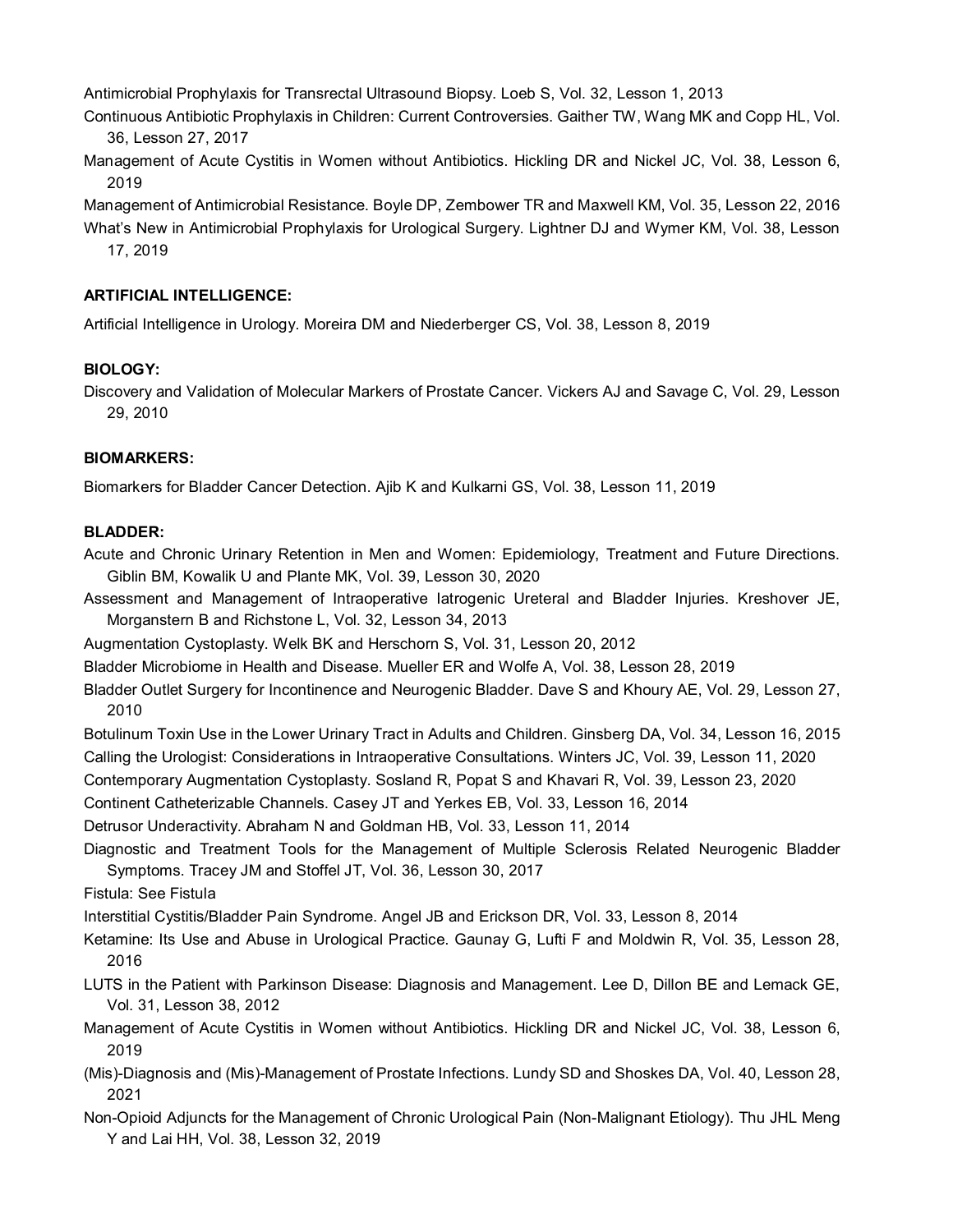Nosocomial Urinary Tract Infections. Purves JT and McIntyre M, Vol. 29, Lesson 17, 2010

- Overactive Bladder: Diagnosis and Management. Gormley EA, Vol. 33, Lesson 14, 2014
- Overactive Bladder: Utilization of Third Line Therapies. Rourke E, Dmochowski R and Kraus S, Vol. 40, Lesson 10, 2021
- Prevention and Management of Ileal Conduit Parastomal Hernia. Djaladat H and Ghoreifi A, Vol. 39, Lesson 21, 2020
- Primary Bladder Neck Obstruction: Diagnostic and Management Considerations. Brucker BM and Drain A, Vol. 39, Lesson 1, 2020
- The Psychology of Urological Chronic Pelvic Pain: A Primer for Urologists Who Want to Know How to Better Manage Chronic Prostatitis and Interstitial Cystitis. Tripp DA and Nickel JC, Vol. 30, Lesson 40, 2011
- Technical Principles of Using Bowel for Urinary Tract Reconstruction. Poch MA, Peabody JO and Guru KA, Vol. 30, Lesson 39, 2011

Tibial Nerve Stimulation in Overactive Bladder. Ohmann EL and Brucker BM, Vol. 34, Lesson 25, 2015

Treatment and Prevention of Urinary Tract Infections in Spinal Cord Injured Patients. Stoffel JT, Vol. 39, Lesson 29, 2020

Urinary Diversion for Benign Indications. Boysen WR, Inouye B and Peterson AC, Vol. 39, Lesson 25, 2020

# **BOWEL:**

Augmentation Cystoplasty. Welk BK and Herschorn S, Vol. 31, Lesson 20, 2012

Technical Principles of Using Bowel for Urinary Tract Reconstruction. Poch MA, Peabody JO and Guru KA, Vol. 30, Lesson 39, 2011

Urinary Tract Infections and Bladder and Bowel Dysfunction. Austin PF and Mittal AG, Vol. 39, Lesson 12, 2020

# **BURNS:**

### **CALCULI:**

Adult Urinary Tract Infections. Rourke E, Kraus SR and Liss MA, Vol. 36, Lesson 37, 2017

- Asymptomatic Renal Calculi: Incidence and Management. Westesson KE and Monga M, Vol. 31, Lesson 36, 2012
- Bariatric Surgery and Risk of Stone Disease. Hyams ES, Steele KE and Matlaga B, Vol. 31, Lesson 27, 2012
- Complications of Percutaneous Nephrolithotomy. Brandes ER, Pais VM Jr, Hartnett RD and Sternberg KM, Vol. 40, Lesson 16, 2021

Complications of Shock Wave Lithotripsy. Lee MS and Krambeck AE, Vol. 40, Lesson 11, 2021

- Cystinuria: Genetics, Diagnosis and Management. Thurmon KL, Newton MR and Tracy CR, Vol. 31, Lesson 34, 2012
- Dusting versus Extraction Strategies during Ureteroscopy for Renal Calculi. Ghani KR and McRoberts WW, Vol. 39, Lesson 5, 2020
- Effects of Dietary and Supplemental Calcium and Vitamin D on Stone Disease. Antonelli JA, Vol. 35, Lesson 8, 2016

Endourology: See Endourology

Epidemiology of Stone Disease. Scales CD Jr, Vol. 33, Lesson 37, 2014

Evaluation and Management of Derangements of Calcium Metabolism in Stone Formers: A Primer for the Urologist. Canvasser NE and Maalouf N, Vol. 37, Lesson 5, 2018

Imaging in the Management of Ureteral Calculi. Antonelli JA, Fulgham PF and Pearle MS, Vol. 32, Lesson 37, 2013

The Impact of Obesity on Benign Urological Disease. Figler B, Ogan K and Master V, Vol. 29, Lesson 5, 2010 The Impact of Obesity on Urology. Raghavan R, Strauss D, Loecher M and Mydlo J, Vol. 39, Lesson 36, 2020 Management of Asymptomatic Renal Calculi and Residual Fragments. Friedlander DF, Greear GM and Sur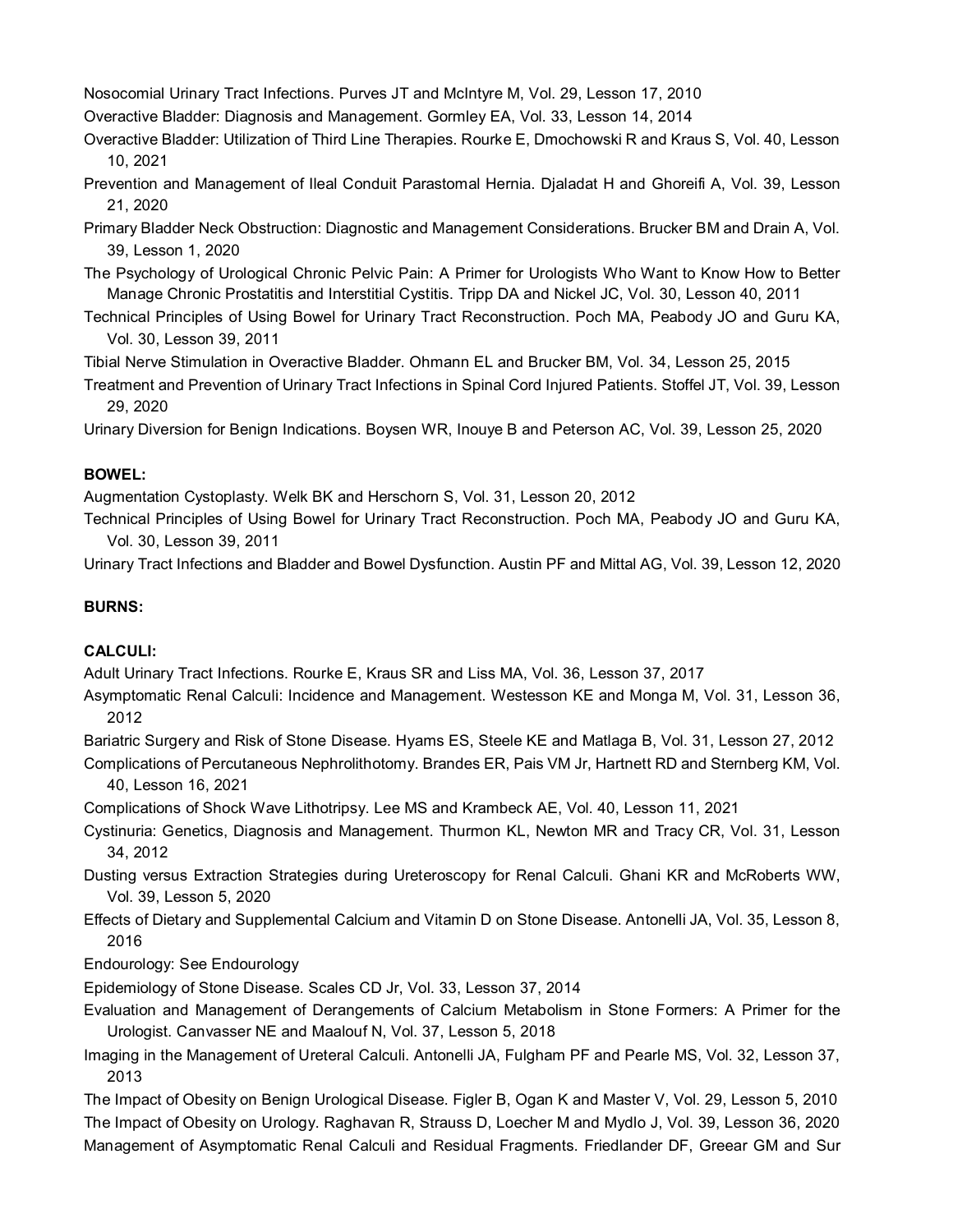RL, Vol. 39, Lesson 20, 2020

Management of Stone Disease in the Neurologically Impaired Patient. Roy OP, Wood L and Schenkman NS, Vol. 30, Lesson 27, 2011

Management of Stones in Anomalous Kidneys. Elliott VL, Clements T, Gettle L and Raman JD, Vol. 29, Lesson 22, 2010

Management of Urological Conditions during Pregnancy. Wollin DA, Aponte MM and Shah O, Vol. 33, Lesson 13, 2014

Medical Management of Kidney Stones. Morgan MSC and Pearle MS, Vol. 34, Lesson 20, 2015

Metabolic Evaluation and Medical Management of the Calcium Stone Former. Lange JN, Mufarrij PW, Wood KD and Assimos DG, Vol. 31, Lesson 22, 2012

The Metabolic Syndrome and Benign Urological Diseases. Cotta BH and Parsons JK, Vol. 36, Lesson 38, 2017 New Trends in Percutaneous Nephrolithotomy. Knudsen B, Vol. 30, Lesson 26, 2011

Pathogenesis of Stone Disease. de Cogain M and Krambeck AE, Vol. 30, Lesson 3, 2011

Pathophysiological Basis of Calcium Stone Formation. Lane JN, Mufarrij PW, Wood KD and Assimos DG, Vol. 31, Lesson 21, 2012

Pathophysiology and Management of Infection Stones. Benson AD and Miller NL, Vol. 33, Lesson 15, 2014 Pathophysiology and Management of Matrix Stones. Lai WR and Canales BK, Vol. 34, Lesson 22, 2015 Pathophysiology and Management of Uric Acid Calculi. Whitaker DL, Boyd CJ, Wood KD and Assimos DG,

Vol. 37, Lesson 26, 2018

Pathophysiology and Medical Management of Uric Acid Stones. Maalouf NM, Vol. 29, Lesson 21, 2010 Patient Counseling for Upper Urinary Tract Calculi. Stern K and Monga M, Vol. 37, Lesson 21, 2018

Pediatric Nephrolithiasis. Ko JS and Tasian GE, Vol. 38, Lesson 31, 2019

Pediatric Urolithiasis. Ogunyemi O, Roach J and Slaughenhoupt B, Vol. 31, Lesson 35, 2012

Percutaneous Nephrolithotomy: Technical Update. Beiko D and Tailly T, Vol. 35, Lesson 37, 2016

Rare Stone Diseases. Millliner DS, Lieske JC, Goldfarb DS, Beara-Lasic L, Edvardsson VO and Palsson R, Vol. 35, Lesson 3, 20l6

Role of Diet in Stone Disease. Heilberg IP and Goldfarb DS, Vol. 29, Lesson 12, 2010

Selection and Outcomes of Therapies for Non-Staghorn Renal Calculi. Streeper NM and Nakada SY, Vol. 33, Lesson 28, 2014

Stents and Catheters—What's New? Tennyson L, Kafka I and Averch TD, Vol. 34, Lesson 26, 2015

Strategies for Reducing Morbidity after Ureteroscopy for Stone Disease. Dauw CA, Knudsen B and Ghani KR, Vol. 38, Lesson 16, 2019

Type I Distal Renal Tubular Acidosis. Wang AJ and Preminger GM, Vol. 30, Lesson 25, 2011

Ureteroscopic Management of Renal Calculi. Kaplan AG and Lipkin ME, Vol. 34, Lesson 19, 2015

Where Does Shock Wave Lithotripsy Fit in 2015? Technology, Patient Selection and Techniques. Flannigan RK, Harriman DI, Paterson RF and Chew BH, Vol. 34, Lesson 15, 2015

#### **CANCER: See Specific Organs**

Fertility Preservation in Men with Cancer. Stahl PJ and Stember DS, Vol. 31, Lesson 14, 2012

- Late Effects of Treatment for Cancer in Children and Adolescents. Green DM, Spunt SL and Jones DP, Vol. 29, Lesson 28, 2010
- Limitations and Pitfalls in the Early Detection of Cancer: History, Current Concerns and Future. Kramer BS and Croswell J, Vol. 29, Lesson 7, 2010
- Precursors of Selected Cancers of the Genitourinary Tract. MacLennan GT and Cheng L, Vol. 31, Lesson 19, 2012
- Precursors to Genitourinary Malignancies: A Clinical Approach. Gershman B and Olumi AF, Vol. 31, Lesson 18, 2012

Principles of Immunotherapy of Genitourinary Cancer. Svatek RS and Curiel TJ, Vol. 34, Lesson 13, 2015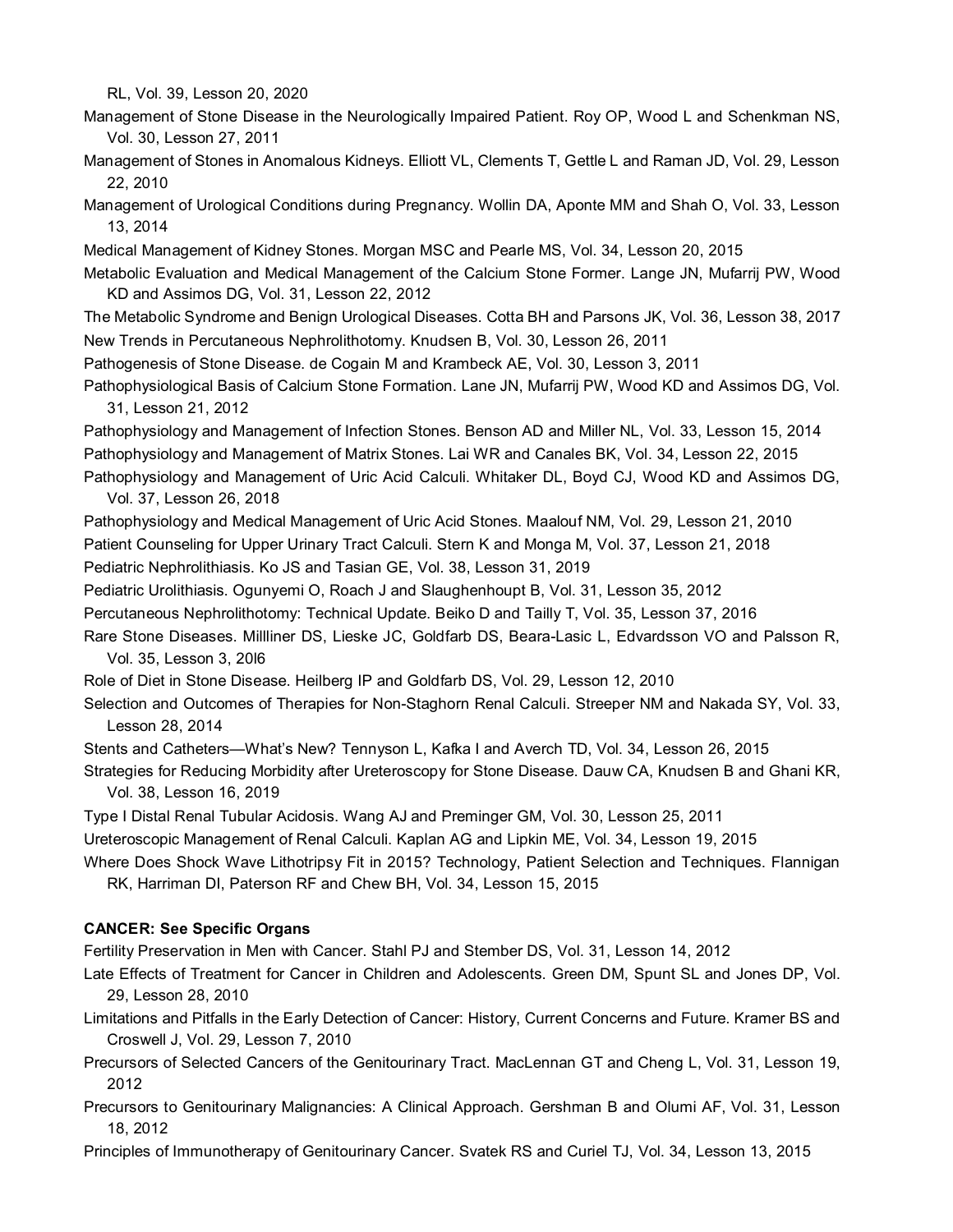Risks for Secondary Malignant Neoplasms: What a Urologist Needs to Know. Husmann DA, Vol. 39, Lesson 10, 2020

- The Role of Cigarette Smoking in Genitourinary Malignancies and Clinical Interventions for Tobacco Use and Dependence. Hollowell CMP and Uddin T, Vol. 33, Lesson 40, 2014
- The Role of Positron Emission Tomography in Urology. Chennamsetty A, Hafron J and Wong CO, Vol. 33, Lesson 25, 2014
- Treatment of Urothelial Cancer of the Prostate. Resnick MJ, Kaffenberger SD and Chang SS, Vol. 32, Lesson 3, 2013

The Urachus: A Review and Update. Laboccetta LT and Picard JC, Vol. 31, Lesson 9, 2012

### **CARCINOMA, TRANSITIONAL CELL:**

Guidelines for Muscle Invasive Bladder Cancer. Laviana AA and Chang SS, Vol. 37, Lesson 29, 2018 Immunotherapy, Checkpoint Inhibition and the Role of the Programmed Cell Death 1 Receptor Pathway in the

Treatment of Bladder Cancer. Alanee SR and O'Shaughnessy MJ, Vol. 36, Lesson 31, 2017

### **CARDIOVASCULAR SYSTEM:**

Impact of Nephrectomy on Cancer Recurrence, Risk of Chronic Kidney Disease and Cardiovascular Disease. Han JS, Kang SK and Huang WC, Vol. 31, Lesson 6, 2012

Non-Cardiac Factors for Preoperative Risk Assessment of Patients Undergoing Genitourinary Surgery. DeSouza RA and Nandwani V, Vol. 31, Lesson 5, 2012

# **CHILD ABUSE, SEXUAL:**

### **CLINICAL TRIALS:**

- Bioethics and Regulatory Compliance in Urological Clinical Trials and Research. Nashawati MA, Morales EE and Hernandez J. Vol. 34, Lesson 6, 2015
- Conducting Clinical Research in Community Practice. Shore ND, Sutton J, Poulos A, Martin S, van Breda A and Paivanas TA, Vol. 38, Lesson 36, 2019
- Female Urinary Incontinence: The Value and Challenges of Randomized Controlled Trials. Aggarwal H, Lavelle RS and Lemack GE, Vol. 34, Lesson 12, 2015

### **COMPARATIVE EFFECTIVENESS RESEARCH:**

Comparative Effectiveness Research—What is it and What Does it Mean for Urology? Cooperberg MR, Vol. 31, Lesson 24, 2012

Comparative Effectiveness Research—What is it and What Does it Mean for Urology? Erratum. Cooperberg MR, Vol. 31, Lesson 24, 2012

### **COMPUTERS:**

### **CONSCIOUS SEDATION:**

Office-Based Conscious Sedation. Usenko J and Malhotra V, Vol. 30, Lesson 30, 2011

### **COST-BENEFIT ANALYSIS:**

Cost-Effectiveness of Treatments for Prostate Cancer. Haddad AQ and Lotan Y, Vol. 33, Lesson 20, 2014

### **CRYOTHERAPY:**

Ablative Focal Therapy for Primary Treatment of Prostate Cancer. Eggener S, Vol. 29, Lesson 3, 2010 Ablative Therapies for Renal Masses: Current Treatment Indications, Types and Outcomes. Garbens A,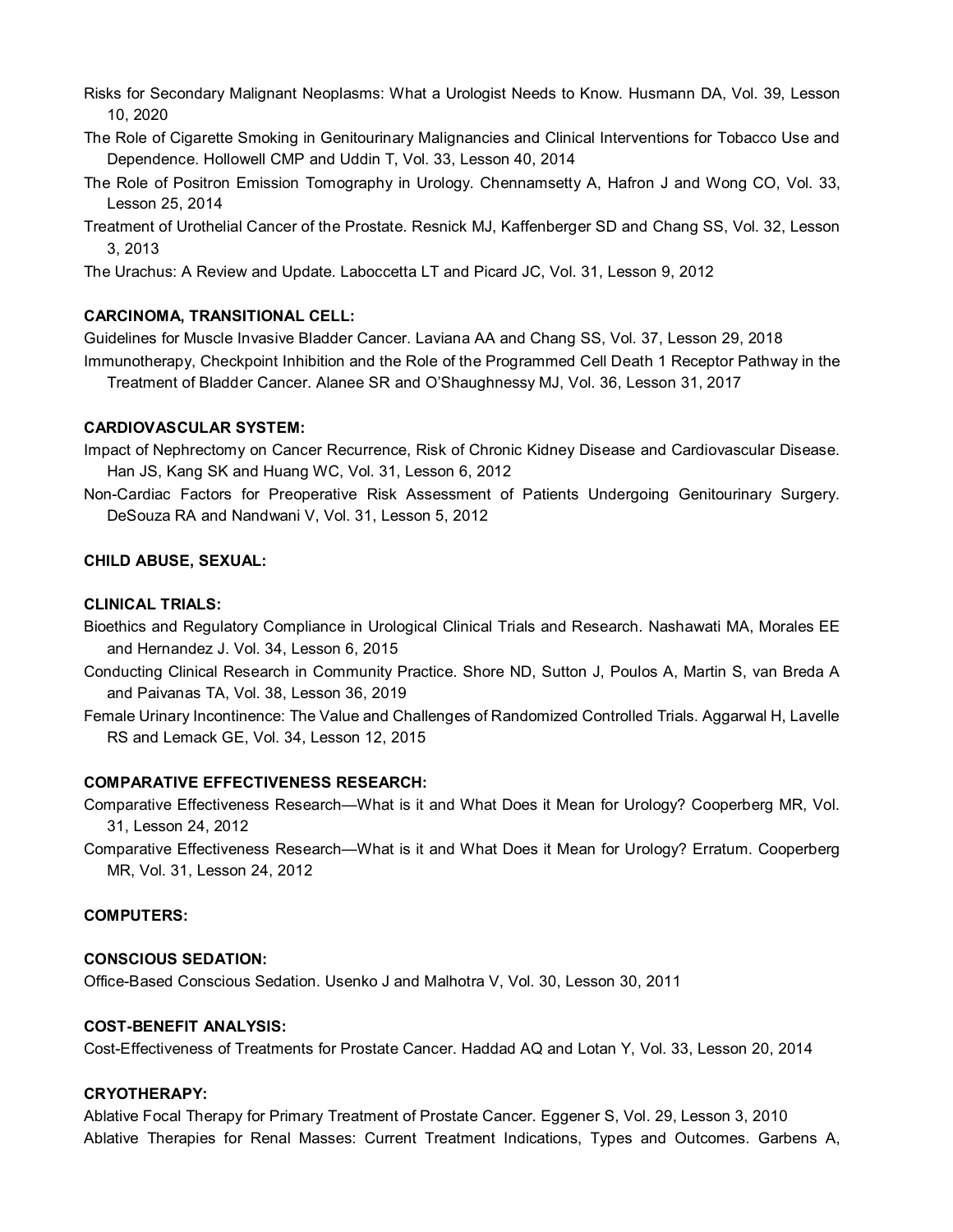Steinberg RL and Cadeddu JA, Vol. 39, Lesson 38, 2020 Prostate Cancer Focal Ablative Therapy. Lee T, Fainberg J and Ehdaie B, Vol. 39, Lesson 16, 2020

Prostate Cryotherapy. Motola JA and Sharma N, Vol. 35, Lesson 2, 2016

# **CYTOLOGY:**

Management of Atypical Urine Cytology. Hartman C, Das K and Vira MA, Vol. 34, Lesson 8, 2015

# **DELIVERY OF HEALTH CARE:**

Calling the Urologist: Considerations in Intraoperative Consultations. Winters JC, Vol. 39, Lesson 11, 2020

- Dealing with the Difficult Patient Encounter. Santiago-Lastra Y, Williams BC and Hollingsworth JM, Vol. 34, Lesson 40, 2015
- The Electronic Medical Record: Promises, Reality and Opportunities for Transformation into a Useful Tool. McGuire MS, Vol. 37, Lesson 36, 2018

Health Care Reform and its Impact on Urology. Hollingsworth JM and Hollenbeck BK, Vol. 29, Lesson 25, 2010 Informed Consent. De Caro JJ, Angell J, Issa MM and Ritenour CWM, Vol. 31, Lesson 26, 2012

Ins and Outs of the American Medical Association/Specialty Society Relative Value Scale Update Committee. Richards KA and Smith ND, Vol. 34, Lesson 36, 2015

Medical Error. Hecht SL and Vemulakonda VM, Vol. 39, Lesson 40, 2020

Operating Room Efficiency: Process and Measures. Cheung C, Han M and Anger J, Vol. 36, Lesson 35, 2017 Patient Counseling for Upper Urinary Tract Calculi. Stern K and Monga M, Vol. 37, Lesson 21, 2018

Patient Health and Safety: Role of the Urologist. Kehoe J, Basler JW and Svatek R, Vol. 30, Lesson 35, 2011

- Physician Reimbursement: A Primer for Urologists. Lubin AL, Painter MN and Dowling RA, Vol. 37, Lesson 9, 2018
- Principles of Patient Safety and Quality Improvement in Urology. Chrouser K, Fuller H, Nudell T and Paull DE, Vol. 39, Lesson 3, 2020
- Surgical Care Improvement Project as Applied to Urology. Casey JT and Gonzalez CM, Vol. 32, Lesson 40, 2013
- Surgical Volumes and Patient Outcomes in Urological Oncology. Vickers AJ, Vol. 30, Lesson 36, 2011

Telehealth: The New Normal. Gadzinski AJ, Ellimoottil C and Gore JR, Vol. 40, Lesson 21, 2021

Telemedicine in Urology. Ellimoottil, C, Andino J and Mukundi S, Vol. 37, Lesson 28, 2018

Transition from Pediatric to Adult Health Care in Urology. Tanaka ST, Vol. 34, Lesson 28, 2015

Transition to Value Based Care. Borofsky MS, Ohmann EL and Makarov DV, Vol. 32, Lesson 31, 2013

Urology and the Work Force Crisis. Lambert SM, Snyder HM III and Cooper R, Vol. 30, Lesson 33, 2011

- Utilization of Non-Physician Providers in Urological Practice. Kraft KH and Snyder HM III, Vol. 30, Lesson 34, 2011
- Volunteerism in Urology: Addressing Global Disparities in Education and Care. deVries CR, Vol. 29, Lesson 9, 2010

# **DERMATOLOGY:**

- Common Benign Dermatologic Genital Lesions: Diagnosis and Treatment. Choi JM, Colen JS and Link RE, Vol. 30, Lesson 38, 2011
- Male Genital Lichen Sclerosus and Urethral Stricture Disease. Rozanski AT and Vanni AJ, Vol. 39, Lesson 14, 2020
- Urological Dermatology in Men and Women. Stefanovic K, Kobashi K and Donahue RP, Vol. 37, Lesson 7, 2018

# **DIABETES MELLITUS:**

The Metabolic Syndrome and Benign Urological Diseases. Cotta BH and Parsons JK, Vol. 36, Lesson 38, 2017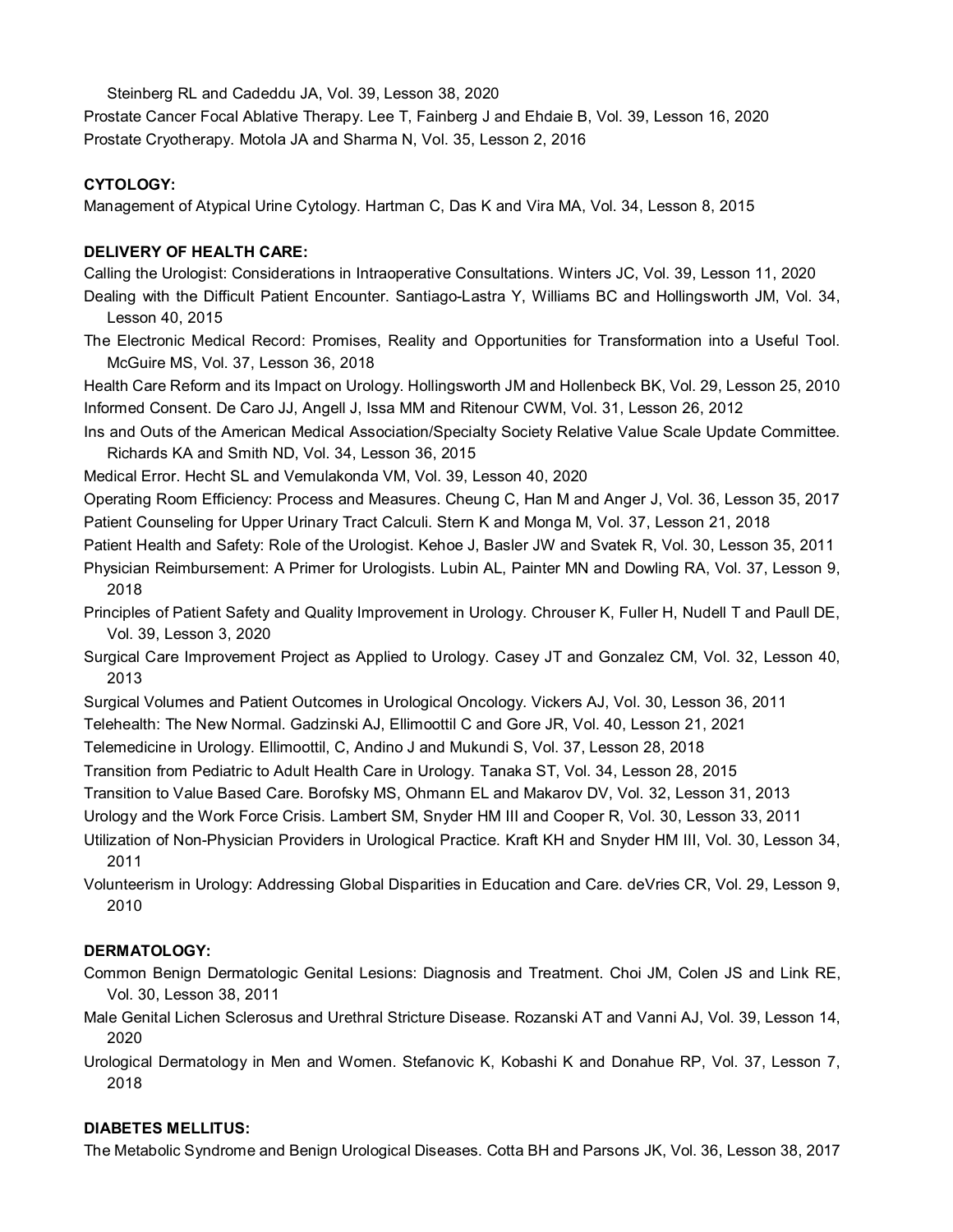#### **DRUG HYPERSENSITIVITY:**

- Antibiograms, Antibiotic Principles and Old Antibiotics Revisited. Goulston C and Howell WR, Vol. 29, Lesson 11, 2010
- Ketamine: Its Use and Abuse in Urological Practice. Gaunay G, Lufti F and Moldwin R, Vol. 35, Lesson 28, 2016

Management of Antimicrobial Resistance. Boyle DP, Zembower TR and Maxwell KM, Vol. 35, Lesson 22, 2016

### **DRUG THERAPY:**

5α-Reductase Inhibitors: Their Contemporary Uses and Risks. L. Klotz, Vol. 32, Lesson 36, 2013

- Adverse Effects of Intravesical Bacillus Calmette-Guérin Therapy. Kim SJ, Wise GJ, Schlegel PN, Khani F and Herr H, Vol. 37, Lesson 8, 2018
- Antibiograms, Antibiotic Principles and Old Antibiotics Revisited. Goulston C and Howell WR, Vol. 29, Lesson 11, 2010
- Castration Resistant Prostate Cancer: An Evidenced-Based Approach. Ritch CR and Cookson MS, Vol. 33, Lesson 21, 2014
- Contemporary Management of Muscle Invasive Bladder Cancer. Wheat JC and Lee CT, Vol. 29, Lesson 34, 2010

Drug Therapy for Overactive Bladder. Liu B and Welk B, Vol. 40, Lesson 20, 2021

- The Evolving Treatment of Metastatic Hormone Sensitive Prostate Cancer. Khemees TA, Liu G and Jarrard DF, Vol. 39, Lesson 6, 2020
- Fertility Preservation in Men with Cancer. Stahl PJ and Stember DS, Vol. 31, Lesson 14, 2012
- Guidelines for Muscle Invasive Bladder Cancer. Laviana AA and Chang SS, Vol. 37, Lesson 29, 2018
- Injectables for Stress Urinary Incontinence. Linder BJ and Lightner DJ, Vol. 36, Lesson 13, 2017
- Intravesical Chemotherapy for Non-Muscle Invasive Bladder Cancer. Matulay JT and McKiernan JM, Vol. 35, Lesson 27, 2016
- Late Effects of Treatment for Cancer in Children and Adolescents. Green DM, Spunt SL and Jones DP, Vol. 29, Lesson 28, 2010
- Long-term Opioid Use for Urological Chronic Non-cancer Pain: Questions and Answers. Duggan S, Jaeger M and Nickel JC, Vol. 32, Lesson 30, 2013
- Management of Antithrombotics in Urologic Surgery. Hayes M and Kopp R, Vol. 39, Lesson 32, 2020
- Management of Bacillus Calmette-Guérin Refractory Non-Muscle Invasive Bladder Cancer. Patel T, Barlow LJ and McKiernan JM, Vol. 29, Lesson 24, 2010
- Management of Castration Resistant Prostate Cancer. Joyce DD, Luckenbaugh AN and Resnick MJ, Vol. 38, Lesson 26, 2019
- Office-Based Conscious Sedation. Usenko J and Malhotra V, Vol. 30, Lesson 30, 2011
- Penile Squamous Carcinoma. Part II: Contemporary Management of the Inguinal Region. Pettaway CA and Paglilaro L, Vol. 31, Lesson 16, 2012
- Perioperative Systemic Chemotherapy for Patients with Muscle Invasive Bladder Cancer Undergoing Radical Cystectomy. Maruf M, Agarwal PK and Apolo AB, Vol. 37, Lesson 1, 2018
- The Role of Bladder Preservation Therapy for Muscle Invasive Bladder Cancer. Cahn DB, Churilla TM, Geynisman DM, Smaldone MC and Horwitz EM, Vol. 35, Lesson 25, 2016
- Transurethral Management of Urothelial Carcinoma of the Bladder. Gorin MA, Ayyathurai R and Soloway MS, Vol. 30, Lesson 23, 2011
- Treatment of Metastatic Prostate Cancer: How Urologists Should Sequence Available Agents. Mostaghel EA and Lin DW, Vol. 31, Lesson 4, 2012
- Update on Medical and Surgical Management of Advanced Testis Cancer. Daneshmand S and Dorff T, Vol. 37, Lesson 3, 2018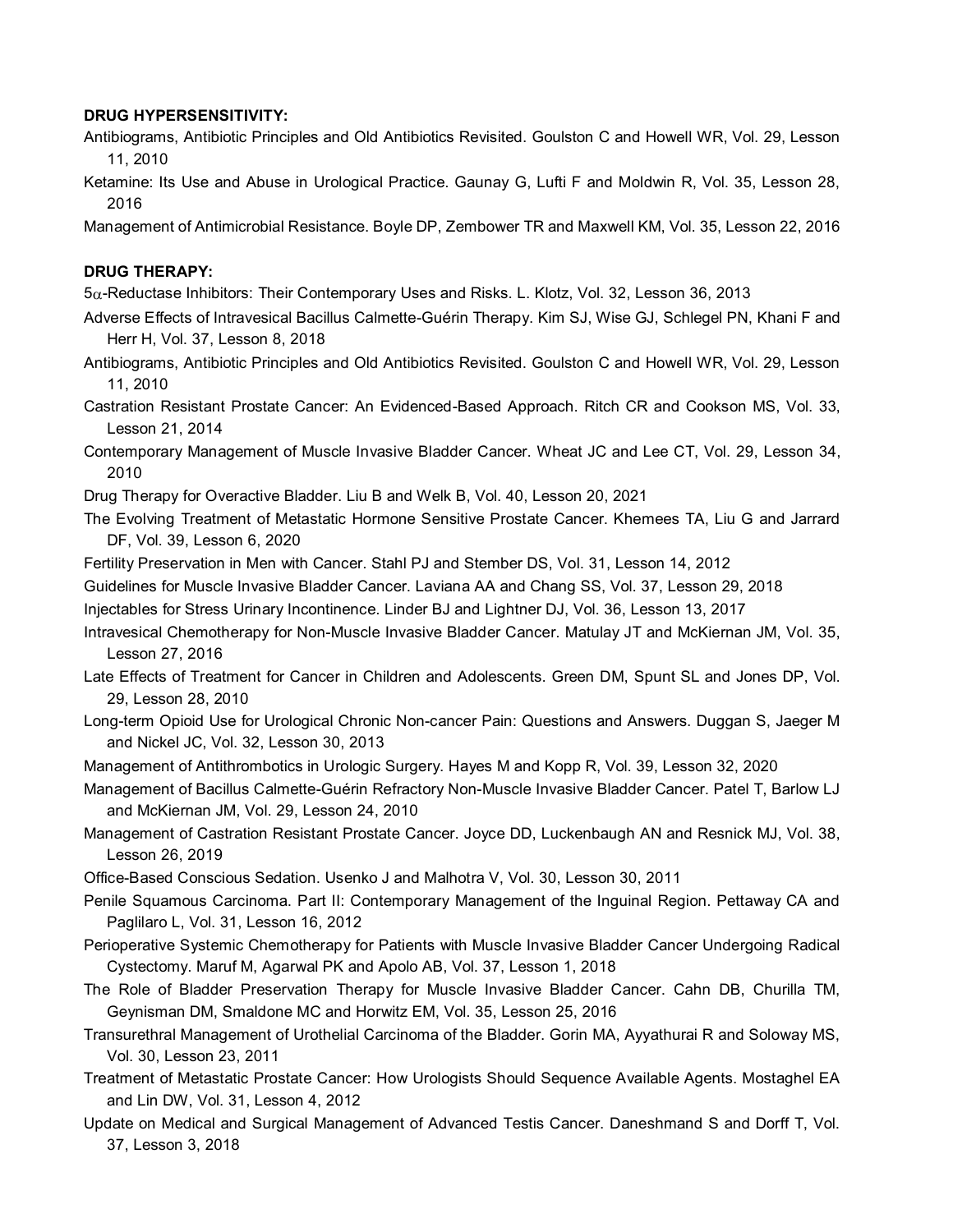The Use of Local Anesthetics for Urogenital Pain. Cwach K, Mehta S and Moldwin RM, Vol. 39, Lesson 19, 2020

#### **ECONOMICS, MEDICAL:**

Applying Economic Analysis in Urological Practice. Scales CD Jr and Saigal CS, Vol. 32, Lesson 12, 2013 Cancer Survivorship. Skolarus TA and Wittmann D, Vol. 31, Lesson 8, 2012

Federal Quality Reporting. Kapoor DA, Vol. 37, Lesson 33, 2018

Health Care Reform and its Impact on Urology. Hollingsworth JM and Hollenbeck BK, Vol. 29, Lesson 25, 2010 Physician Reimbursement: A Primer for Urologists. Lubin AL, Painter MN and Dowling RA, Vol. 37, Lesson 9, 2018

#### **EDUCATION:**

Surgical Simulation in Urology. Chen T and Sweet RM, Vol. 37, Lesson 22, 2018

Surgical Volumes and Patient Outcomes in Urological Oncology. Vickers AJ, Vol. 30, Lesson 36, 2011

Urological Education—What's New, What's Not and What's Needed. Koch MO, Coburn M and King L, Vol. 29, Lesson 10, 2010

Volunteerism in Urology: Addressing Global Disparities in Education and Care. deVries CR, Vol. 29, Lesson 9, 2010

#### **ELECTROLYTES:**

#### **ELECTROSURGERY:**

Understanding Electrosurgical Principles: Monopolar and Bipolar Electrosurgery. Yates J, Calvert TJ and Munver R, Vol. 35, Lesson 20, 2016

#### **EMBRYOLOGY:**

Management of Distal Hypospadias. Zaontz MR and Long CJ, Vol. 32, Lesson 5, 2013 The Urachus: A Review and Update. Laboccetta LT and Picard JC, Vol. 31, Lesson 9, 2012

### **EMERGENCY MEDICINE:**

### **ENDOUROLOGY:**

Dusting versus Extraction Strategies during Ureteroscopy for Renal Calculi. Ghani KR and McRoberts WW, Vol. 39, Lesson 5, 2020

Evaluation and Endoscopic Management of Upper Tract Urothelial Carcinoma. Ambani SN and Wolf JS, Jr, Vol. 35, Lesson 39, 2016

Management of Asymptomatic Renal Calculi and Residual Fragments. Friedlander DF, Greear GM and Sur RL, Vol. 39, Lesson 20, 2020

#### **ENURESIS: See Urinary Incontinence**

### **EPIDEMIOLOGY:**

Acute and Chronic Urinary Retention in Men and Women: Epidemiology, Treatment and Future Directions. Giblin BM, Kowalik U and Plante MK, Vol. 39, Lesson 30, 2020

Cancer Survivorship. Skolarus TA and Wittmann D, Vol. 31, Lesson 8, 2012

Contemporary Management of Penile Carcinoma. Part I: Overview of Epidemiology, Diagnosis, Staging and Management of the Primary Tumor. Pettaway CA and Davis JW, Vol. 31, Lesson 15, 2012

Contemporary Management of Small Renal Masses. Kaul SA and Wood DP, Vol. 32, Lesson 38, 2013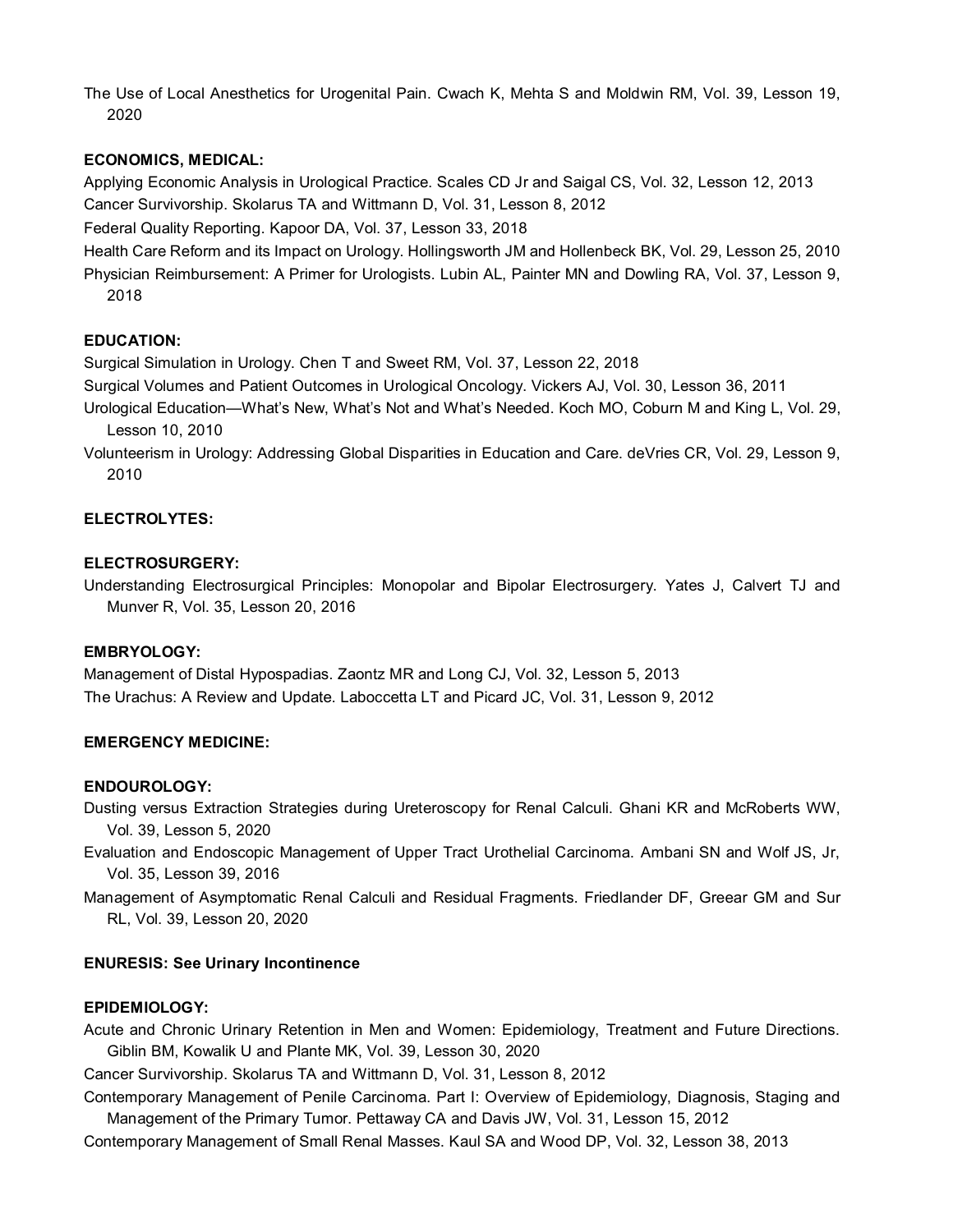Epidemiology of Stone Disease. Scales CD Jr, Vol. 33, Lesson 37, 2014

Fecal Incontinence in Adults: A Primer for Urologists. Trowbridge ER and Hullfish KL, Vol. 31, Lesson 12, 2012 Follow-up for Clinically Localized Renal Neoplasms. Donat SM, Vol. 33, Lesson 22, 2014

- Limitations and Pitfalls in the Early Detection of Cancer: History, Current Concerns and Future. Kramer BS and Croswell J, Vol. 29, Lesson 7, 2010
- Malignancy Following Bladder Augmentation: Recommendations for Long-term Follow-up and Cancer Screening. Husmann DA, Fox JA and Higuchi TT, Vol. 30, Lesson 24, 2011
- Surveillance Strategies for Non-Muscle Invasive Bladder Cancer. Schroeck FR, Montie JE and Hollenbeck BK, Vol. 31, Lesson 32, 2012
- Understanding Clostridium difficile Infection for the Urologist. Khourdaji IS, Jafri SMA and Sims MD, Vol. 33, Lesson 10, 2014

#### **EPIDIDYMIS:**

Surgical Reconstruction for the Vas and Epididymis. Wald M, Vol. 36, Lesson 34, 2017

#### **EQUIPMENT AND SUPPLIES:**

Calling the Urologist: Considerations in Intraoperative Consultations. Winters JC, Vol. 39, Lesson 11, 2020 Novel Surgical Technologies for Symptomatic BPH. Mahon JT and McVary KT, Vol. 39, Lesson 33, 2020 Reprocessing Office Equipment. Clemens JQ and Senese V, Vol. 32, Lesson 27, 2013

#### **ETHNIC GROUPS:**

#### **EVIDENCE-BASED MEDICINE:**

#### **FECAL INCONTINENCE:**

Constipation and Fecal Incontinence—What the Urologist Should Know. Popiel P, Chai T and Rickey L, Vol. 38, Lesson 3, 2019

Fecal Incontinence in Adults: A Primer for Urologists. Trowbridge ER and Hullfish KL, Vol. 31, Lesson 12, 2012 Urinary Tract Infections and Bladder and Bowel Dysfunction. Austin PF and Mittal AG, Vol. 39, Lesson 12, 2020

### **FEMALE UROLOGY:**

Bladder Cancer in Women. Smith AB and Avulova S, Vol. 40, Lesson 34, 2021

- A Critical Appraisal of the AUA/SUFU Female Stress Urinary Incontinence Guidelines. Van Kuiken ME and Nitti VW, Vol. 40, Lesson 6, 2021
- Complications of Vaginal Surgery for Stress Urinary Incontinence and Prolapse. Dielubanza E and Vasavada S, Vol. 36, Lesson 21, 2017
- Contemporary Evaluation and Management of Vesicovaginal Fistula. Ehlert M, Haraway AM and Atiemo HO, Vol. 32, Lesson 7, 2013
- Energy Based Device Applications in Female Urology. Garcia B and Krlin RM, Vol. 40, Lesson 4, 2021
- Effects of Estrogen Replacement on Genitourinary Functions. Smith AL and Wein AJ, Vol. 30, Lesson 8, 2011
- Evaluation and Treatment of Anterior Vaginal Wall Masses and Lesions. Brucker BM and Nitti VW, Vol. 33, Lesson 9, 2014
- The Evaluation of Women with Stress Urinary Incontinence—What is Appropriate? Johnson EB and Gormley EA, Vol. 32, Lesson 10, 2013
- Female Reproductive Medicine for the Urologist. Goulet EJ, McLean MR an Kolettis PN, Vol. 35, Lesson 9, 2016
- Female Urethral Cancer. Navai N, Wszolek MF and Dinney CPN, Vol. 31, Lesson 31, 2012
- Female Urethral Diverticula. Wilson SN and Wilson TS, Vol. 39, Lesson 34, 2020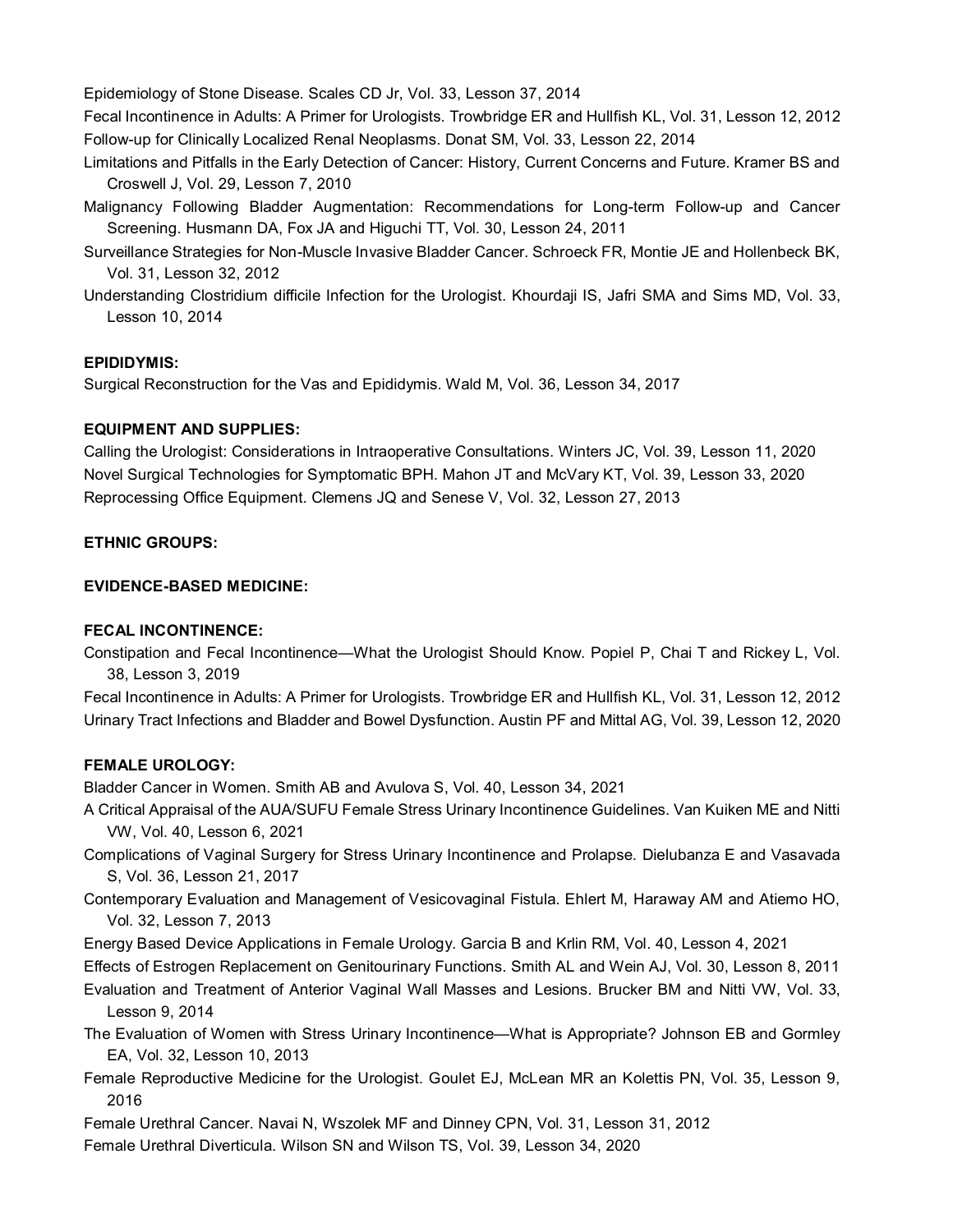Female Urethral Stricture Disease: Diagnosis and Management. Wu JN and Stone AR, Vol. 30, Lesson 7, 2011

- Gynecologic Evaluation before Female Pelvic Reconstructive Surgery. Weissbart SJ, Arya LA, Wein AJ and Smith AL, Vol. 35, Lesson 12, 2016
- Hormonal Treatment in Women: What a Urologist Should Know. Rosenblum N and Escobar CM, Vol. 38, Lesson 22, 2019
- Management of Acute Cystitis in Women without Antibiotics. Hickling DR and Nickel JC, Vol. 38, Lesson 6, 2019
- Management of the Malignant Urethral Mass in Females. Filippou P and Smith AB, Vol. 38, Lesson 23, 2019 Management of the Urethra at the Time of Prolapse Repair. Ballert K, Vol. 29, Lesson 13, 2010
- Management of Urological Conditions during Pregnancy. Wollin DA, Aponte MM and Shah O, Vol. 33, Lesson 13, 2014
- Management of Ureterovaginal and Vesicovaginal Fistulas after Abdominal or Pelvic Surgery. Singh J, Smith TG, Westney OL, Vol. 40, Lesson 39, 2021
- Native Tissue Repairs for the Surgical Treatment of Pelvic Organ Prolapse. Redger K, Kim J and Kobashi K, Vol. 36, Lesson 10, 2017
- Recurrent Urinary Tract Infections in Healthy Premenopausal and Postmenopausal Women. Hickling DR and Nitti V, Vol. 31, Lesson 10, 2012
- Shared Decision Making about Prolapse Surgery: the Right Operation for the Right Patient. Gomelsky A and Liang J, Vol. 38, Lesson 21, 2019
- Techniques of Abdominal Sacrocolpopexy for the Management of Apical Prolapse. Burgess KL and Elliott DS, Vol. 31, Lesson 11, 2012
- Treatment of Pelvic Organ Prolapse in the Frail Elderly Patient. Glass DH, Brucker BM and Nitti VW, Vol. 36, Lesson 3, 2017
- Urological Complications of Pregnancy. Vollstedt A, Nammalwar S, Pais VM Jr, Hougen HY, Jiang DD and Duty B, Vol. 38, Lesson 34, 2019
- The Use of Surgical Mesh for Incontinence and Prolapse Surgery: Indications for Use, Technical Considerations and Management of Complications. Terlecki RP and Flynn BJ, Vol. 29, Lesson 14, 2010
- The Use of Transvaginal Mesh for Pelvic Organ Prolapse and Stress Urinary Incontinence. Koski M and Rovner E, Vol. 32, Lesson 19, 2013
- Vaginal Infections of Gynecologic Etiology. Amin KA and Lee UJ, Vol. 39, Lesson 4, 2020

#### **FISTULA:**

- Contemporary Evaluation and Management of Vesicovaginal Fistula. Ehlert M, Haraway AM and Atiemo HO, Vol. 32, Lesson 7, 2013
- Etiology, Diagnosis and Clinical Management of Rectourethral Fistulas. Holden MM, Elliott SP and Buckley JC, Vol. 36, Lesson 1, 2017
- The Role of Arterial Embolization in Urology. Vanden Berg RNW, Gaffney CD, Cai PY, LaRussa S and McClure TD, Vol. 39, Lesson 22, 2020

#### **GENETICS:**

- Cystinuria: Genetics, Diagnosis and Management. Thurmon KL, Newton MR and Tracy CR, Vol. 31, Lesson 34, 2012
- Evaluation and Management of Klinefelter Syndrome. Rajender A and Oates RD, Vol. 37, Lesson 24, 2018
- Genetic Perturbations in Prostate, Bladder and Renal Cancers. Padalecki SS, Copes-Rhodes E and Sudarshan S, Vol. 29, Lesson 33, 2010
- Genetics in Urology: A Urologist's Guide to the Genetic Revolution. Trofimenko V, Jenkins TG, Carrell DT and Hotaling JM, Vol. 35, Lesson 30, 2016
- Genetics of Renal Cancer and Treatment Implications. Metwalli AR and Linehan WM, Vol. 34, Lesson 5, 2015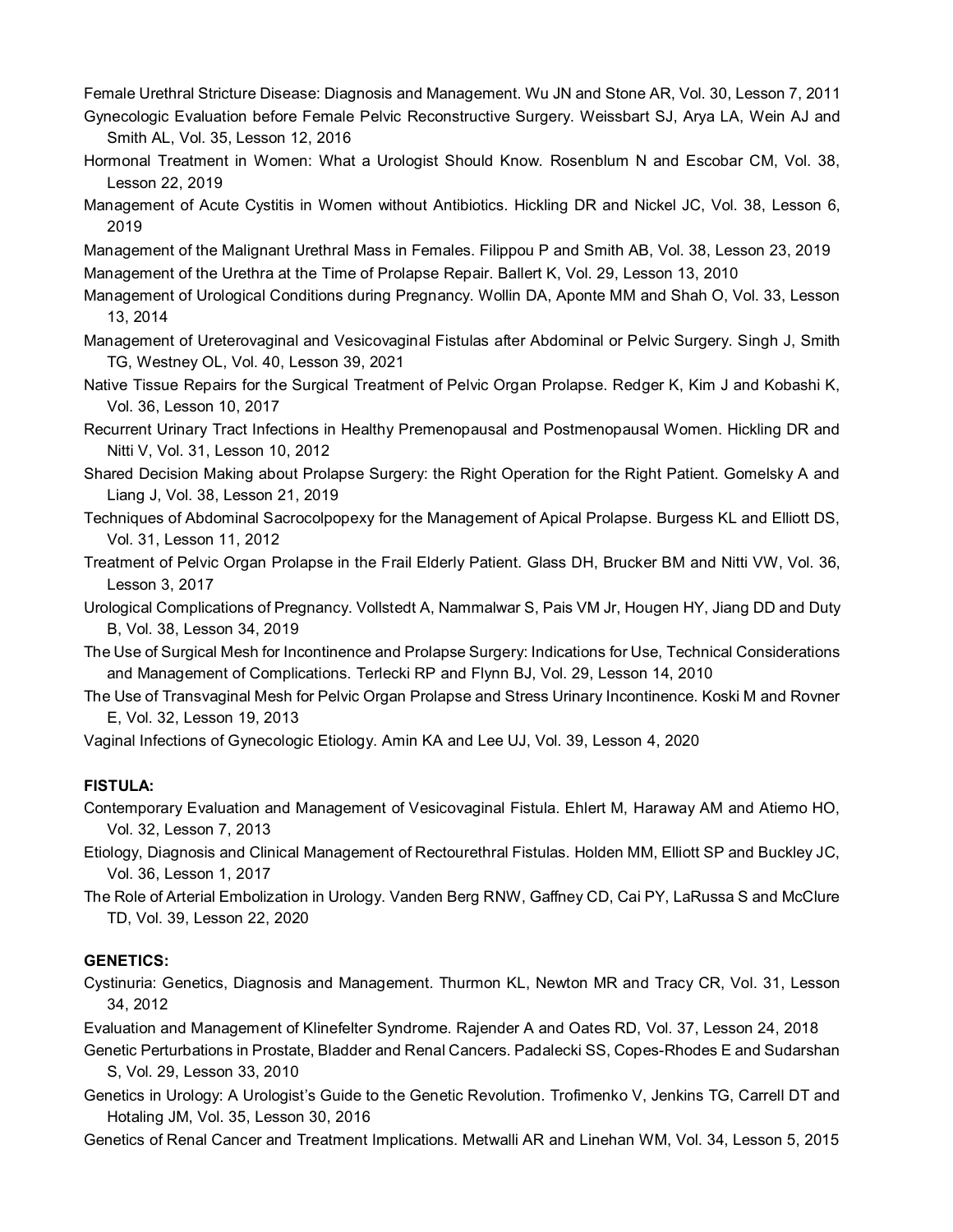- Genomic Biomarkers for Clinically Localized Prostate Cancer. Richgels JP, Wackerbarth JJ, Eggener SE and Morgan TM, Vol. 40, Lesson 1, 2021
- Tissue Based Gene Expression Testing for Prostate Cancer: Indications and Impact. Leapman MS and Cooperberg MR, Vol. 35, Lesson 34, 2016

# **GENITALIA:**

- Adult Non-Germ Cell Tumors of the Testis and Scrotum. Kern SQ, Speir RW, Masterson TA and Cary C, Vol. 40, Number 35, 2021
- Common Benign Dermatologic Genital Lesions: Diagnosis and Treatment. Choi JM, Colen JS and Link RE, Vol. 30, Lesson 38, 2011
- Diagnosis and Management of the Acute Scrotum. Michaud JE, Di Carlo HN and Pierorazio PM, Vol. 35, Lesson 38, 2016
- Early Genital Surgery in Children with Disorders of Sex Development: Concerns, Consents, Conundrum. DiSandro M, Vol. 35, Lesson 6, 2016

Female Cosmetic Genital Surgery. Evans S and Kennelly M, Vol. 37, Lesson 38, 2018

- Male External Genital Trauma. Baradaran N, Murphy GP and Breyer BN, Vol. 36, Lesson 29, 2017
- Male Genital Lichen Sclerosus and Urethral Stricture Disease. Rozanski AT and Vanni AJ, Vol. 39, Lesson 14, 2020
- Urological Dermatology in Men and Women. Stefanovic K, Kobashi K and Donahue RP, Vol. 37, Lesson 7, 2018

### **GERIATRICS:**

Frailty in Individuals with Genitourinary Conditions. Washington SL III and Suskind AM, Vol. 39, Lesson 17, 2020

- Strategies of End-of-Life Care. Scarborough B and Lustbader D, Vol. 32, Lesson 16, 2013
- Treatment of Pelvic Organ Prolapse in the Frail Elderly Patient. Glass DH, Brucker BM and Nitti VW, Vol. 36, Lesson 3, 2017

Urinary Incontinence in the Elderly. Wagg A, Vol. 32, Lesson 15, 2013

### **HEALTH PERSONNEL:**

Burnout in Urology. North AC, Vol. 37, Lesson 25, 2018

Informed Consent. De Caro JJ, Angell J, Issa MM and Ritenour CWM, Vol. 31, Lesson 26, 2012

Managing Conflicts of Interest in Urological Practice. Lightner DJ, Vol. 31, Lesson 25, 2012

Operating Room Safety: The Role of the Surgeon. Lee JY, Sowerby RJ and Meng MF, Vol. 36, Lesson 2, 2017 Patient Health and Safety: Role of the Urologist. Kehoe J, Basler JW and Svatek R, Vol. 30, Lesson 35 Perioperative Management of the Older Urology Patient. Tang VL and Suskind AM, Vol. 35, Lesson 36, 2016 Promoting Professionalism in Urology. Dmochowski RR, Pichert JW and Hickson GB, Vol. 33, Lesson 32, 2014 Transition to Value Based Care. Borofsky MS, Ohmann EL and Makarov DV, Vol. 32, Lesson 31, 2013 Urologist, Heal Thyself: Wellness in Urology. Biewenga ED and Rhee E, Vol. 38, Lesson 40, 2019 Urology and the Work Force Crisis. Lambert SM, Snyder HM III and Cooper R, Vol. 30, Lesson 33, 2011 Utilization of Non-Physician Providers in Urological Practice. Kraft KH and Snyder HM III, Vol. 30, Lesson 34, 2011

#### **HEMATOLOGY:**

Renal Vein Thrombosis. Moreira DM and Smith AD, Vol. 31, Lesson 17, 2012 Urological Complications of Sickle Cell Disease. Morrison BF and Burnett AL, Vol. 31, Lesson 29, 2012

#### **HEMATURIA:**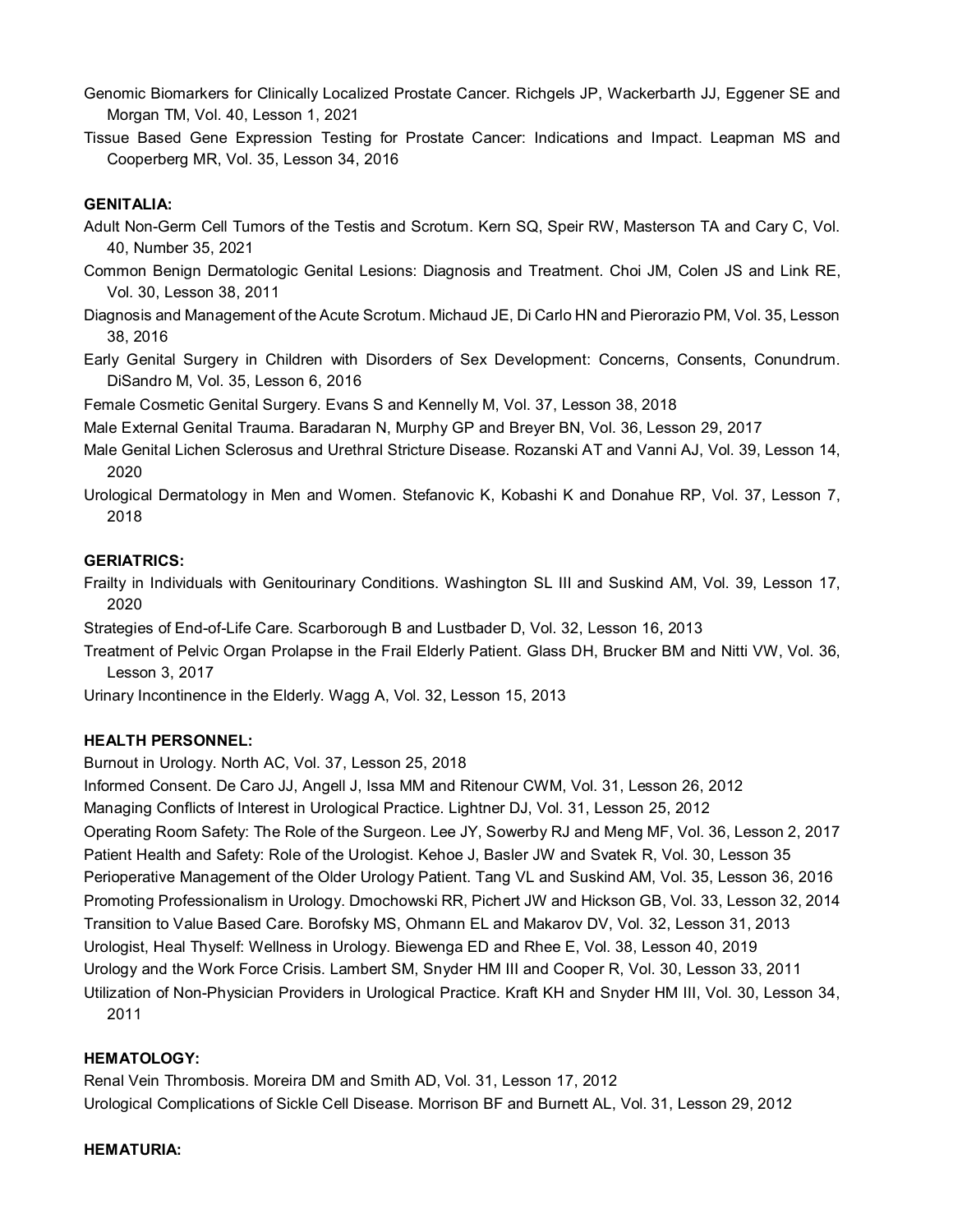Evaluation of Asymptomatic Microscopic Hematuria. Barocas DA and Davis R, Vol. 33, Lesson 24, 2014 Hematuria in Children. Elisson JS, Merguerian PA and Hernandez J, Vol. 35, Lesson 4, 2016

Management of Emergency Bleeding, Recalcitrant Clots and Hemorrhagic Cystitis. Linder BJ and Boorjian SA, Vol. 34, Lesson 3, 2015

The Role of Arterial Embolization in Urology. Vanden Berg RNW, Gaffney CD, Cai PY, LaRussa S and McClure TD, Vol. 39, Lesson 22, 2020

Urological Complications of Sickle Cell Disease. Morrison BF and Burnett AL, Vol. 31, Lesson 29, 2012

#### **HYPERTENSION:**

Anticoagulation and Antiplatelet Therapy for the Urology Surgical Patient. Culkin DJ, Exaire EJ and Lightner DJ, Vol. 33, Lesson 33, 2014

Urological Causes of Hypertension: Evaluation and Management. Lum EL, Pham P-T and Gritsch HA, Vol. 34, Lesson 21, 2015

#### **HYPOSPADIAS:**

Management of Distal Hypospadias. Zaontz MR and Long CJ, Vol. 32, Lesson 5, 2013

#### **IMAGING TECHNIQUES:**

Ablative Focal Therapy for Primary Treatment of Prostate Cancer. Eggener S, Vol. 29, Lesson 3, 2010 Advances in Positron Emission Tomography for the Management of Common Urological Malignancies. Siev M,

Velazquez N, Turkbey B, Choyke PL, Khandani AH, Taneja S and Bjurlin MA, Vol. 38, Lesson 12, 2019 Adult Renal Cystic Disease: Current Update on Pathogenesis,

Antimicrobial Prophylaxis for Transrectal Ultrasound Biopsy. Loeb S, Vol. 32, Lesson 1, 2013

- The Basic Principles of Image Guided Surgery. George AK, Turkbey B, Pinto PA and Rastinehad AR, Vol. 31, Lesson 13, 2012
- Blue Light and Narrow Band Imaging in the Diagnosis and Treatment of Non-Muscle Invasive Bladder Cancer and Upper Tract Urothelial Cell Carcinoma. Gregg JR and Chang SS, Vol. 36, Lesson 11, 2017
- Computerized Tomography: Current and Future Role in Uroradiology. Roesel DM and Herts BR, Vol. 36, Lesson 7, 2017
- Contemporary Prostate Imaging and Applications for Diagnosis and Staging of Prostate Cancer. Sonn GA and Reiter RE, Vol. 33, Lesson 23, 2014
- Cross-sectional Imaging Findings and Management. Kaabathina VS, Montgomery R and Prasad SR, Vol. 32, Lesson 2, 2013
- The Emerging Role of Image Targeting in Contemporary Prostate Biopsy. Davenport M and Sonn G, Vol. 35, Lesson 13, 2016
- Establishment of a Quality Assurance Framework for Introduction of Prostate Magnetic Resonance Imaging and Fusion Biopsy Programs. DiBianco JM, Turkbey B and George AK, Vol. 38, Lesson 7, 2019.
- Image Guided Radiotherapy for Prostate Cancer. Trifiletti DM, Showalter TN and Fairchild A, Vol. 35, Lesson 15, 2016
- Imaging Contrast Media Reactions and Management. Jeldres C, Porter CR and Bishoff JT, Vol. 33, Lesson 12, 2014
- Imaging in the Management of Ureteral Calculi. Antonelli JA, Fulgham PF and Pearle MS, Vol. 32, Lesson 37, 2013
- Magnetic Resonance Imaging in Urology. Courtier J and Coakley FV, Vol. 29, Lesson 26, 2010
- Mini Percutaneous Neprolithotomy: An Update on Technological Advances and Role in Clinical Practice. Saluk J and Knudsen BE, Vol. 40, Lesson 22, 2021.
- Multiparametric Magnetic Resonance Imaging for Prostate Cancer. Frye TP, Kilchevsky A, George Ak and Pinto PA, Vol. 35, Lesson 14, 2016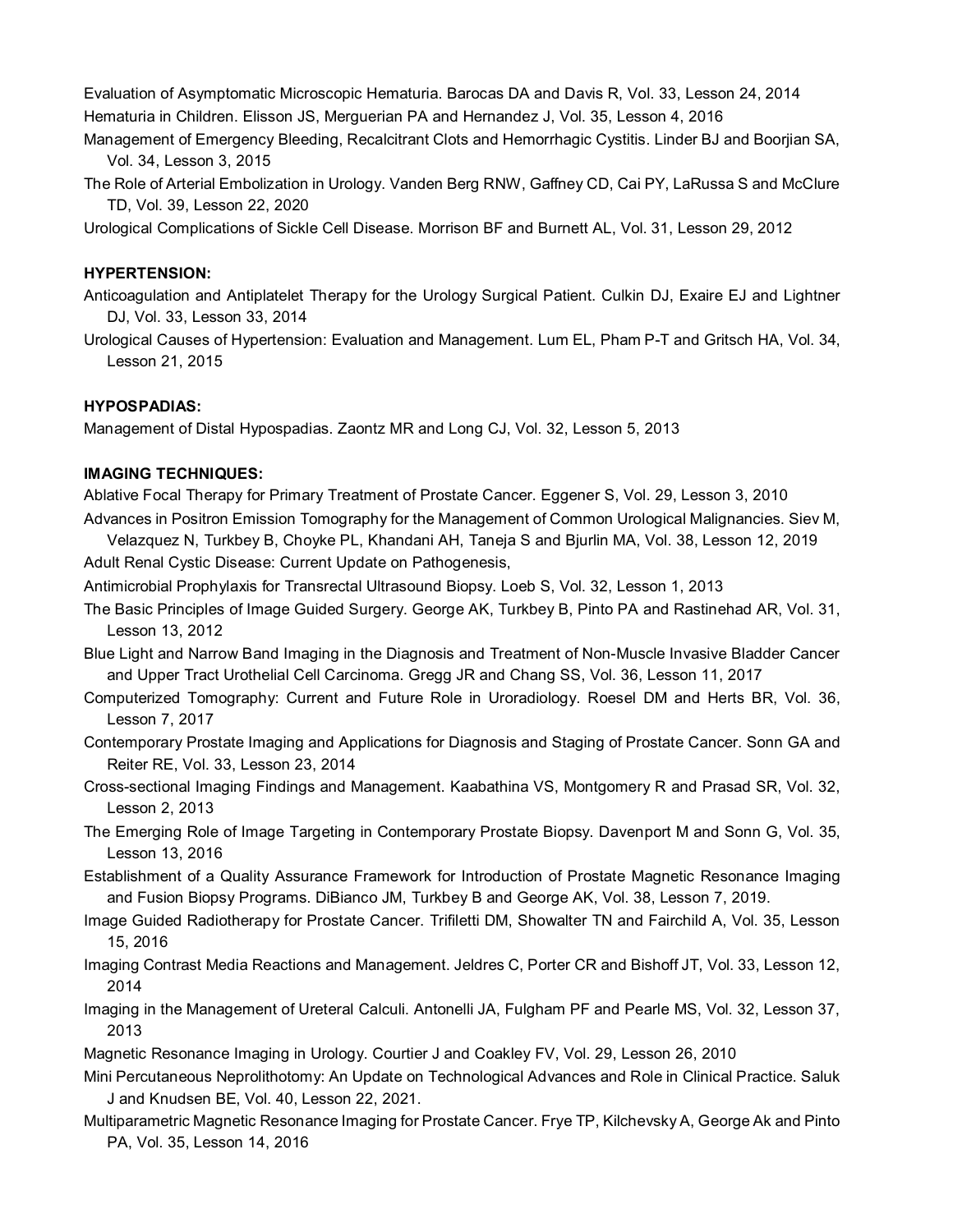New Trends in Percutaneous Nephrolithotomy. Knudsen B, Vol. 30, Lesson 26, 2011

Nuclear Renography. Pohl HG, Vol. 38, Lesson 39, 2019

Prenatal Urology Diagnoses. Clayton DB, Vol. 39, Lesson 15, 2020

Radiation Safety for Patients and Physicians. Fiuk J and Schwartz BF, Vol. 34, Lesson 37, 2015

- The Role of Arterial Embolization in Urology. Vanden Berg RNW, Gaffney CD, Cai PY, LaRussa S and McClure TD, Vol. 39, Lesson 22, 2020
- Role of High Intensity Focused Ultrasound in the Management of Prostate Disorders. Chin JL, Dewar M and Siddiqui K, Vol. 36, Lesson 24, 2017
- The Role of Positron Emission Tomography in Urology. Chennamsetty A, Hafron J and Wong CO, Vol. 33, Lesson 25, 2014
- The Role of Ultrasound in Imaging the Urinary Tract in Children. Nelson CP, Kurtz MP and Chow JS, Vol. 35, Lesson 17, 2016

# **IMMUNOLOGY:**

- Genitourinary Tuberculosis in Contemporary Times: Era of the Immunocompromised Patient. Trivedi NN, Sheth S and Wise GJ, Vol. 33, Lesson 7, 2014
- Immunotherapy, Checkpoint Inhibition and the Role of the Programmed Cell Death 1 Receptor Pathway in the Treatment of Bladder Cancer. Alanee SR and O'Shaughnessy MJ, Vol. 36, Lesson 31, 2017
- Treatment of Metastatic Prostate Cancer: How Urologists Should Sequence Available Agents. Mostaghel EA and Lin DW, Vol. 31, Lesson 4, 2012

### **IMPOTENCE:**

Current Thinking on Penile Prosthesis. Wilson SK and Christine B, Vol. 29, Lesson 40, 2010

- Delayed Ejaculation: A Condition Whose Time has Come. Köhler TS and Butcher MJ, Vol. 34, Lesson 17, 2015 Erectile Dysfunction in the Younger Man. Sweet G and Shindel AW, Vol. 34, Lesson 1, 2015
- Intracavernosal Injection Therapy for Erectile Dysfunction. Chouhan JD, Thakker PU and Terlecki RP, Vol. 38, Lesson 20, 2019
- Manifestations and Management of Urological Complications of Parkinson's Disease. Kreydin EI and Ginsberg DA, Vol. 37, Lesson 27, 2018
- New Concepts in Pathophysiology, Evaluation and Treatment of Ejaculatory Dysfunction. Vaucher L, Bolyakov A and Paduch DA, Vol. 29, Lesson 39, 2010

Penile Prosthesis Infection. Gross MS, Vol. 37, Lesson 11, 2018

Post-Finasteride Syndrome—What is the Evidence and Why is there Controversy? Craig JR, Khera M, Hotaling JM and Brant WO, Vol. 37, Lesson 6, 2018

### **INFECTIOUS DISEASE:**

Adult Urinary Tract Infections. Rourke E, Kraus SR and Liss MA, Vol. 36, Lesson 37, 2017

Antibiotics: See Antibiotics

Asymptomatic Bacteriuria. Nguyen LN and Hickling DR, Vol. 35, Lesson 21, 2016

Bladder Microbiome in Health and Disease. Mueller ER and Wolfe A, Vol. 38, Lesson 28, 2019

- Chylous Leak following Urological Procedures: Diagnosis and Management. Dangle PP, Chaudhry R and Ost MC, Vol. 36, Lesson 6, 2017
- Complex Infections of the Urinary Tract. Nasseri R, Hahn ME and Bechis SK, Vol. 40, Lesson 12, 2021

Evaluation and Treatment of Funguria. Thomas LJ and Tracy CR, Vol. 36, Lesson 17, 2017

Fournier's Gangrene: Advances in Clinical Management. Smaldone MC, Corcoran AT and Davies BJ, Vol. 29, Lesson 18, 2010

Gamete Preservation for Urologists. Mehta A and Smith JF, Vol. 37, Lesson 16, 2018

Genitourinary Tuberculosis in Contemporary Times: Era of the Immunocompromised Patient. Trivedi NN, Sheth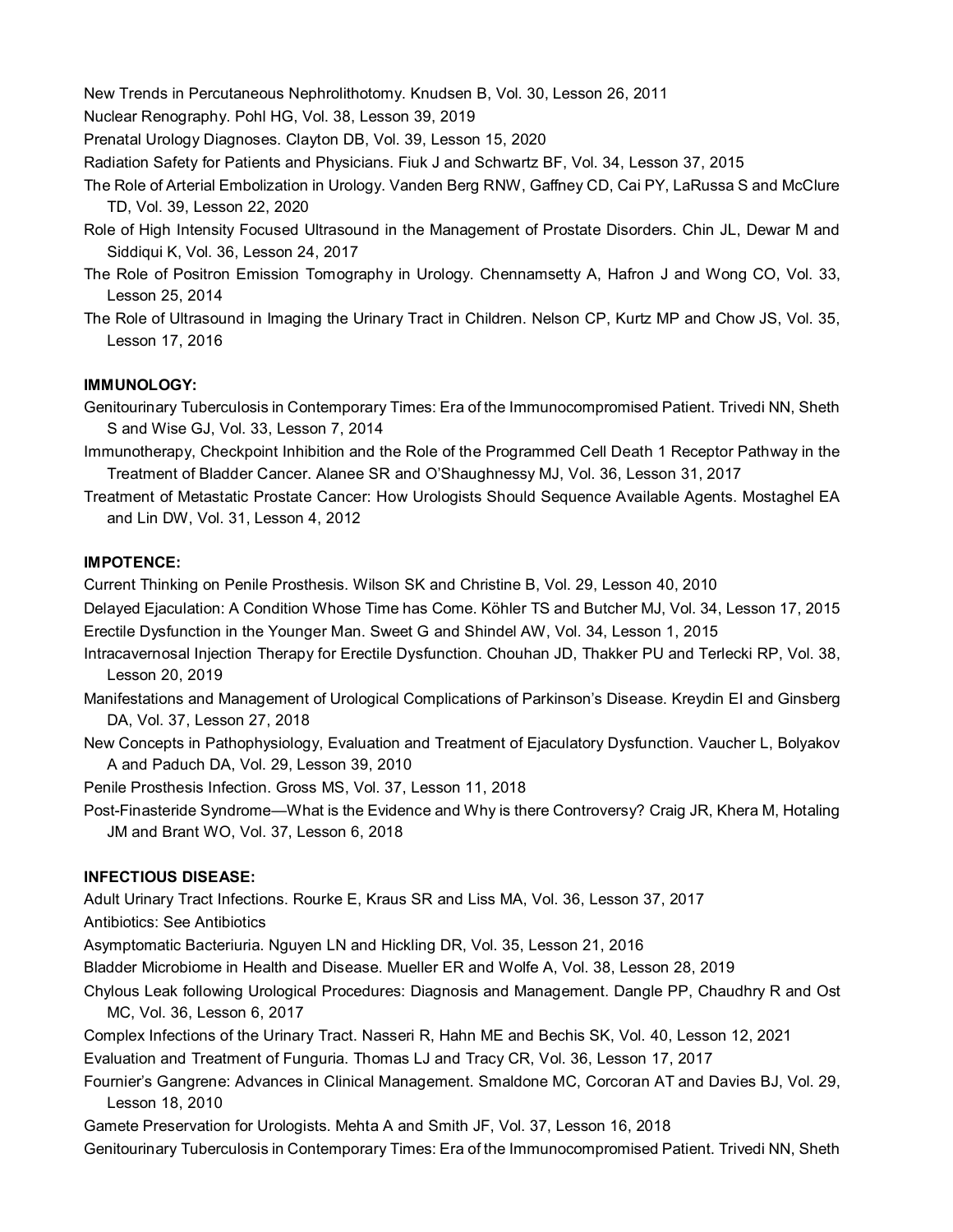S and Wise GJ, Vol. 33, Lesson 7, 2014

HIV/AIDS: A Primer for Urologists. Heyns CF, Vol. 30, Lesson 1, 2011

Interpretation of Urinalysis. Sourial MW and Shidham G, Vol. 38, Lesson 30, 2019

Lichen Sclerosus: More than Just a Skin Disorder. Peterson AC, Vol. 30, Lesson 2, 2011

Male Genital Lichen Sclerosus and Urethral Stricture Disease. Rozanski AT and Vanni AJ, Vol. 39, Lesson 14, 2020

Management of Antimicrobial Resistance. Boyle DP, Zembower TR and Maxwell KM, Vol. 35, Lesson 22, 2016

- Management of Gangrenous Conditions with Urological Involvement: Fournier's Gangrene and Calciphylaxis. Rasper AM and Terlecki RP, Vol. 36, Lesson 25, 2017
- Management of Sepsis and Septic Shock in the Urological Patient. Ellison JS and Napolitano LM, Vol. 30, Lesson 28, 2011
- Management of the Surgical Wound: Opening, Closing and Complications. Dugi DD III, Thakar JH and Morey AF, Vol. 29, Lesson 19, 2010
- Management of Urological Conditions during Pregnancy. Wollin DA, Aponte MM and Shah O, Vol. 33, Lesson 13, 2014
- Newborn Circumcision: Understanding the Debate. Feedman A, Vol. 36, Lesson 23, 2017

Non-Newborn Circumcision. Jones R and Johnson EK, Vol. 40, Lesson 40, 2021

- Nosocomial Urinary Tract Infections. Purves JT and McIntyre M, Vol. 29, Lesson 17, 2010
- Office Based Prostate Biopsy. Wheeler KM and Liss MA, Vol. 38, Lesson 14, 2019
- Optimizing Outcomes and Patient Satisfaction with Penile Implants. Köhler TS and Welliver RC Jr, Vol. 33, Lesson 5, 2014

Pathophysiology and Management of Infection Stones. Benson AD and Miller NL, Vol. 33, Lesson 15, 2014 Penile Prosthesis Infection. Gross MS, Vol. 37, Lesson 11, 2018

Recurrent Uncomplicated UTIs in Women: A Case Based Approach. Ackerman AL, Vol. 40, Lesson 17, 2021

Recurrent Urinary Tract Infections in Healthy Premenopausal and Postmenopausal Women. Hickling DR and Nitti V, Vol. 31, Lesson 10, 2012

Renal Abscess, Xanthogranulomatous Pyelonephritis and Renal Tuberculosis. Pattison E, Sharma D and Pais VM Jr, Vol. 33, Lesson 36, 2014

Sexually Transmitted Infections. Helo S and White MD, Vol. 36, Lesson 18, 2017

Treatment and Prevention of Urinary Tract Infections in Spinal Cord Injured Patients. Stoffel JT, Vol. 39, Lesson 29, 2020

Understanding Clostridium difficile Infection for the Urologist. Khourdaji IS, Jafri SMA and Sims MD, Vol. 33, Lesson 10, 2014

Urinary Tract Infection in Spinal Cord Injury. Haider MA, Burns SP and Yang CC, Vol. 33, Lesson 17, 2014 Urinary Tract Infections and Bladder and Bowel Dysfunction. Austin PF and Mittal AG, Vol. 39, Lesson 12, 2020 Vaginal Infections of Gynecologic Etiology. Amin KA and Lee UJ, Vol. 39, Lesson 4, 2020

### **INFERTILITY:**

Ambulatory Evaluation of the Infertile Male. Berg WT and Sigman M, Vol. 40, Lesson 3, 2021

- Azoospermia, Testicular Biopsy and Surgical Sperm Retrieval. Flannigan R and Schlegel PN, Vol. 36, Lesson 9, 2017
- Congenital Absence of the Vas Deferens: Bilateral and Unilateral. Shepherd S and Oates RD, Vol. 39, Lesson 31, 2020
- A Critical Appraisal of the AUA Evaluation and Management of Testosterone Guidelines. Kasman AM, Swerdloff D, Welliver C and Eisenberg ML, Vol. 39, Lesson 26, 2020

Cryptorchidism. Barthold JS, Vol. 30, Lesson 32, 2011

Endogenous Hormone Correction as Medical Treatment of Male Infertility. Dabaja AA, Wosnitzer M and Schlegel PN, Vol. 33, Lesson 4, 2014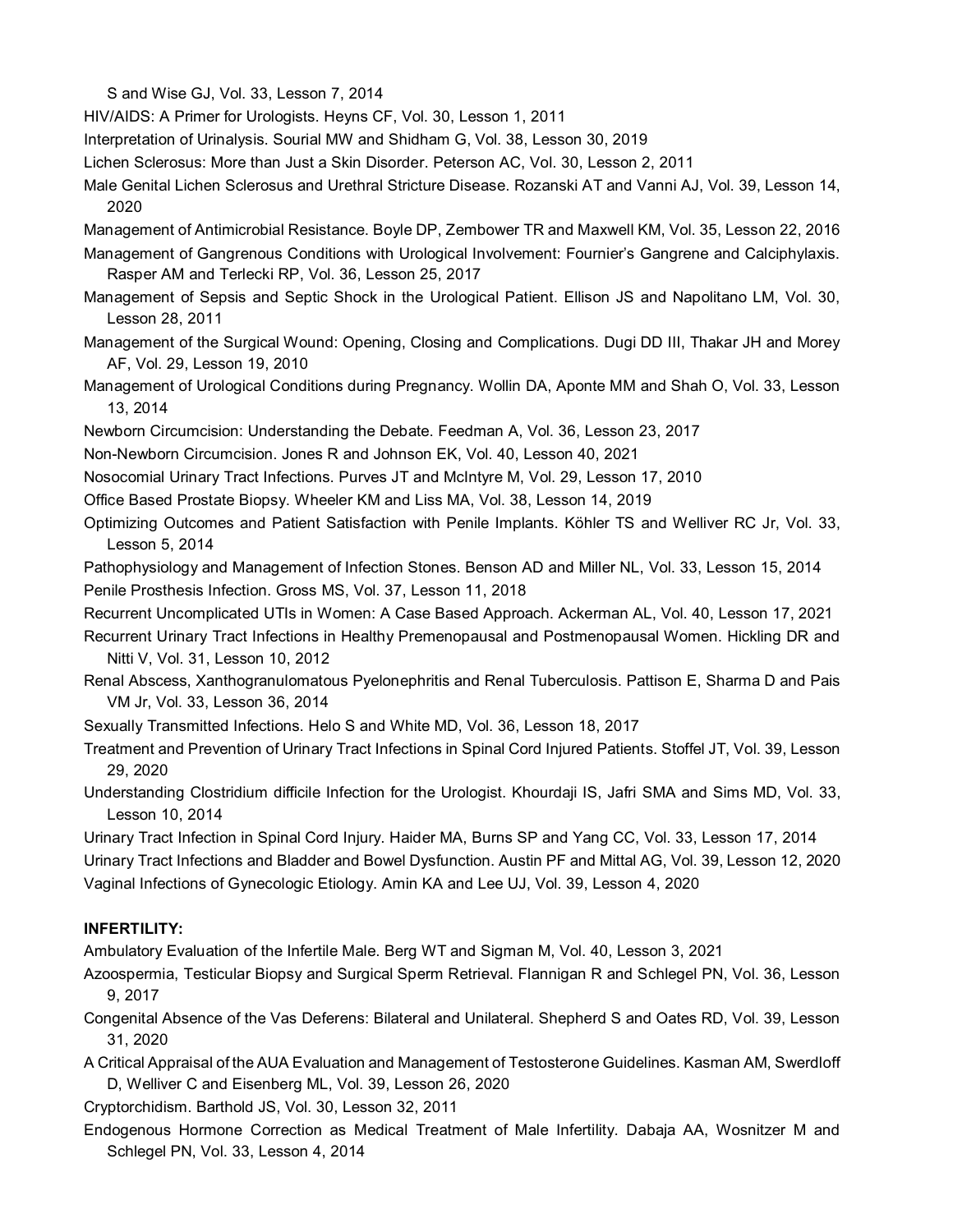- Environmental and Lifestyle Considerations for the Infertile Male. Sheynkin Y and Gioia K, Vol. 32, Lesson 4, 2013
- Evaluation and Management of Klinefelter Syndrome. Rajender A and Oates RD, Vol. 37, Lesson 24, 2018 Evaluation of Male Factor Infertility. Shindel AW and Smith JF, Vol. 30, Lesson 16, 2011
- Exogenous Testosterone and Male Reproduction. Khan MA, Pagani RL and Ohlander SJ, Vol. 38, Lesson 37, 2019
- Female Reproductive Medicine for the Urologist. Goulet EJ, McLean MR an Kolettis PN, Vol. 35, Lesson 9, 2016
- Fertility Preservation in Men with Cancer. Stahl PJ and Stember DS, Vol. 31, Lesson 14, 2012
- Gamete Preservation for Urologists. Mehta A and Smith JF, Vol. 37, Lesson 16, 2018
- The Impact of Obesity on Urology. Raghavan R, Strauss D, Loecher M and Mydlo J, Vol. 39, Lesson 36, 2020 Male Infertility and Overall Health. Dallas K, Massoudi R and Eisenberg ML, Vol. 35, Lesson 18, 2016 Non-Obstructive Azoospermia. Harris SE and Niederberger CS, Vol. 29, Lesson 38, 2010
- Primary, Secondary and Adult Onset Hypogonadism: Diagnosis and Treatment. Rambhatla A and Mills JN, Vol. 36, Lesson 19, 2017
- A Primer on Modern Semen Analysis. Kashanian JE, Mazur DJ and Brannian RE, Vol. 35, Lesson 33, 2016
- Reproductive Effects of Male Aging. Carrasquillo R, Masterson J and Ramasamy R, Vol. 37, Lesson 14, 2018
- Reproductive Therapy for Neurologic Disorders. Lynne CM, Brackett NL and Ibrahim E, Vol. 36, Lesson 15, 2017
- Sperm Genetic Testing: Clinical Implications and Use. Carrell DT, Brant WO and Aston KI, Vol. 30, Lesson 15, 2011
- Treatment of Male Hypogonadism: Alternatives to Testosterone. Gupta N, Davis M and Köhler TS, Vol. 36, Lesson 39, 2017
- Varicocele in the Era of In Vitro Fertilization. Vij SC and Sabanegh E Jr, Vol. 38, Lesson 15, 2019 Vasectomy. Sharlip ID and Belker AM, Vol. 32, Lesson 22, 2013

### **INTESTINAL DISEASES:**

Urinary Tract Infections and Bladder and Bowel Dysfunction. Austin PF and Mittal AG, Vol. 39, Lesson 12, 2020

# **INTRAOPERATIVE COMPLICATIONS:**

- Assessment and Management of Intraoperative Iatrogenic Ureteral and Bladder Injuries. Kreshover JE, Morganstern B and Richstone L, Vol. 32, Lesson 34, 2013
- Bariatric Surgery and Risk of Stone Disease. Hyams ES, Steele KE and Matlaga B, Vol. 31, Lesson 27, 2012
- Complications of Contemporary Radical Prostatectomy. DeCastro GJ, Gautam G and Zorn KC, Vol. 29, Lesson 2, 2010

Complications of Renal Surgery. Lee M, Lee Z, Uzzo R and Kutikov A, Vol. 39, Lesson 39, 2020

- The Identification, Prevention and Management of Urological Laparoscopic and Robotic Complications. Hertz AM, Brand TC, Davis ML and Schwartz BF, Vol. 37, Lesson 34, 2018
- Perioperative Management of Cardiac Issues in the Patient Undergoing Genitourinary Surgery. Vinik R and Yarbrough P, Vol. 29, Lesson 1, 2010
- Reducing Perioperative Complications for Radical Cystectomy. Kukreja JB and Shah JB, Vol. 36, Lesson 28, 2017
- Strategies for Reducing Morbidity after Ureteroscopy for Stone Disease. Dauw CA, Knudsen B and Ghani KR, Vol. 38, Lesson 16, 2019

# **KETAMINE:**

Ketamine: Its Use and Abuse in Urological Practice. Gaunay G, Lufti F and Moldwin R, Vol. 35, Lesson 28, 2016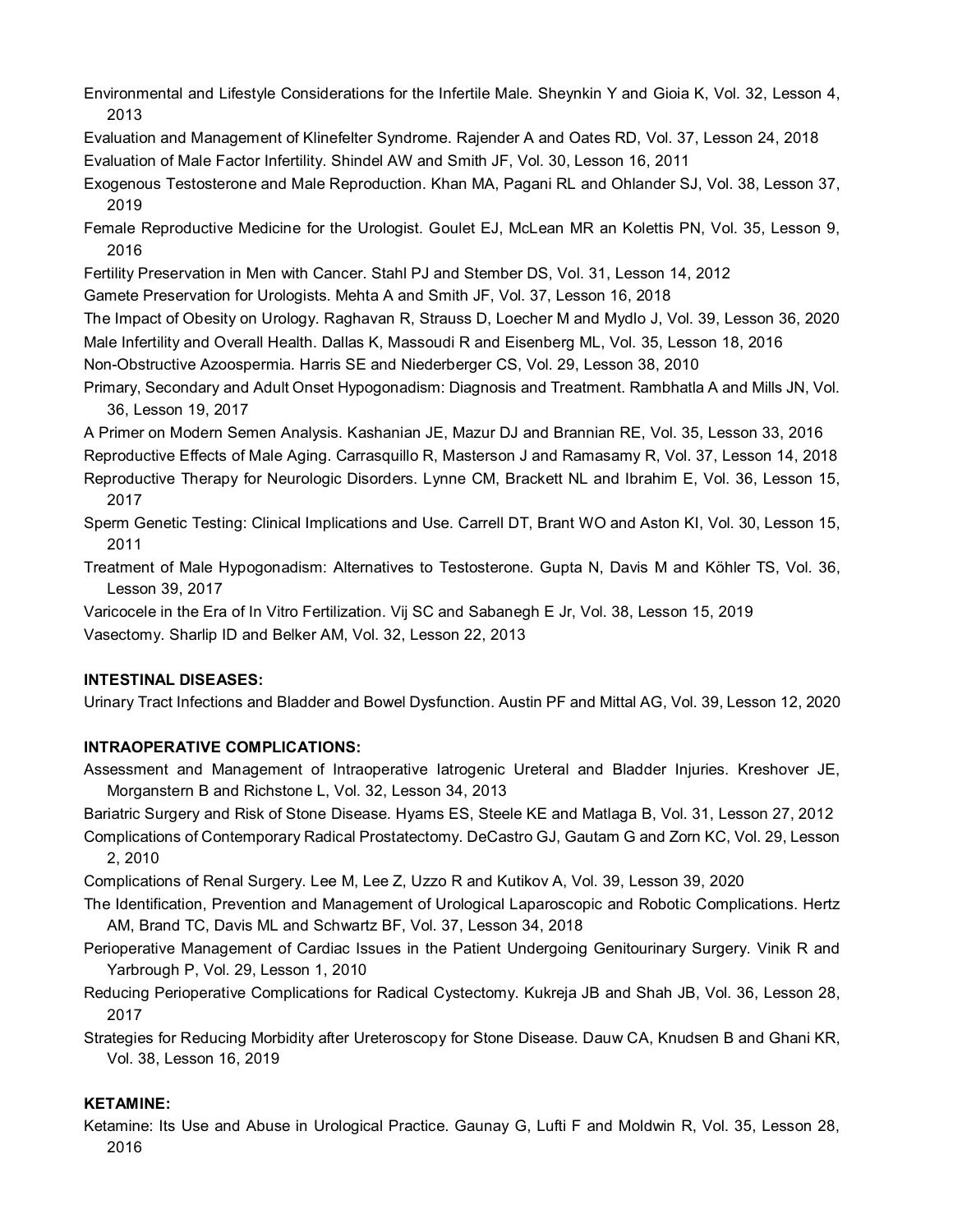#### **KIDNEY:**

Ablative Therapies for Renal Masses: Current Treatment Indications, Types and Outcomes. Garbens A, Steinberg RL and Cadeddu JA, Vol. 39, Lesson 38, 2020

Adult Renal Cystic Disease: Current Update on Pathogenesis,

- Assessment and Management of Incidentally Detected Unilateral Hydronephrosis in Adults. Duty B and Kavoussi L, Vol. 31, Lesson 30, 2012
- Assessment of Renal Function. Kheterpal E, Kang SK and Huang WC, Vol. 32, Lesson 23, 2013
- Asymptomatic Renal Calculi: Incidence and Management. Westesson KE and Monga M, Vol. 31, Lesson 36, 2012
- Clinically Relevant Renal Physiology. Hillelsohn J and Gilbert BR, Vol. 31, Lesson 23, 2012
- Complications of Renal Surgery. Lee M, Lee Z, Uzzo R and Kutikov A, Vol. 39, Lesson 39, 2020
- Cross-sectional Imaging Findings and Management. Kaabathina VS, Montgomery R and Prasad SR, Vol. 32, Lesson 2, 2013
- Dusting versus Extraction Strategies during Ureteroscopy for Renal Calculi. Ghani KR and McRoberts WW, Vol. 39, Lesson 5, 2020
- Evaluation and Management of Derangements of Calcium Metabolism in Stone Formers: A Primer for the Urologist. Canvasser NE and Maalouf N, Vol. 37, Lesson 5, 2018
- Impact of Nephrectomy on Cancer Recurrence, Risk of Chronic Kidney Disease and Cardiovascular Disease. Han JS, Kang SK and Huang WC, Vol. 31, Lesson 6, 2012
- Management of Asymptomatic Renal Calculi and Residual Fragments. Friedlander DF, Greear GM and Sur RL, Vol. 39, Lesson 20, 2020
- Management of Stones in Anomalous Kidneys. Elliott VL, Clements T, Gettle L and Raman JD, Vol. 29, Lesson 22, 2010
- Management of Urological Complications of Renal Transplantation. Weight CJ and Shoskes D, Vol. 29, Lesson 16, 2010
- Metabolic Evaluation and Medical Management of the Calcium Stone Former. Lange JN, Mufarrij PW, Wood KD and Assimos DG, Vol. 31, Lesson 22, 2012
- New Trends in Percutaneous Nephrolithotomy. Knudsen B, Vol. 30, Lesson 26, 2011
- Non-Cardiac Factors for Preoperative Risk Assessment of Patients Undergoing Genitourinary Surgery. DeSouza RA and Nandwani V, Vol. 31, Lesson 5, 2012
- Obstructive Uropathy: The Old and the New. Gulmi FA and Chou S-Y, Vol. 31, Lesson 33, 2012
- Pathophysiological Basis of Calcium Stone Formation. Lane JN, Mufarrij PW, Wood KD and Assimos DG, Vol. 31, Lesson 21, 2012
- Patient Counseling for Upper Urinary Tract Calculi. Stern K and Monga M, Vol. 37, Lesson 21, 2018
- Patient Evaluation before Living Donor Nephrectomy. Ernest A, Gritsch HA and Schulam P, Vol. 30, Lesson 37, 2011
- Prevention and Management of Postoperative Acute Kidney Injury. Cho PS, Heher EC and Ko DSC, Vol. 29, Lesson 15, 2010
- Renal Abscess, Xanthogranulomatous Pyelonephritis and Renal Tuberculosis. Pattison E, Sharma D and Pais VM Jr, Vol. 33, Lesson 36, 2014
- Renal Function: See Nephrology and Renal Function
- Renal Trauma. Breyer BN, McGeady JB, Kovell C and Tasian GE, Vol. 33, Lesson 1, 2014
- Renal Trauma. Agochukwu-Mmonu N and Breyer BN, Vol. 39, Lesson 28, 2020
- Renal Vein Thrombosis. Moreira DM and Smith AD, Vol. 31, Lesson 17, 2012
- Robotic Partial Nephrectomy. Tanagho YS, Figenshau RS and Bhayani SB, Vol. 32, Lesson 11, 2013
- The Role of Arterial Embolization in Urology. Vanden Berg RNW, Gaffney CD, Cai PY, LaRussa S and McClure TD, Vol. 39, Lesson 22, 2020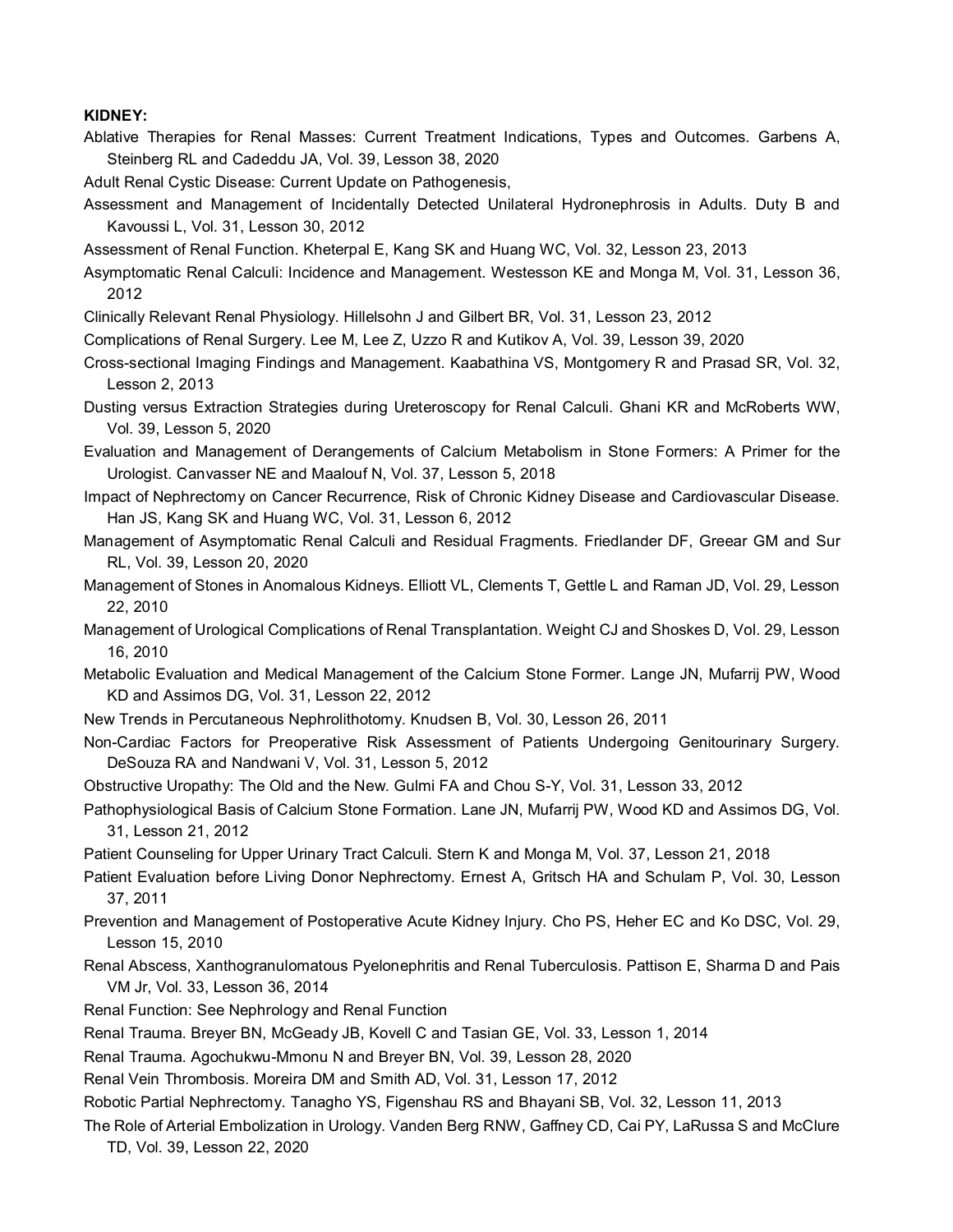The Solitary Kidney. Tanaka ST, Vol. 37, Lesson 12, 2018

Surgery on the Horseshoe Kidney. Frederick LR, Moss J and Schwartz BF, Vol. 32, Lesson 17, 2013 Type I Distal Renal Tubular Acidosis. Wang AJ and Preminger GM, Vol. 30, Lesson 25, 2011 Urological Evaluation of the Transplant Recipient. Chamberlin JD and Jordan ML, Vol. 35, Lesson 7, 2016 Urology Consultation in Renal Transplantation. McDonald ML and Gritsch HA, Vol. 37, Lesson 39, 2018

# **KIDNEY NEOPLASMS:**

- Ablative Therapies for Renal Masses: Current Treatment Indications, Types and Outcomes. Garbens A, Steinberg RL and Cadeddu JA, Vol. 39, Lesson 38, 2020
- Advances in Positron Emission Tomography for the Management of Common Urological Malignancies. Siev M, Velazquez N, Turkbey B, Choyke PL, Khandani AH, Taneja S and Bjurlin MA, Vol. 38, Lesson 12, 2019

Childhood Kidney Tumors. Saltzman AF and Cost NG, Vol. 37, Lesson 19, 2018

- Complications of Renal Surgery. Lee M, Lee Z, Uzzo R and Kutikov A, Vol. 39, Lesson 39, 2020
- Contemporary Management of Small Renal Masses. Kaul SA and Wood DP, Vol. 32, Lesson 38, 2013
- Cytoreductive Nephrectomy in the Age of Targeted Systemic Therapy. Abel EJ and Matin SF, Vol. 34, Lesson 33, 2015
- Diagnosis and Management of Angiomyolipoma. Bell JR, McKenna PH and Nakada SY, Vol. 35, Lesson 23, 2016
- Follow-up for Clinically Localized Renal Neoplasms. Donat SM, Vol. 33, Lesson 22, 2014
- Genetic Perturbations in Prostate, Bladder and Renal Cancers. Padalecki SS, Copes-Rhodes E and Sudarshan S, Vol. 29, Lesson 33, 2010

Genetics of Renal Cancer and Treatment Implications. Metwalli AR and Linehan WM, Vol. 34, Lesson 5, 2015 Impact of Nephrectomy on Cancer Recurrence, Risk of Chronic Kidney Disease and Cardiovascular Disease.

Han JS, Kang SK and Huang WC, Vol. 31, Lesson 6, 2012

The Impact of Obesity on Urology. Raghavan R, Strauss D, Loecher M and Mydlo J, Vol. 39, Lesson 36, 2020 Integrating Surgical and Systemic Therapies in the Management of Metastatic and High Risk Non-Metastatic Renal Cell Carcinoma. Bhindi B, Boorjian SA and Costello BA, Vol. 38, Lesson 19, 2019

- Laparoscopic, Robotic Assisted and Laparoendoscopic Single Site Partial Nephrectomy. Schwartz MJ, Richstone L and Kavoussi LR, Vol. 29, Lesson 36, 2010
- Lymphadenectomy in Bladder, Kidney and Prostate Cancers. Bochner BH, Coleman JA and Touijer KA, Vol. 39, Lesson 37, 2020
- Lynch Syndrome in the Perspective of the Urologist. Goldberg H, Evans A, Fleshner N and Zlotta AR, Vol. 38, Lesson 10, 2019
- Management of Renal Cell Carcinoma with Vena Caval/Atrial Extension. Linder BJ, Boorjian SA and Blute ML, Vol. 32, Lesson 8, 2013
- A Primer for Administration of Endothelial Targeted Agents for Metastatic Renal Cell Carcinoma. Lee O, Lara P and Koppie T, Vol. 31, Lesson 7, 2012
- Renal Function after Renal Cancer Surgery. Campbell SC, Demirjian S, Zhang Z and Mishra K, Vol. 34, Lesson 23, 2015

Renal Malignancies in Adolescents and Young Adults. Cost NG and DeFoor WR Jr, Vol. 32, Lesson 26, 2013

- Review of Select Newly Described Malignancies of the Bladder and Kidney. Young A and Kunju LP, Vol. 31, Lesson 28, 2012
- Stereotactic Body Radiation Therapy for the Management of Early Stage and Metastatic Prostate and Kidney Cancer. Fam MM, Heron DE and Jacobs BL, Vol. 37, Lesson 31, 2018

# **LAPAROSCOPY:**

The Identification, Prevention and Management of Urological Laparoscopic and Robotic Complications. Hertz AM, Brand TC, Davis ML and Schwartz BF, Vol. 37, Lesson 34, 2018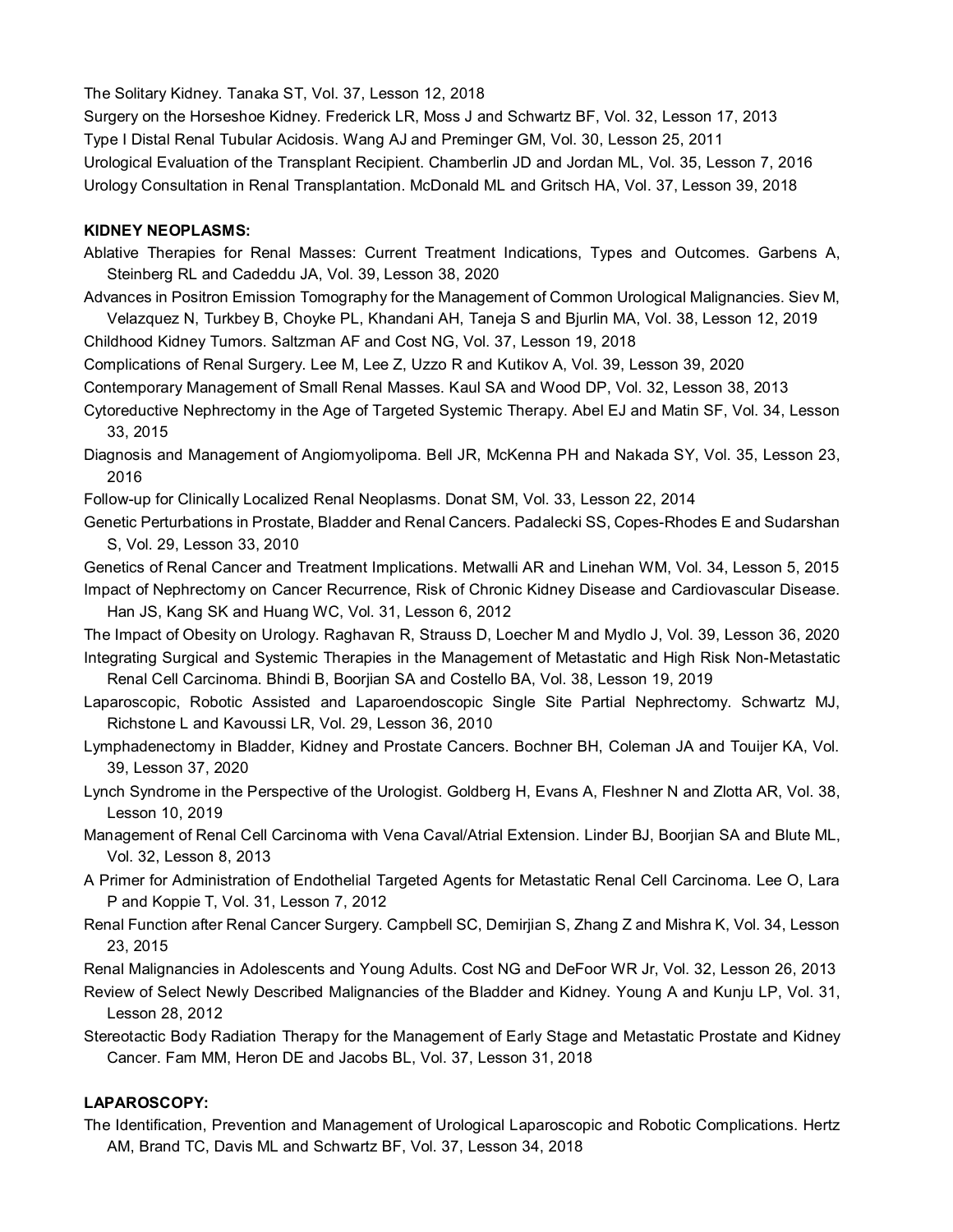- Laparoscopic, Robotic Assisted and Laparoendoscopic Single Site Partial Nephrectomy. Schwartz MJ, Richstone L and Kavoussi LR, Vol. 29, Lesson 36, 2010
- Robotic and Laparoscopic Prostatectomy: A Critical Review of Existing Data. Ficarra V, Novara G, Mottrie A and Artibani W, Vol. 29, Lesson 30, 2010

Robotics and Urological Surgery. Abern M, Dobbs, R and Pandya S, Vol. 36, Lesson 22, 2017

#### **LASERS:**

3D Printing in Urology. Mima M, Luciano C, Crivellaro S and Niederberger C, Vol. 40, Lesson 23, 2021

- Contemporary Management of Penile Carcinoma. Part I: Overview of Epidemiology, Diagnosis, Staging and Management of the Primary Tumor. Pettaway CA and Davis JW, Vol. 31, Lesson 15, 2012
- Dusting versus Extraction Strategies during Ureteroscopy for Renal Calculi. Ghani KR and McRoberts WW, Vol. 39, Lesson 5, 2020
- Evaluation and Management of Persistent Voiding Dysfunction after Surgical Treatment of Lower Urinary Tract Symptoms/Benign Prostatic Hyperplasia. Simma-Chiang V, Chughtai B and Te AE, Vol. 33, Lesson 29, 2014

Laser Safety and Clinical Applications in Urology. Donnell RF, Vol. 32, Lesson 39, 2013

- Laser Science and Applications in Urological Diseases. Lerner LB, Biebel MG, Ceraolo CA and Gomez G, Vol. 39, Lesson 13, 2020
- Novel Surgical Technologies for Symptomatic BPH. Mahon JT and McVary KT, Vol. 39, Lesson 33, 2020
- Prostate Cancer Focal Ablative Therapy. Lee T, Fainberg J and Ehdaie B, Vol. 39, Lesson 16, 2020
- The Surgical Approach to Large Gland Benign Prostatic Hyperplasia. Navaratnam A, Cumsky JL and Humphreys MR, Vol. 37, Lesson 13, 2018
- Treatment of Early Stage Squamous Cell Carcinoma of the Penis. Nabavizadeh R, Shahin A and Master VA, Vol. 39, Lesson 8, 2020

#### **LIFESTYLE:**

- Integrative Medicine and Urology: Bladder and Prostate Cancer, Supplements and Lifestyle Changes. Moyad MA, Vol. 39, Lesson 2, 2020
- Lifestyle Changes, Nutritional Supplements and General Preventive Medicine Recommendations that can Simultaneously Improve Heart and Urological Health—What do I Tell Patients? Part III: Calcium and Vitamin D. Moyad M, Vol. 29, Lesson 6, 2010
- Non-Cardiac Factors for Preoperative Risk Assessment of Patients Undergoing Genitourinary Surgery. DeSouza RA and Nandwani V, Vol. 31, Lesson 5, 2012
- Role of Diet in Stone Disease. Heilberg IP and Goldfarb DS, Vol. 29, Lesson 12, 2010

#### **LYMPHATIC SYSTEM:**

#### **MALPRACTICE:**

The Ethics of Disclosure of Medical Errors, Unintended Medical Consequences and Conflicts. Lightner DJ and Klausner AP, Vol. 33, Lesson 6, 2014

Expert Testimony and Medical Malpractice. Daily WJ Jr, Pierce HA and Loughlin KR, Vol. 32, Lesson 25, 2013 Informed Consent. De Caro JJ, Angell J, Issa MM and Ritenour CWM, Vol. 31, Lesson 26, 2012 Medical Error. Hecht SL and Vemulakonda VM, Vol. 39, Lesson 40, 2020

#### **MEDICAL ETHICS:**

Ergonomics In the OR–What Surgeons Should Do to Protect Themselves and Others. Catanzarite T and Menefee SA, Vol. 40, Lesson 18, 2021

The Ethics of Disclosure of Medical Errors, Unintended Medical Consequences and Conflicts. Lightner DJ and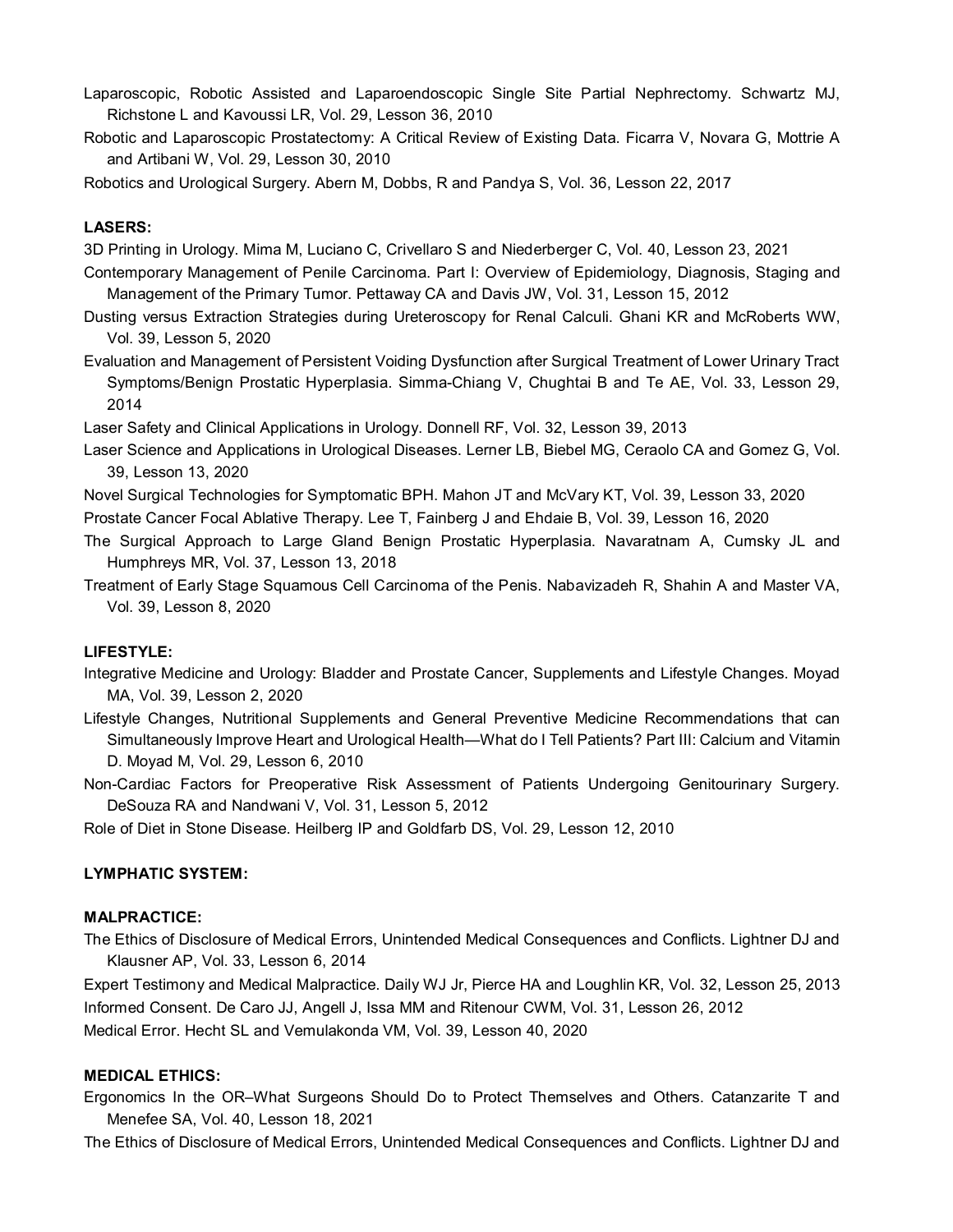### Klausner AP, Vol. 33, Lesson 6, 2014

Expert Testimony and Medical Malpractice. Dailey WJ Jr, Pierce HA and Loughlin KR, Vol. 32, Lesson 25, 2013 Informed Consent. De Caro JJ, Angell J, Issa MM and Ritenour CWM, Vol. 31, Lesson 26, 2012 Managing Conflicts of Interest in Urological Practice. Lightner DJ, Vol. 31, Lesson 25, 2012 Medical Error. Hecht SL and Vemulakonda VM, Vol. 39, Lesson 40, 2020

#### **MEDICAL MARIJUANA:**

Consequences and Medicinal Uses of Cannabis in Urological Patients. Bergman AM, Dinerman BF and Weiss JP, Vol. 35, Lesson 24, 2016

#### **METABOLIC SYNDROME:**

The Metabolic Syndrome and Benign Urological Diseases. Cotta BH and Parsons JK, Vol. 36, Lesson 38, 2017 Pathophysiology and Management of Uric Acid Calculi. Whitaker DL, Boyd CJ, Wood KD and Assimos DG, Vol. 37, Lesson 26, 2018

#### **MOLECULAR BIOLOGY: See Biology**

#### **MOLECULAR TARGETED THERAPY:**

A Primer for Administration of Endothelial Targeted Agents for Metastatic Renal Cell Carcinoma. Lee O, Lara P and Koppie T, Vol. 31, lesson 7, 2012

#### **MULTIPLE SCLEROSIS:**

Diagnostic and Treatment Tools for the Management of Multiple Sclerosis Related Neurogenic Bladder Symptoms. Tracey JM and Stoffel JT, Vol. 36, Lesson 30, 2017

#### **NEPHROLOGY:**

Management of Urological Complications of Renal Transplantation. Weight CJ and Shoskes D, Vol. 29, Lesson 16, 2010

Patient Evaluation Before Living Donor Nephrectomy. Ernest A, Gritsch HA and Schulam P, Vol. 30, Lesson 37, 2011

Renal Function after Renal Cancer Surgery. Campbell SC, Demirjian S, Zhang Z and Mishra K, Vol. 34, Lesson 23, 2015

#### **NUCLEAR MEDICINE: See Imaging Techniques**

### **NUTRITION:**

The Impact of Obesity on Benign Urological Disease. Figler B, Ogan K and Master V, Vol. 29, Lesson 5, 2010 Integrative Medicine and Urology: Bladder and Prostate Cancer, Supplements and Lifestyle Changes. Moyad MA, Vol. 39, Lesson 2, 2020

Lifestyle Changes, Nutritional Supplements and General Preventive Medicine Recommendations that can Simultaneously Improve Heart and Urological Health—What do I Tell Patients? Part III: Calcium and Vitamin D. Moyad M, Vol. 29, Lesson 6, 2010

The Metabolic Syndrome and Benign Urological Diseases. Cotta BH and Parsons JK, Vol. 36, Lesson 38, 2017 Non-Cardiac Factors for Preoperative Risk Assessment of Patients Undergoing Genitourinary Surgery.

DeSouza RA and Nandwani V, Vol. 31, Lesson 5, 2012

Role of Diet in Stone Disease. Heilberg IP and Goldfarb DS, Vol. 29, Lesson 12, 2010

**OSTEOCLASTS:**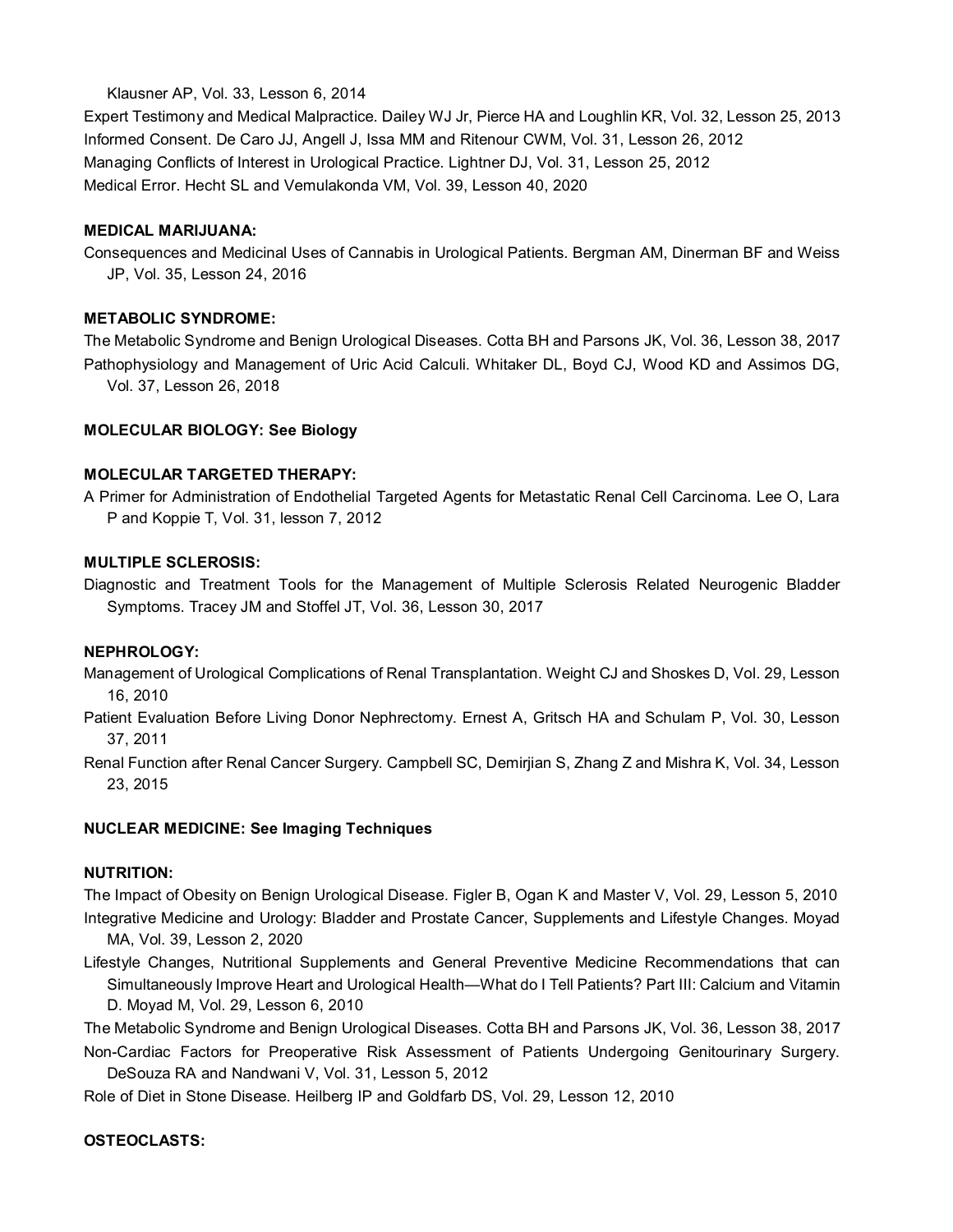Role of Osteoclast Inhibitors in Prostate Cancer Therapy. Alva AS, Vol. 31, Lesson 3, 2012

## **OSTEOPOROSIS:**

#### **OUTCOME ASSESSMENT:**

Assessing and Improving the Quality of Urological Care. Izard J and Gore JL, Vol. 32, Lesson 20, 2013 Cancer Survivorship. Skolarus TA and Wittmann D, Vol. 31, Lesson 8, 2012

Principles of Patient Safety and Quality Improvement in Urology. Chrouser K, Fuller H, Nudell T and Paull DE, Vol. 39, Lesson 3, 2020

Surgical Volumes and Patient Outcomes in Urological Oncology. Vickers AJ, Vol. 30, Lesson 36, 2011

#### **OXYGEN INHALATION THERAPY:**

## **PAIN:**

Chronic Pelvic Pain Syndrome in Men. Pontari MA, Vol. 34, Lesson 31, 2015

Chronic Scrotal Content Pain. Levine LA, Vol. 31, Lesson 37, 2012

Diagnosis and Management of the Acute Scrotum. Michaud JE, Di Carlo HN and Pierorazio PM, Vol. 35, Lesson 38, 2016

Diagnosis and Management of Chronic Scrotal Pain. Wu C and Jarvi KA, Vol. 37, Lesson 23, 2018

Interstitial Cystitis/Bladder Pain Syndrome. Angel JB and Erickson DR, Vol. 33, Lesson 8, 2014

- Long-term Opioid Use for Urological Chronic Non-cancer Pain: Questions and Answers. Duggan S, Jaeger M and Nickel JC, Vol. 32, Lesson 30, 2013
- Non-Opioid Adjuncts for the Management of Chronic Urological Pain (Non-Malignant Etiology). Thus JHL Meng Y and Lai HH, Vol. 38, Lesson 32, 2019
- Office-Based Conscious Sedation. Usenko J and Malhotra V, Vol. 30, Lesson 30, 2011
- The Opioid Epidemic: Urology's Role in Solving the Crisis. McGovern FJ, Lieberman GM, Xu R and Anderson TA, Vol. 37, Lesson 35, 2018
- Palliative and End-of-Life Care. Minter J and Ramchandran K, Vol. 37, Lesson 40, 2018
- Pediatric Postoperative Pain Management. Wang PZT, Kain ZN and Khoury AE, Vol.35, Lesson 35, 2016
- Pelvic Floor Physical Therapy for Pelvic Pain and Voiding Dysfunction. Scott KM, Morita-Nagai P, Lemack GE and Sultan M, Vol. 37, Lesson 17, 2018
- The Psychology of Urological Chronic Pelvic Pain: A Primer for Urologists Who Want to Know How to Better Manage Chronic Prostatitis and Interstitial Cystitis. Tripp DA and Nickel JC, Vol. 30, Lesson 40, 2011

Strategies of End-of-Life Care. Scarborough B and Lustbader D, Vol. 32, Lesson 16, 2013

The Use of Local Anesthetics for Urogenital Pain. Cwach K, Mehta S and Moldwin RM, Vol. 39, Lesson 19, 2020

### **PATHOLOGY:**

Contemporary Gleason Score and its Impact on Clinical Management. McKenney JK, Vol. 33, Lesson 31, 2014 Pearls and Pitfalls in Bladder Cancer Pathology. Skinner E and Kao C-S, Vol. 35, Lesson 26, 2016

Precursors of Selected Cancers of the Genitourinary Tract. MacLennan GT and Cheng L, Vol. 31, Lesson 19, 2012

Review of Select Newly Described Malignancies of the Bladder and Kidney. Young A and Kunju LP, Vol. 31, Lesson 28, 2012

# **PEDIATRICS:**

Acquired Buried Penis in Adolescents and Adults. Chen ML and Santucci RA, Vol. 34, Lesson 2, 2015 Bladder Outlet Surgery for Incontinence and Neurogenic Bladder. Dave S and Khoury AE, Vol. 29, Lesson 27,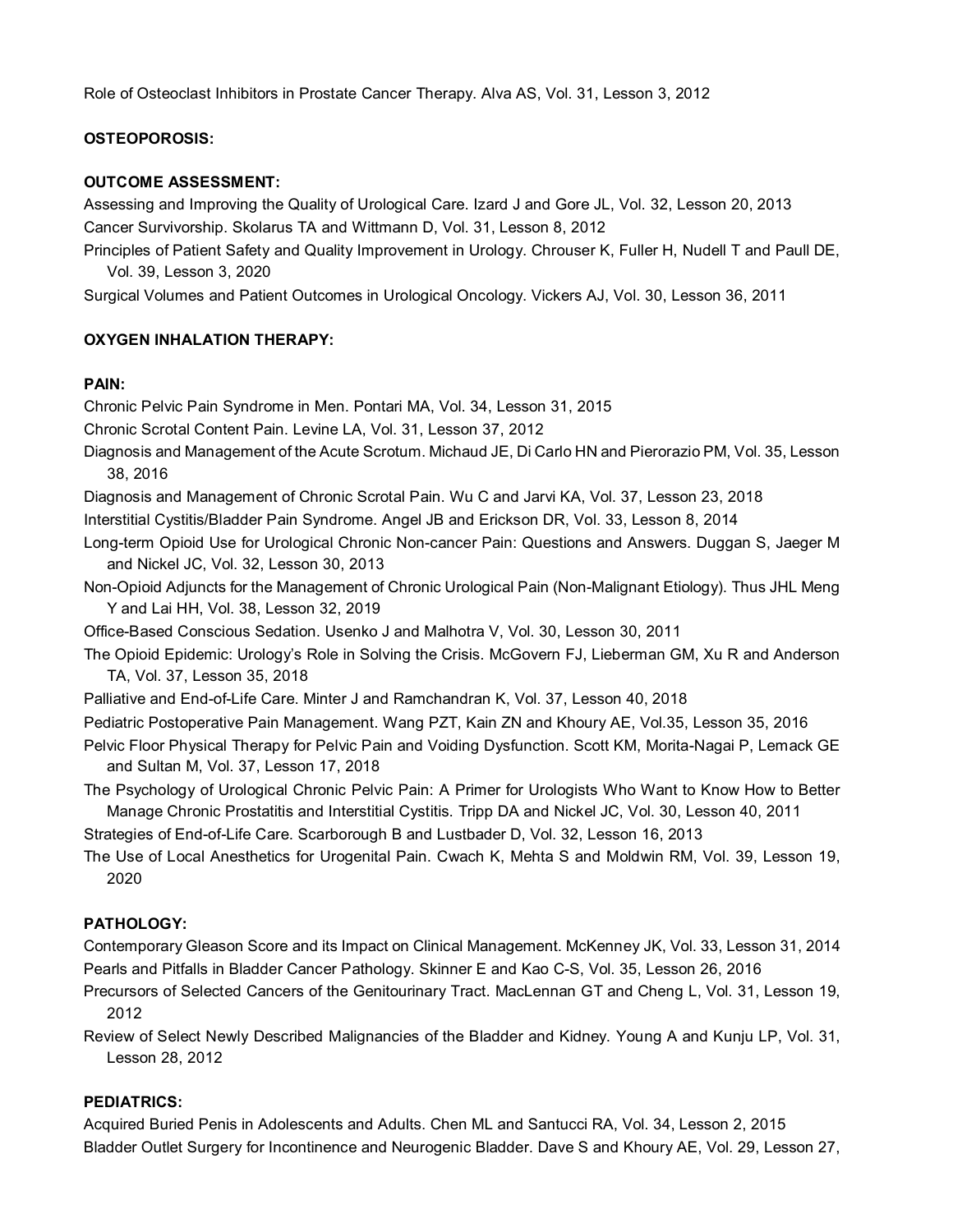2010

Botulinum Toxin Use in the Lower Urinary Tract in Adults and Children. Ginsberg DA, Vol. 34, Lesson 16, 2015 Childhood Kidney Tumors. Saltzman AF and Cost NG, Vol. 37, Lesson 19, 2018

- Continuous Antibiotic Prophylaxis in Children: Current Controversies. Gaither TW, Wang MK and Copp HL, Vol. 36, Lesson 27, 2017
- Cryptorchidism. Barthold JS, Vol. 30, Lesson 32, 2011
- Cryptorchidism. Kolon TF, Vol. 34, Lesson 14, 2015
- Cystic Diseases of the Pediatric Kidney. Tong CMC and Pope JC, Vol. 40, Lesson 38, 2021
- Current Management of Ureteropelvic Obstruction in Adults and Children. Schlomer B and Gahan JC, Vol. 35, Lesson 29, 2016
- Early Genital Surgery in Children with Disorders of Sex Development: Concerns, Consents, Conundrum. DiSandro M, Vol. 35, Lesson 6, 2016
- Evaluation and Management of Enuresis. Austin PF and Neveaus T, Vol. 32, Lesson 14, 2013
- Evaluation and Management of Lower Urinary Tract Symptoms in Children. Colaco M and Barone JG, Vol. 33, Lesson 39, 2014
- Evaluation and Treatment of the Adolescent Varicocele. Kurtz MP and Diamond DA, Vol. 34, Lesson 7, 2015
- Genitourinary Rhabdomyosarcoma in Children. Scarpato KR, Ferrer FA and Rodeberg DA, Vol. 32, Lesson 9, 2013
- Hematuria in Children. Elisson JS, Merguerian PA and Hernandez J, Vol. 35, Lesson 4, 2016
- Informed Consent. Lorentz CA, Webb AC and Ritenour CWM, Vol. 40, Lesson 30, 2021
- Late Effects of Treatment for Cancer in Children and Adolescents. Green DM, Spunt SL and Jones DP, Vol. 29, Lesson 28, 2010
- Management of Distal Hypospadias. Zaontz MR and Long CJ, Vol. 32, Lesson 5, 2013
- Newborn Circumcision: Understanding the Debate. Feedman A, Vol. 36, Lesson 23, 2017
- Office Procedures for Pediatric Urology. Oottamasathien S and Snow BW, Vol. 30, Lesson 31, 2011
- Partial Orchiectomy for Testicular Masses: Role of Testis-Sparing Surgery. Woo LL and Ross JH, Vol. 36, Lesson 16, 2017
- Pediatric Nephrolithiasis. Ko JS and Tasian GE, Vol. 38, Lesson 31, 2019
- Pediatric Postoperative Pain Management. Wang PZT, Kain ZN and Khoury AE, Vol.35, Lesson 35, 2016
- Pediatric Urinary Incontinence: Update from the International Children's Continence Society. Dudley AG and Franco I, Vol. 37, Lesson 10, 2018
- Pediatric Urological Emergencies for the General Urologist. Adams CM and Rink RC, Vol. 40, Lesson 29, 2021.
- Pediatric Urolithiasis. Ogunyemi O, Roach J and Slaughenhoupt B, Vol. 31, Lesson 35, 2012
- Pediatric Vesicoureteral Reflux: Then and Now. Arlen AM and Cooper CS, Vol. 39, Lesson 9, 2020
- Prenatal Urology Diagnoses. Clayton DB, Vol. 39, Lesson 15, 2020
- Renal Malignancies in Adolescents and Young Adults. Cost NG and DeFoor WR Jr, Vol. 32, Lesson 26, 2013
- Risks for Secondary Malignant Neoplasms: What a Urologist Needs to Know. Husmann DA, Vol. 39, Lesson 10, 2020
- The Role of Ultrasound in Imaging the Urinary Tract in Children. Nelson CP, Kurtz MP and Chow JS, Vol. 35, Lesson 17, 2016
- Testicular Tumors in Children and Adolescents. Woo LL and Ross JH, Vol. 38, Lesson 38, 2019
- Undescended Testis in the Postpubertal Patient. Fischer KM, Kraft KH and Kolon TF, Vol. 39, Lesson 24, 2020 The Urachus: A Review and Update. Laboccetta LT and Picard JC, Vol. 31, Lesson 9, 2012
- Vesicoureteral Reflux. Martin AD and Peters CA, Vol. 32, Lesson 18, 2013

### **PENIS:**

Acquired Buried Penis in Adolescents and Adults. Chen ML and Santucci RA, Vol. 34, Lesson 2, 2015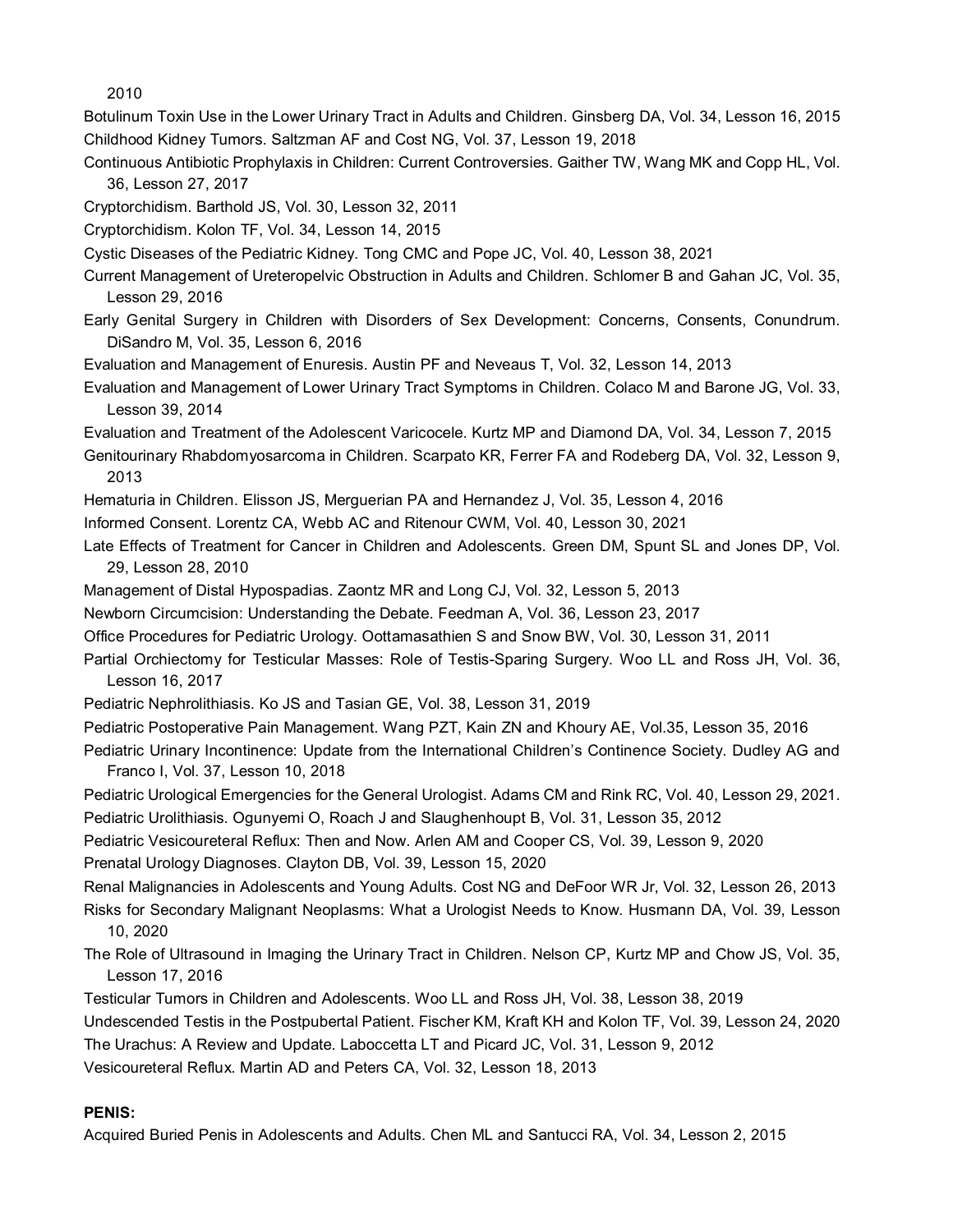Contemporary Management of Penile Carcinoma. Part I: Overview of Epidemiology, Diagnosis, Staging and Management of the Primary Tumor. Pettaway CA and Davis JW, Vol. 31, Lesson 15, 2012

Controversies of AUA Peyronie's Disease Guideline. Seftel AD and Yang H, Vol. 36, Lesson 33, 2017

Erectile Dysfunction in the Younger Man. Sweet G and Shindel AW, Vol. 34, Lesson 1, 2015

Evaluation and Management of Penile Fracture. Szabo D, Shah N and Baradaran N, Vol. 39, Lesson 27, 2020

Injuries and Wounds of the External Genitalia. Hagedorn JC and Wessells H, Vol. 37, Lesson 4, 2018

Management of Priapism. Anele UA and Burnett AL, Vol. 35, Lesson 16, 2016

Medical Management of Peyronie's Disease. Chiles KA and Mulhall JP, Vol. 33, Lesson 3, 2014

Newborn Circumcision: Understanding the Debate. Feedman A, Vol. 36, Lesson 23, 2017

Optimizing Outcomes and Patient Satisfaction with Penile Implants. Köhler TS and Welliver RC Jr, Vol. 33, Lesson 5, 2014

Penile Prosthesis Infection. Gross MS, Vol. 37, Lesson 11, 2018

- Penile Squamous Carcinoma. Part II: Contemporary Management of the Inguinal Region. Pettaway CA and Paglilaro L, Vol. 31, Lesson 16, 2012
- Peyronie's Disease: Prevalence, Pathophysiology and Evaluation. Chiles K and Mulhall JP, Vol. 32, Lesson 6, 2013

Surgical Reconstruction for Peyronie's Disease. Yafi FA and Hatzichristodoulou G, Vol. 37, Lesson 15, 2018

Treatment of Early Stage Squamous Cell Carcinoma of the Penis. Nabavizadeh R, Shahin A and Master VA, Vol. 39, Lesson 8, 2020

# **PHYSIOLOGY:**

Clinically Relevant Renal Physiology. Hillelsohn J and Gilbert BR, Vol. 31, Lesson 23, 2012

Pathophysiological Basis of Calcium Stone Formation. Lane JN, Mufarrij PW, Wood KD and Assimos DG, Vol. 31, Lesson 21, 2012

Pathophysiology and Medical Management of Uric Acid Stones. Maalouf NM, Vol. 29, Lesson 21, 2010

# **PHYTOTHERAPY:**

# **PRACTICE GUIDELINE:**

2018 AUA Erectile Dysfunction Guidelines. Walker KA and Shindel AW, Vol. 38, Lesson 27, 2019

Castration Resistant Prostate Cancer: An Evidenced-Based Approach. Ritch CR and Cookson MS, Vol. 33, Lesson 21, 2014

Controversies of AUA Peyronie's Disease Guideline. Seftel AD and Yang H, Vol. 36, Lesson 33, 2017

- A Critical Appraisal of the AUA Evaluation and Management of Testosterone Guidelines. Kasman AM, Swerdloff D, Welliver C and Eisenberg ML, Vol. 39, Lesson 26, 2020
- A Critical Appraisal of the AUA Urodynamics Guidelines. Gomelsky A, Khaled D and Krlin R, Vol. 36, Lesson 12, 2017
- Evaluation of Asymptomatic Microscopic Hematuria. Barocas DA and Davis R, Vol. 33, Lesson 24, 2014

Guidelines for Muscle Invasive Bladder Cancer. Laviana AA and Chang SS, Vol. 37, Lesson 29, 2018 Interstitial Cystitis/Bladder Pain Syndrome. Angel JB and Erickson DR, Vol. 33, Lesson 8, 2014

Overactive Bladder: Diagnosis and Management. Gormley EA, Vol. 33, Lesson 14, 2014

Pediatric Vesicoureteral Reflux: Then and Now. Arlen AM and Cooper CS, Vol. 39, Lesson 9, 2020

A Review of the AUA 2013 Guideline on Prostate Cancer Detection and New Detection Approaches. Ross AE and Carter HB, Vol. 33, Lesson 26, 2014

# **PRACTICE MANAGEMENT:**

The Electronic Medical Record: Promises, Reality and Opportunities for Transformation into a Useful Tool. McGuire MS, Vol. 37, Lesson 36, 2018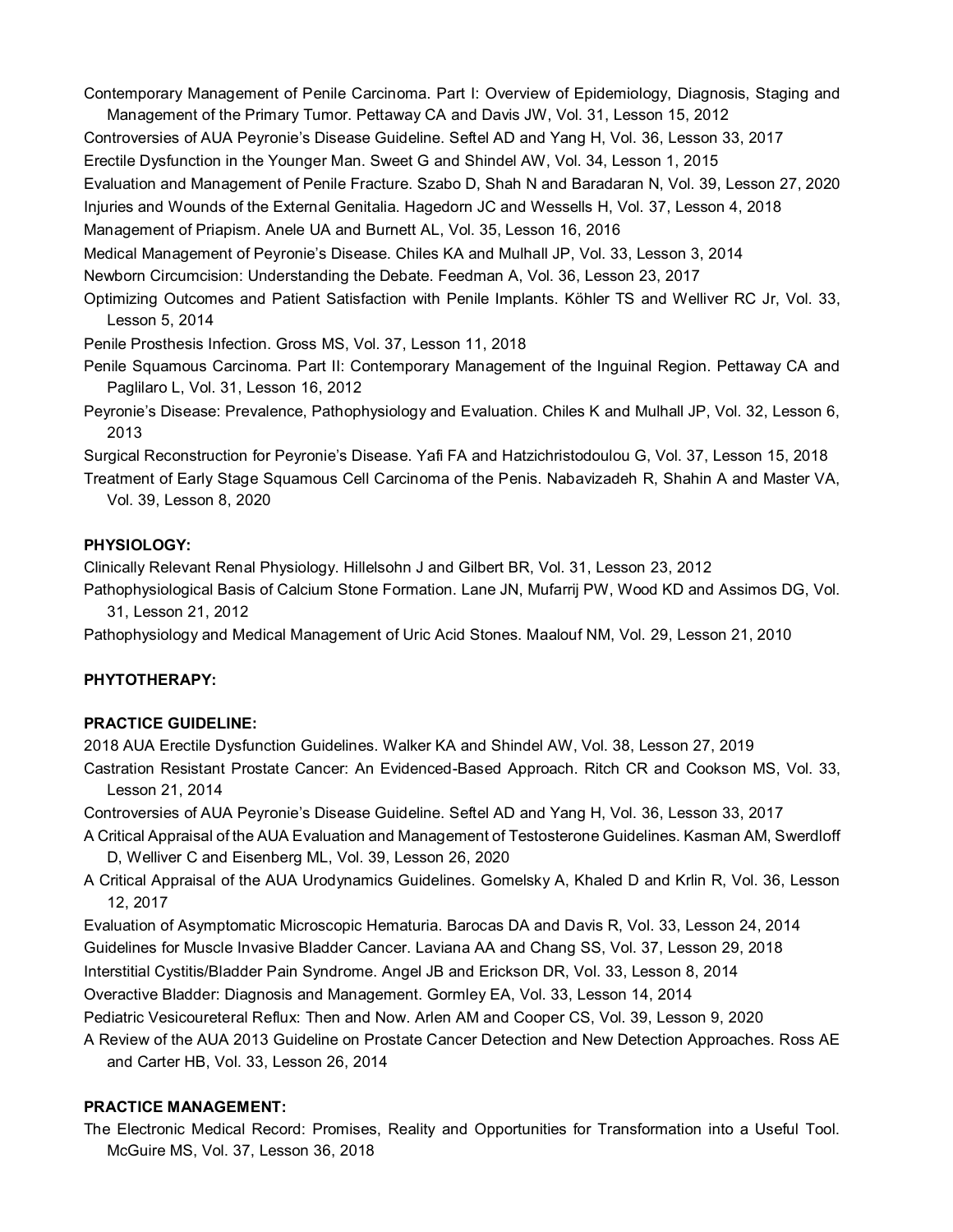Operating Room Safety: The Role of the Surgeon. Lee JY, Sowerby RJ and Meng MF, Vol. 36, Lesson 2, 2017 Protected Health Information and Data Breaches: Implications for Current Day Urology Practice. Winters JC, Linke CS, Arensman L and Konheim J, Vol. 38, Lesson 5, 2019

Rethinking the Urology Clinic: Shared Medical Appointment. Winter A and Rhee E, Vol. 36, Lesson 14, 2017

Team Based Care: Integrating Advanced Practice Providers into a Urology Practice. Kiechle JE, Gonzalez CM and Hitt M, Vol. 36, Lesson 40, 2017

Telemedicine in Urology. Ellimoottil, C, Andino J and Mukundi S, Vol. 37, Lesson 28, 2018

#### **PREGNANCY:**

Urological Complications of Pregnancy. Vollstedt A, Nammalwar S, Pais VM Jr, Hougen HY, Jiang DD and Duty B, Vol. 38, Lesson 34, 2019

#### **PREVENTIVE MEDICINE:**

Caring for the LGBTQI Urology Patient. Cordon BH, Vol. 39, Lesson 35, 2020

- Environmental and Lifestyle Considerations for the Infertile Male. Sheynkin Y and Gioia K, Vol. 32, Lesson 4, 2013
- Integrative Medicine and Urology: Bladder and Prostate Cancer, Supplements and Lifestyle Changes. Moyad MA, Vol. 39, Lesson 2, 2020
- Lifestyle Changes, Nutritional Supplements and General Preventive Medicine Recommendations that can Simultaneously Improve Heart and Urological Health—What do I Tell Patients? Part III: Calcium and Vitamin D. Moyad M, Vol. 29, Lesson 6, 2010
- Preventive Medicine Counseling in the Urologist's Office. Kaushik D, Liss MA and Thompson IM Jr, Vol. 34, Lesson 24, 2015
- Preventive Medicine for Non-Urological Conditions: What the Urologist Needs to Know. Reed-Maldonado AB, Arisco AM and Sehgal R, Vol. 30, Lesson 29, 2011

### **PROSTATIC DISEASES:**

5α-Reductase Inhibitors: Their Contemporary Uses and Risks. Klotz L, Vol. 32, Lesson 36, 2013

Contemporary Management of Advanced Prostate Cancer. Albiges L, Sweeney C and Kibel AS, Vol. 34, Lesson 29, 2015

The Metabolic Syndrome and Benign Urological Diseases. Cotta BH and Parsons JK, Vol. 36, Lesson 38, 2017

The Role of Arterial Embolization in Urology. Vanden Berg RNW, Gaffney CD, Cai PY, LaRussa S and McClure TD, Vol. 39, Lesson 22, 2020

Role of High Intensity Focused Ultrasound in the Management of Prostate Disorders. Chin JL, Dewar M and Siddiqui K, Vol. 36, Lesson 24, 2017

# **PROSTATIC HYPERPLASIA:**

Benign Prostatic Hyperplasia. Frederick LR, Wei JT and McVary KT, Vol. 32, Lesson 21, 2013

- Evaluation and Management of Persistent Voiding Dysfunction after Surgical Treatment of Lower Urinary Tract Symptoms/Benign Prostatic Hyperplasia. Simma-Chiang V, Chughtai B and Te AE, Vol. 33, Lesson 29, 2014
- Functional Outcomes and Complications following Transurethral Procedures for Benign Prostate Obstruction. Cornu JN, Vol. 34, Lesson 32, 2015

The Impact of Obesity on Urology. Raghavan R, Strauss D, Loecher M and Mydlo J, Vol. 39, Lesson 36, 2020

- Initial Evaluation and Management of Acute Urinary Retention. Dobberfuhl AD and Comiter CV, Vol. 35, Lesson 10, 2016
- LUTS in the Patient with Parkinson Disease: Diagnosis and Management. Lee D, Dillon BE and Lemack GE, Vol. 31, Lesson 38, 2012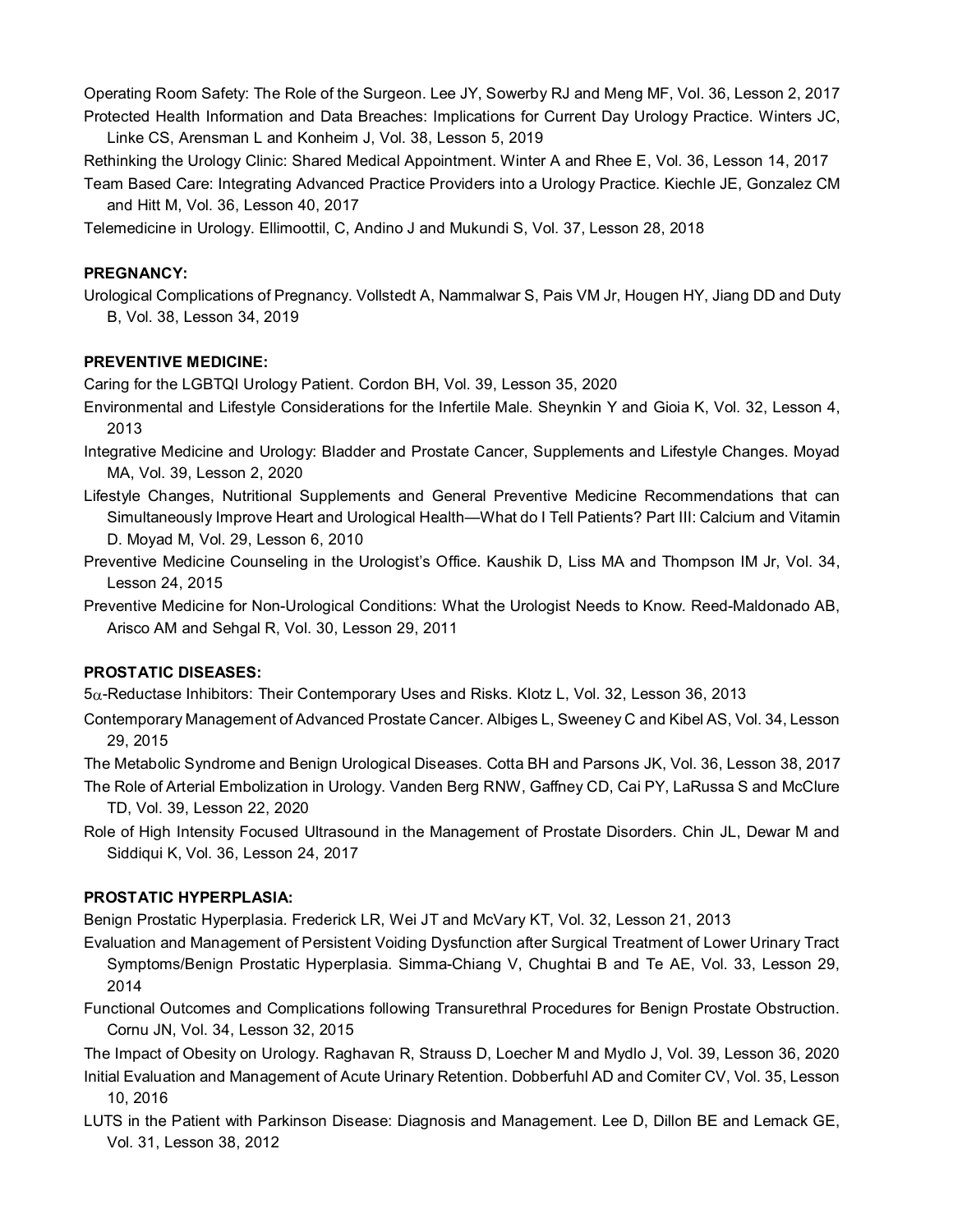- Medical Treatment for Benign Prostatic Hyperplasia/Lower Urinary Tract Symptoms: A Critical Review Focusing on Men's Sexual Health. Bell JR and Laborde E, Vol. 33, Lesson 27, 2014
- New Pharmacological Approaches to Lower Urinary Tract Symptoms Attributed to Benign Prostatic Hyperplasia. Sheth S, Lee R, Ng C, Melamed S, Chung D, Kaplan SA and Te AE, Vol. 29, Lesson 37, 2010 Novel Surgical Technologies for Symptomatic BPH. Mahon JT and McVary KT, Vol. 39, Lesson 33, 2020
- Prostatic Gizmos and Treatments for BPH: Past, Present and Future. Welliver C, Ahmad AE and Stein BS, Vol. 34, Lesson 11, 2015
- The Psychology of Urological Chronic Pelvic Pain: A Primer for Urologists Who Want to Know How to Better Manage Chronic Prostatitis and Interstitial Cystitis. Tripp DA and Nickel JC, Vol. 30, Lesson 40, 2011
- The Surgical Approach to Large Gland Benign Prostatic Hyperplasia. Navaratnam A, Cumsky JL and Humphreys MR, Vol. 37, Lesson 13, 2018
- Understanding and Managing Post-Micturition Dribbling: Lessons Learned from Male LUTS Clinics. Nickel JC and Speakman MJ, Vol. 39, Lesson 7, 2020

#### **PROSTATIC NEOPLASMS:**

5α-Reductase Inhibitors: Their Contemporary Uses and Risks. Klotz L, Vol. 32, Lesson 36, 2013

- Ablative Focal Therapy for Primary Treatment of Prostate Cancer. Eggener S, Vol. 29, Lesson 3, 2010
- Active Surveillance for Prostate Cancer. Glass AS, Punnen S and Carroll PR, Vol. 32, Lesson 13, 2013
- Advances in Positron Emission Tomography for the Management of Common Urological Malignancies. Siev M,

Velazquez N, Turkbey B, Choyke PL, Khandani AH, Taneja S and Bjurlin MA, Vol. 38, Lesson 12, 2019 Antimicrobial Prophylaxis for Transrectal Ultrasound Biopsy. Loeb S, Vol. 32, Lesson 1, 2013

- Approaching the Patient with Biochemical Recurrence after Primary Radiation Therapy for Prostate Cancer. Ryan S, Cotta BH and Parsons JK, Vol. 38, Lesson 25, 2019
- Appropriate Use of Androgen Deprivation for the Management of Prostate Cancer. Wilson SS and Glode LM, Vol. 30, Lesson 11, 2011
- An Assessment of New Techniques and New Applications of Radiation Therapy for Prostate Cancer. Nguyen PL, D'Amico AV and Hoffman KE, Vol. 29, Lesson 31, 2010
- Caring for the LGBTQI Urology Patient. Cordon BH, Vol. 39, Lesson 35, 2020
- Castration Resistant Prostate Cancer: An Evidenced-Based Approach. Ritch CR and Cookson MS, Vol. 33, Lesson 21, 2014
- Comparative Effectiveness Research—What is it and What Does it Mean for Urology? Cooperberg MR, Vol. 31, Lesson 24, 2012
- Comparative Effectiveness Research—What is it and What Does it Mean for Urology? Erratum. Cooperberg MR, Vol. 31, Lesson 24, 2012
- Complications of Contemporary Radical Prostatectomy. DeCastro GJ, Gautam G and Zorn KC, Vol. 29, Lesson 2, 2010
- Contemporary Gleason Score and its Impact on Clinical Management. McKenney JK, Vol. 33, Lesson 31, 2014
- Contemporary Prostate Imaging and Applications for Diagnosis and Staging of Prostate Cancer. Sonn GA and Reiter RE, Vol. 33, Lesson 23, 2014
- Cost-Effectiveness of Treatments for Prostate Cancer. Haddad AQ and Lotan Y, Vol. 33, Lesson 20, 2014
- Definitions and Management of Oligometastatic Prostate Cancer. Weiner AB, Schaeffer EM and Tosoian JJ, Vol. 37, Lesson 30, 2018
- The Diagnosis, Prevention, and Treatment of Margin Positive
- Discovery and Validation of Molecular Markers of Prostate Cancer. Vickers AJ and Savage C, Vol. 29, Lesson 29, 2010
- The Emerging Role of Image Targeting in Contemporary Prostate Biopsy. Davenport M and Sonn G, Vol. 35, Lesson 13, 2016
- Establishment of a Quality Assurance Framework for Introduction of Prostate Magnetic Resonance Imaging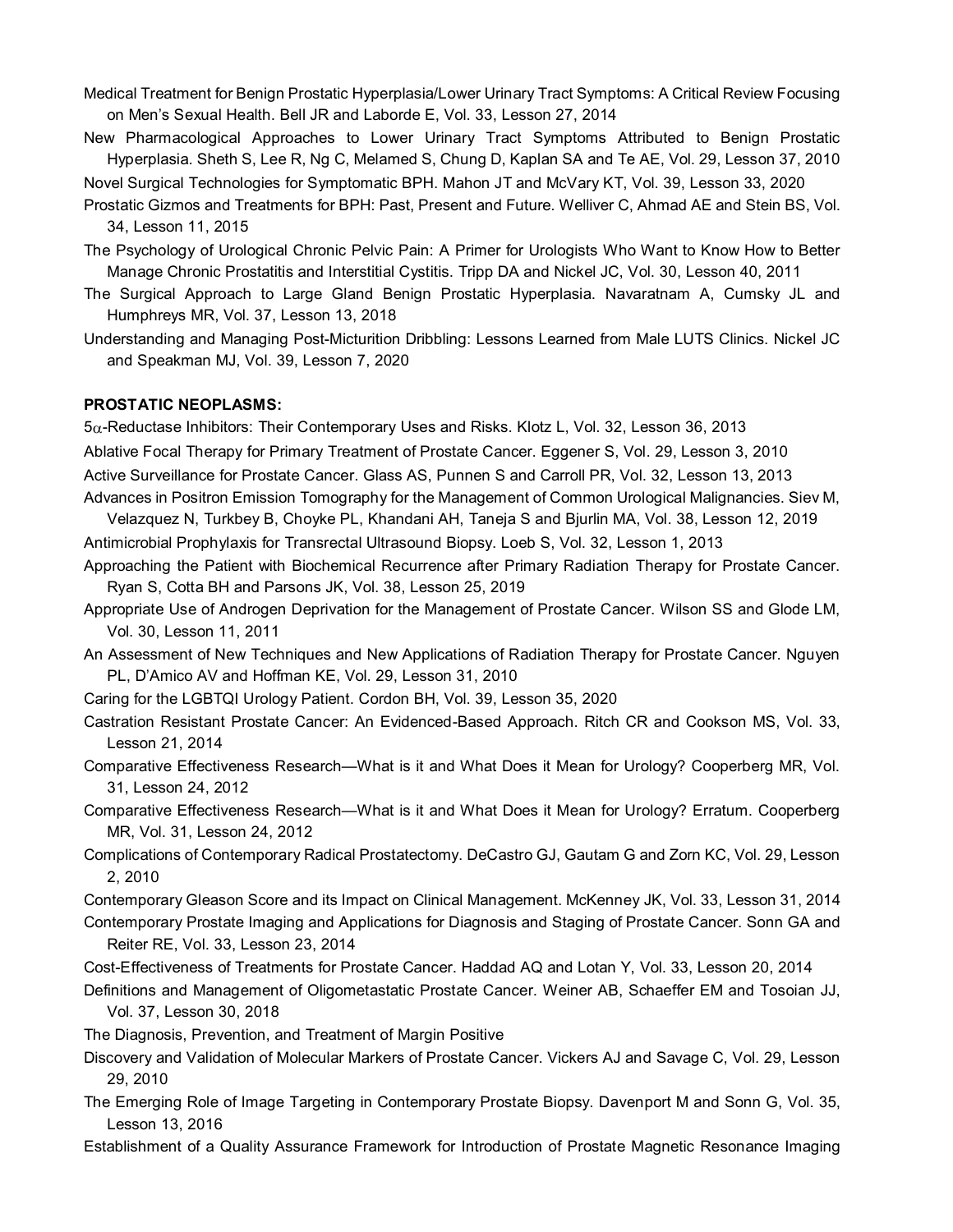and Fusion Biopsy Programs. DiBianco JM, Turkbey B and George AK, Vol. 38, Lesson 7, 2019

- Evaluation and Management of Posterior Urethral Stenosis after Prostate Cancer Therapy. Nikolavsky D, Terlecki RP, Koslov DS, Avallone M and Flynn BJ, Vol. 38, Lesson 2, 2019
- Evaluation and Management of Posterior Urethral Stenosis after Prostate Cancer Therapy. Erratum. Nikolavsky D, Terlecki RP, Koslov DS, Avallone M and Flynn BJ, Vol. 38, Lesson 2, 2019
- Evaluation and Treatment of Post-Prostatectomy Incontinence. Bauer RM and Roosen A, Vol. 31, Lesson 39, 2012
- The Evolving Treatment of Metastatic Hormone Sensitive Prostate Cancer. Khemees TA, Liu G and Jarrard DF, Vol. 39, Lesson 6, 2020
- Federal Quality Reporting. Kapoor DA, Vol. 37, Lesson 33, 2018
- Germline Testing for Prostate Cancer. Schiewer MJ, Chandrasekar T and Gomella LG, Vol. 40, Lesson 36, 2021
- Genetic Perturbations in Prostate, Bladder and Renal Cancers. Padalecki SS, Copes-Rhodes E and Sudarshan S, Vol. 29, Lesson 33, 2010
- High Grade Prostatic Intraepithelial Neoplasia: Natural History and Management. Paner GP, Vol. 34, Lesson 35, 2015
- How to Perform Active Surveillance for Localized Prostate Cancer. Auffenberg GB, Miller DC and Cher ML, Vol. 37, Lesson 32, 2018
- Image Guided Radiotherapy for Prostate Cancer. Trifiletti DM, Showalter TN and Fairchild A, Vol. 35, Lesson 15, 2016
- The Impact of Obesity on Urology. Raghavan R, Strauss D, Loecher M and Mydlo J, Vol. 39, Lesson 36, 2020
- Implications of Breast Cancer Susceptibility Gene Assessment for Prostate Cancer. Cole A and Morgan TM, Vol. 38, Lesson 29, 2019
- Integrative Medicine and Urology: Bladder and Prostate Cancer, Supplements and Lifestyle Changes. Moyad MA, Vol. 39, Lesson 2, 2020
- Intravesical BCG Therapy for Bladder Cancer. Acosta P, Svatek RS and Abate G, Vol. 40, Lesson 2, 2021
- Long-term Complications of Androgen Deprivation Therapy for Prostate Cancer and How to Manage Them. Nahar B, Barboza MP, Prakash NS, Venkatramani V and Punnen S, Vol. 36, Lesson 32, 2017
- Lymphadenectomy in Bladder, Kidney and Prostate Cancers. Bochner BH, Coleman JA and Touijer KA, Vol. 39, Lesson 37, 2020
- Lynch Syndrome in the Perspective of the Urologist. Goldberg H, Evans A, Fleshner N and Zlotta AR, Vol. 38, Lesson 10, 2019
- Management of Castration Resistant Prostate Cancer. Joyce DD, Luckenbaugh AN and Resnick MJ, Vol. 38, Lesson 26, 2019
- Management of Patients with a Persistently Elevated Prostate Specific Antigen Level and Negative Biopsy. Presti JC Jr, Vol. 31, Lesson 1, 2012
- Multiparametric Magnetic Resonance Imaging for Prostate Cancer. Frye TP, Kilchevsky A, George Ak and Pinto PA, Vol. 35, Lesson 14, 2016
- Natural Medicine for Early Prostate Cancer. Pridmore D, Green J and Korman H, Vol. 34, Lesson 4, 2015
- Novel Biomarkers for Prostate Cancer Detection and Risk Assessment. Ercole B and Parekh DJ, Vol. 30, Lesson 10, 2011
- Office Based Prostate Biopsy. Wheeler KM and Liss MA, Vol. 38, Lesson 14, 2019
- Optimizing Initial Diagnostic Prostate Biopsy: Sample, Labeling and Processing. Bjurlin MA and Taneja SS, Vol. 33, Lesson 38, 2014
- Prostate Cancer Early Detection using Serum Prostate Specific Antigen. Greene KL, Whitson JM and Carroll PR, Vol. 30, Lesson 9, 2011
- Prostate Cancer Focal Ablative Therapy. Lee T, Fainberg J and Ehdaie B, Vol. 39, Lesson 16, 2020
- Prostate Cancer Screening: From Prostate Specific Antigen to Novel Detection Strategies. Pathak P, O'Neil B,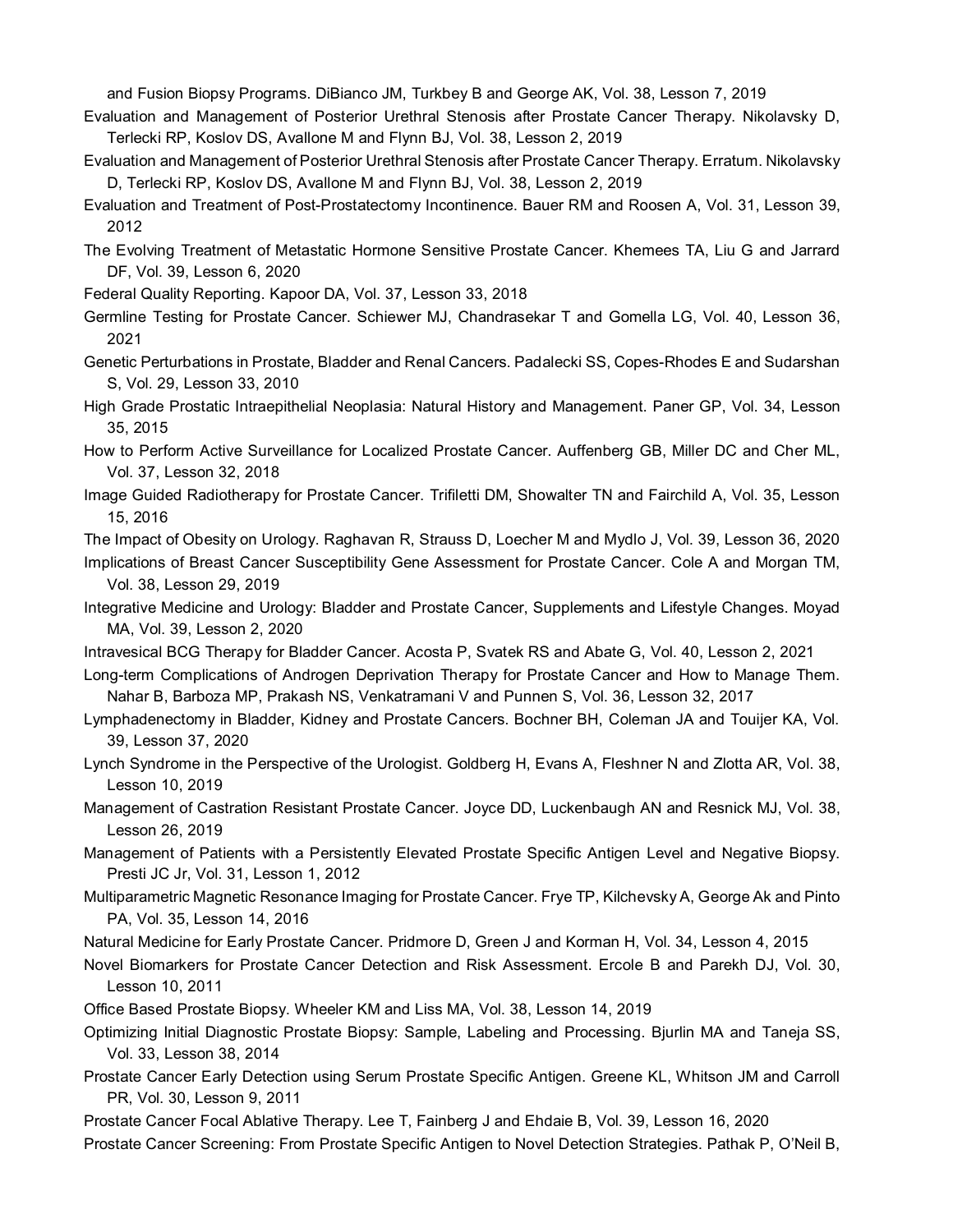Martin C and Lowrance WT, Vol. 36, Lesson 26, 2017

Prostate Cryotherapy. Motola JA and Sharma N, Vol. 35, Lesson 2, 2016

- Radiotherapy for Prostate Cancer: A Review for the Practicing Urologist. Willamson CW, Javier-DesLoges J, Parsons JK, Einck J and Rose BS, Vol. 40, Lesson 32, 2021
- Proton Therapy. McDonald MW and Johnstone PAS, Vol. 31, Lesson 2, 2012
- Radiation Following Radical Prostatectomy. Campbell N, Huang JG and Goldenberg SL, Vol. 33, Lesson 30, 2014
- Radiation Therapy for pT3 Prostate Cancer. Pugh TJ and Raben D, Vol. 30, Lesson 12, 2011
- A Review of the AUA 2013 Guideline on Prostate Cancer Detection and New Detection Approaches. Ross AE and Carter HB, Vol. 33, Lesson 26, 2014
- Robotic and Laparoscopic Prostatectomy: A Critical Review of Existing Data. Ficarra V, Novara G, Mottrie A and Artibani W, Vol. 29, Lesson 30, 2010
- The Role of Androgen Receptor Signaling in Metastatic Prostate Cancer. Carver BS, Vol. 32, Lesson 29, 2013
- Role of High Intensity Focused Ultrasound in the Management of Prostate Disorders. Chin JL, Dewar M and Siddiqui K, Vol. 36, Lesson 24, 2017
- Role of Osteoclast Inhibitors in Prostate Cancer Therapy. Alva AS, Vol. 31, Lesson 3, 2012
- The Role of Pelvic Floor Rehabilitation Therapy for Post-Prostatectomy Incontinence. Young DB, Omeis BN and Kraus SR, Vol. 31, Lesson 40, 2012
- Salvage Therapy after Primary Non-Surgical Therapy for Prostate Cancer. Pisters LL and Ward JF, Vol. 33, Lesson 2, 2014
- Sexual Health Care in Prostate Cancer Survivorship. Agochukwu NQ and Wittmann D, Vol. 38, Lesson 13, 2019
- Stereotactic Body Radiation Therapy for the Management of Early Stage and Metastatic Prostate and Kidney Cancer. Fam MM, Heron DE and Jacobs BL, Vol. 37, Lesson 31, 2018
- Surgical Treatment of Post-Prostatectomy Incontinence. MacLachlan L and Mourtzinos A, Vol. 38, Lesson 4, 2019
- Testosterone Replacement in the Patient with Prostate Cancer. Ramasamy R and Schlegel PN, Vol. 29, Lesson 32, 2010

Testosterone Therapy. Khera M, Vol. 32, Lesson 35, 2013

- Tissue Based Gene Expression Testing for Prostate Cancer: Indications and Impact. Leapman MS and Cooperberg MR, Vol. 35, Lesson 34, 2016
- Treatment of Metastatic Prostate Cancer: How Urologists Should Sequence Available Agents. Mostaghel EA and Lin DW, Vol. 31, Lesson 4, 2012
- Treatment of Urothelial Cancer of the Prostate. Resnick MJ, Kaffenberger SD and Chang SS, Vol. 32, Lesson 3, 2013

#### **PULMONARY EMBOLISM:**

- Management of Renal Cell Carcinoma with Vena Caval/Atrial Extension. Linder BJ, Boorjian SA and Blute ML, Vol. 32, Lesson 8, 2013
- Renal Vein Thrombosis. Moreira DM and Smith AD, Vol. 31, Lesson 17, 2012
- Surgical Care Improvement Project as Applied to Urology. Casey JT and Gonzalez CM, Vol. 32, Lesson 40, 2013
- Venous Thromboembolism Prophylaxis in Urological Surgery. Kukreja JB, Vol. 38, Lesson 35, 2019

# **QUALITY OF LIFE:**

2018 AUA Erectile Dysfunction Guidelines. Walker KA and Shindel AW, Vol. 38, Lesson 27, 2019 Assessing and Improving the Quality of Urological Care. Izard J and Gore JL, Vol. 32, Lesson 20, 2013 Assessment of Quality of Life. Bergman J and Litwin MS, Vol. 30, Lesson 20, 2011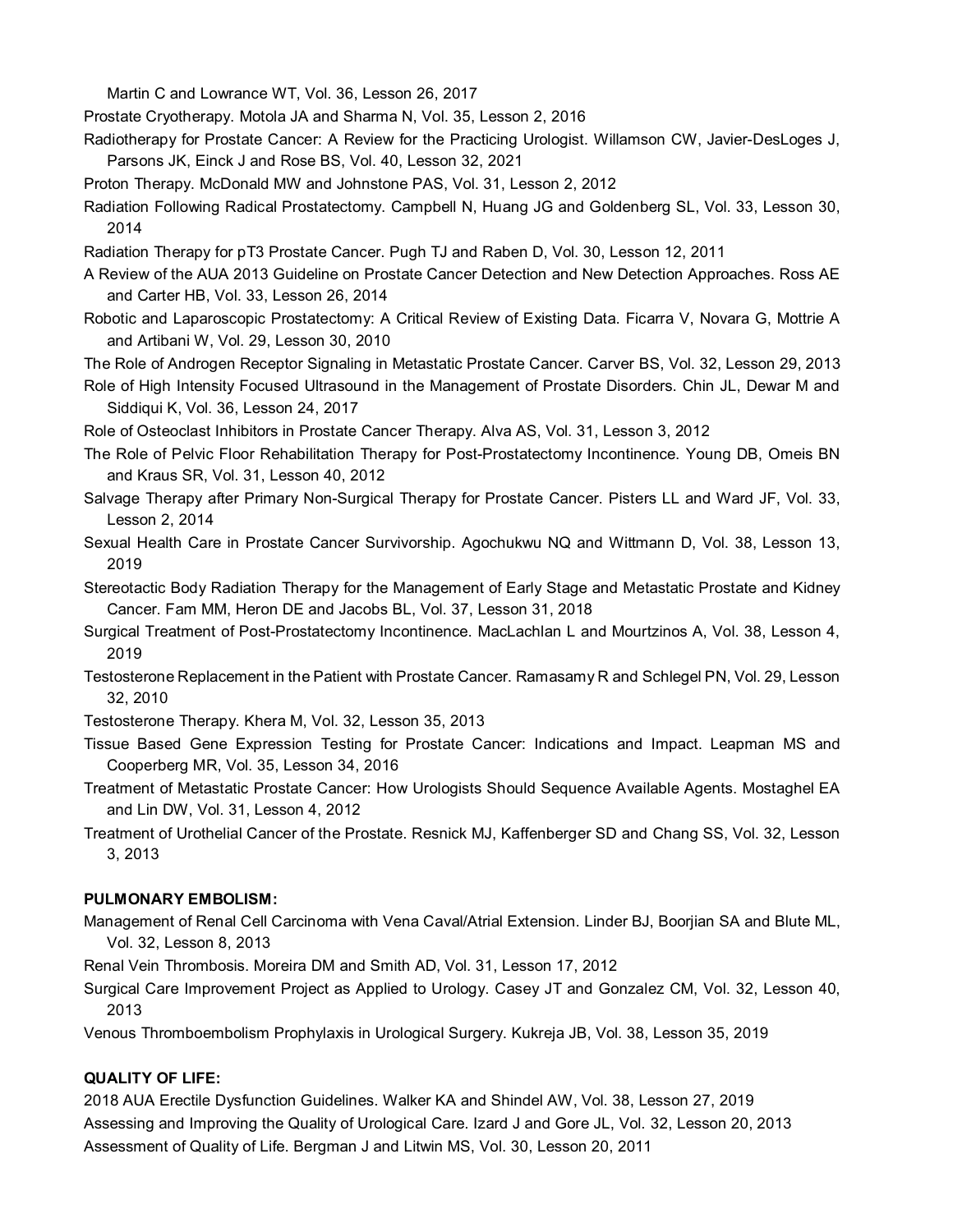Cancer Survivorship. Skolarus TA and Wittmann D, Vol. 31, Lesson 8, 2012

- Comparative Effectiveness Research—What is it and What Does it Mean for Urology? Cooperberg MR, Vol. 31, Lesson 24, 2012
- Comparative Effectiveness Research—What is it and What Does it Mean for Urology? Erratum. Cooperberg MR, Vol. 31, Lesson 24, 2012
- Continent Urinary Diversion: Technique and Quality of Life Outcomes. Gilbert SM and Montgomery JS, Vol. 32, Lesson 33, 2013
- The Evidence and Application of Health-Related Quality of Life in Kidney Stone Disease. Talwar R and Ziemba JB, Vol. 40, Lesson 31, 2021
- Integrative Medicine and Urology: Lifestyle Changes, Supplements and Acupuncture—Noncancerous Conditions. Moyad MA, Vol. 40, Lesson 33, 2021

Urinary Diversion for Benign Indications. Boysen WR, Inouye B and Peterson AC, Vol. 39, Lesson 25, 2020

#### **RADIOLOGY: See Imaging Techniques**

#### **RADIOTHERAPY:**

- An Assessment of New Techniques and New Applications of Radiation Therapy for Prostate Cancer. Nguyen PL, D'Amico AV and Hoffman KE, Vol. 29, Lesson 31, 2010
- Approaching the Patient with Biochemical Recurrence after Primary Radiation Therapy for Prostate Cancer. Ryan S, Cotta BH and Parsons JK, Vol. 38, Lesson 25, 2019
- Contemporary Management of Penile Carcinoma. Part I: Overview of Epidemiology, Diagnosis, Staging and Management of the Primary Tumor. Pettaway CA and Davis JW, Vol. 31, Lesson 15, 2012
- Cost-Effectiveness of Treatments for Prostate Cancer. Haddad AQ and Lotan Y, Vol. 33, Lesson 20, 2014
- Definitions and Management of Oligometastatic Prostate Cancer. Weiner AB, Schaeffer EM and Tosoian JJ, Vol. 37, Lesson 30, 2018

Fertility Preservation in Men with Cancer. Stahl PJ and Stember DS, Vol. 31, Lesson 14, 2012

- Late Effects of Treatment for Cancer in Children and Adolescents. Green DM, Spunt SL and Jones DP, Vol. 29, Lesson 28, 2010
- Management of Acute and Chronic Complications of Radiation Therapy for Pelvic Malignancy: An Overview. Ajay D, Tang C, Chapin B and Westney OL, Vol. 38, Lesson 18, 2019
- Non-Cardiac Factors for Preoperative Risk Assessment of Patients Undergoing Genitourinary Surgery. DeSouza RA and Nandwani V, Vol. 31, Lesson 5, 2012
- Penile Squamous Carcinoma. Part II: Contemporary Management of the Inguinal Region. Pettaway CA and Paglilaro L, Vol. 31, Lesson 16, 2012

Proton Therapy. McDonald MW and Johnstone PAS, Vol. 31, Lesson 2, 2012

- Radiation Following Radical Prostatectomy. Campbell N, Huang JG and Goldenberg SL, Vol. 33, Lesson 30, 2014
- The Role of Bladder Preservation Therapy for Muscle Invasive Bladder Cancer. Cahn DB, Churilla TM, Geynisman DM, Smaldone MC and Horwitz EM, Vol. 35, Lesson 25, 2016
- Stereotactic Body Radiation Therapy for the Management of Early Stage and Metastatic Prostate and Kidney Cancer. Fam MM, Heron DE and Jacobs BL, Vol. 37, Lesson 31, 2018

#### **REGENERATIVE MEDICINE:**

Stem Cell Research: Implications for Urology. Hwang K, Lewis S and Lamb DJ, Vol. 29, Lesson 8, 2010

#### **RENAL VASCULATURE:**

**RETROPERITONEAL FIBROSIS: See Ureter**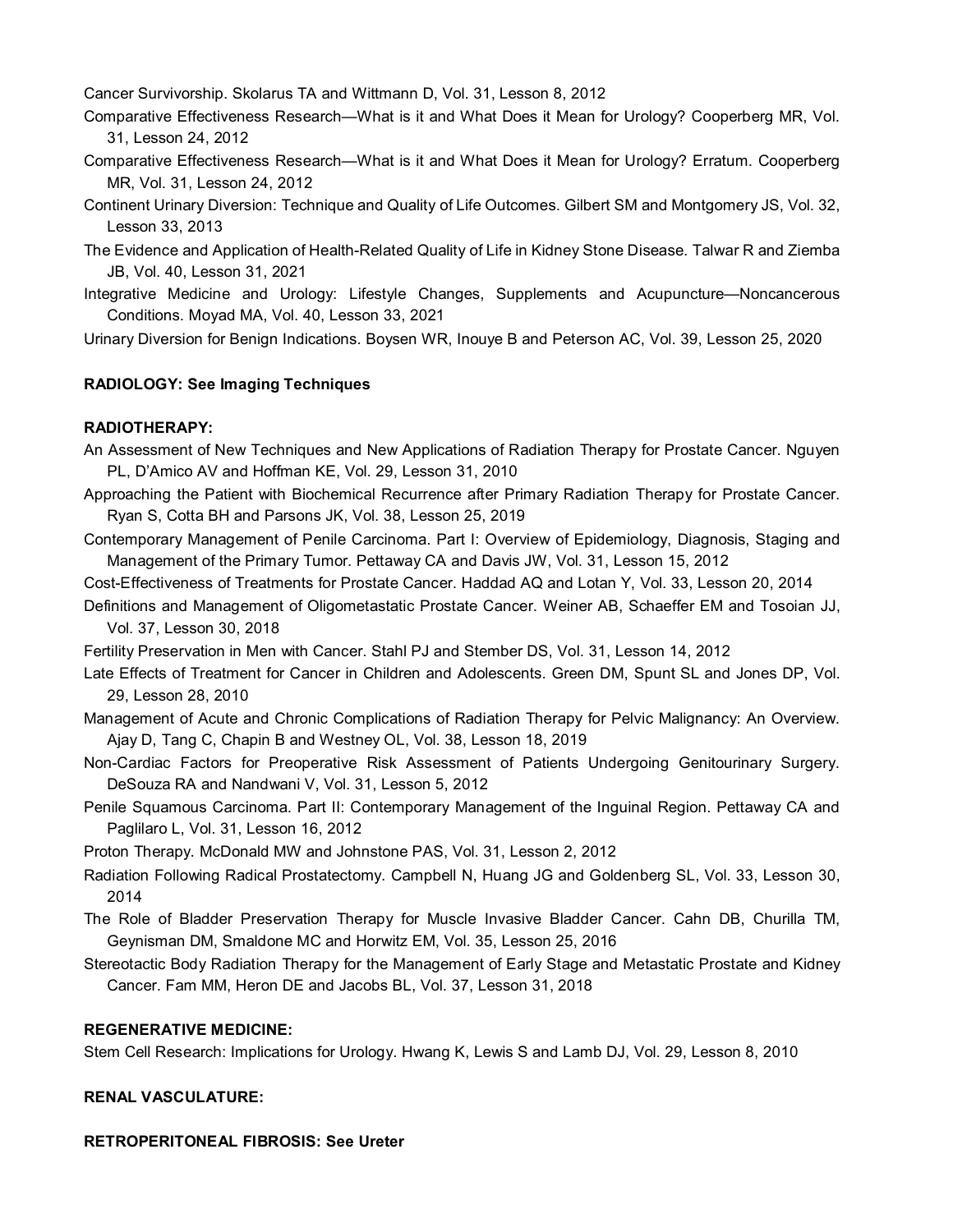## **SCROTUM: See Testicular and Scrotal Neoplasms/Testis and Scrotum**

#### **SEXUAL BEHAVIOR:**

2018 AUA Erectile Dysfunction Guidelines. Walker KA and Shindel AW, Vol. 38, Lesson 27, 2019

Caring for the LGBTQI Urology Patient. Cordon BH, Vol. 39, Lesson 35, 2020

Delayed Ejaculation: A Condition Whose Time has Come. Köhler TS and Butcher MJ, Vol. 34, Lesson 17, 2015 Female Sexual Pain Disorder. Uloko M and Rubin R, Vol. 40, Lesson 13, 2021

The Impact of Obesity on Benign Urological Disease. Figler B, Ogan K and Master V, Vol. 29, Lesson 5, 2010 The Impact of Obesity on Urology. Raghavan R, Strauss D, Loecher M and Mydlo J, Vol. 39, Lesson 36, 2020 Management of Female Sexual Dysfunction. Smith RP and Costabile RA, Vol. 34, Lesson 39, 2015

Medical Treatment for Benign Prostatic Hyperplasia/Lower Urinary Tract Symptoms: A Critical Review Focusing on Men's Sexual Health. Bell JR and Laborde E, Vol. 33, Lesson 27, 2014

Orgasmic Disorder in the Male. Lipshultz LI, Pollard ME, Rajanahally S and Pastuszak AW, Vol. 39, Lesson 18, 2020

Sexual and Reproductive Consequences of Testicular Cancer. Fantus RJ, Salter CA, Brannigan RE and Mulhall JP, Vol. 40, Lesson 37, 2021

Sexual Health Care in Prostate Cancer Survivorship. Agochukwu NQ and Wittmann D, Vol. 38, Lesson 13, 2019

What's New In Male Contraception? Walker K, Gogoj A, Honig S and Sandlow J, Vol. 40, Lesson 27, 2021.

# **SOCIAL MEDIA:**

The Role of Social Media in Urology. Filson CP, Davies BJ and Eggener SE, Vol. 35, Lesson 1, 2016

### **SPINAL CORD INJURIES:**

Acute and Chronic Urological Management of Spinal Cord Injury. Mohapatra A and Chermansky CJ, Vol. 38, Lesson 33, 2019

Current Urological Management of Spina Bifida. Joseph DB, Vol. 34, Lesson 27, 2015

Treatment and Prevention of Urinary Tract Infections in Spinal Cord Injured Patients. Stoffel JT, Vol. 39, Lesson 29, 2020

Urological Care of Neurologically Impaired Patient in the Outpatient Setting. DeFade BP, Kennelly M and Deem S, Vol. 30, Lesson 4, 2011

Urologic Care and Surveillance in Adult Patients with Spina Bifida. Anele UA and Wood HM, Vol. 40, Lesson 19, 2021

### **SPORTS:**

Urological Disorders and Sports Participation. Wan J and Casanova NF, Vol. 30, Lesson 14, 2011

### **STATISTICS:**

Introductory Statistics in Urology Research. Odem-Davis K and Wolff EM, Vol. 35, Lesson 5, 2016

### **STEM CELLS:**

Stem Cell Research: Implications for Urology. Hwang K, Lewis S and Lamb DJ, Vol. 29, Lesson 8, 2010

### **STENTS:**

Complications of Ureteral Stents. Stanley DM and Marcovich R, Vol. 30, Lesson 6, 2011 Stents and Catheters—What's New? Tennyson L, Kafka I and Averch TD, Vol. 34, Lesson 26, 2015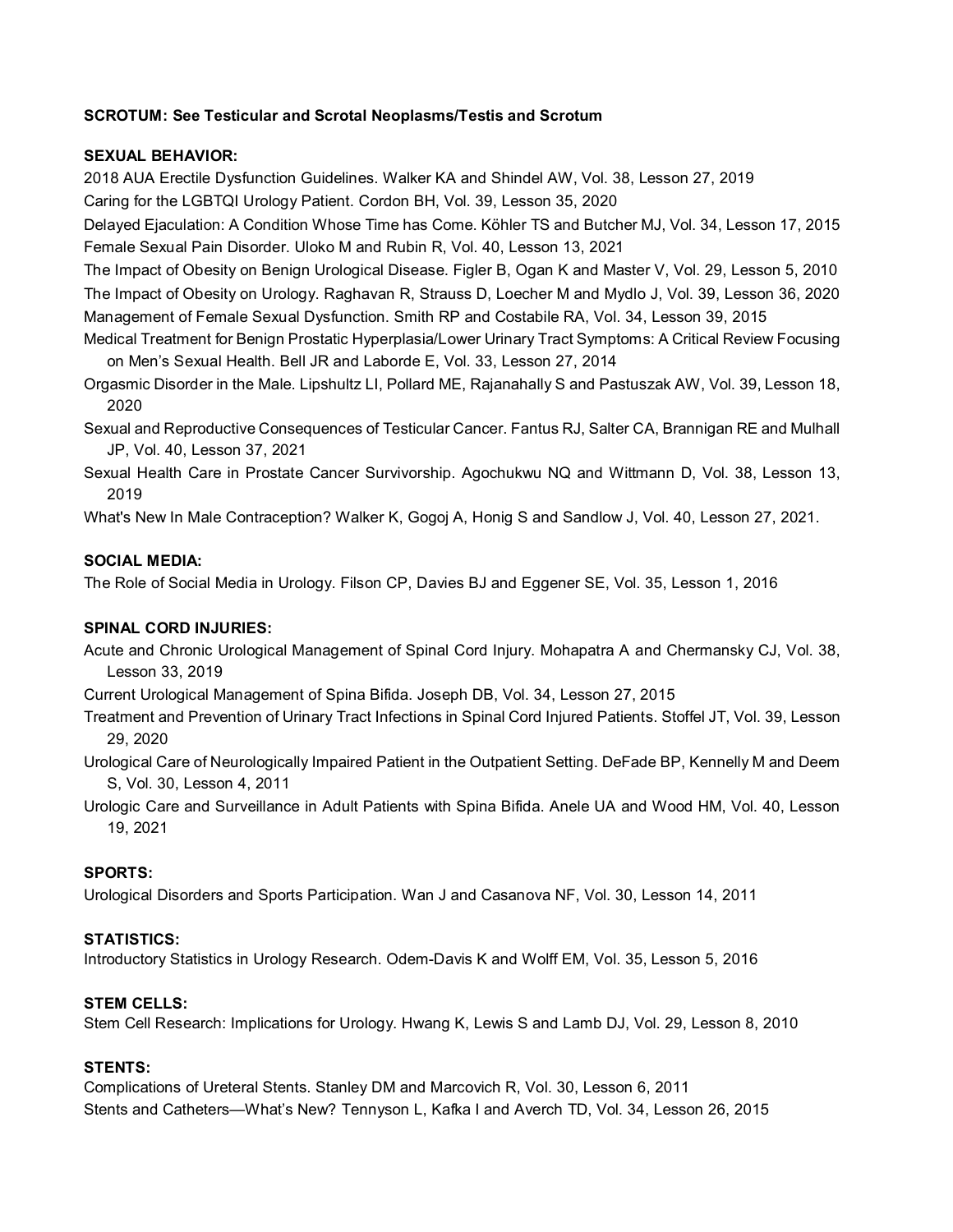#### **SURGICAL INSTRUMENTS:**

#### **SURGICAL PROCEDURES, OPERATIVE: See Specific Organs**

Anticoagulation and Antiplatelet Therapy for the Urology Surgical Patient. Culkin DJ, Exaire EJ and Lightner DJ, Vol. 33, Lesson 33, 2014

Augmentation Cystoplasty. Welk BK and Hershorn S, Vol. 31, Lesson 20, 2012

Bariatric Surgery and Risk of Stone Disease. Hyams ES, Steele KE and Matlaga B, Vol. 31, Lesson 27, 2012

- The Basic Principles of Image Guided Surgery. George AK, Turkbey B, Pinto PA and Rastinehad AR, Vol. 31, Lesson 13, 2012
- Bladder Outlet Surgery for Incontinence and Neurogenic Bladder. Dave S and Khoury AE, Vol. 29, Lesson 27, 2010
- Complications of Contemporary Radical Prostatectomy. DeCastro GJ, Gautam G and Zorn KC, Vol. 29, Lesson 2, 2010
- Complications of Major Urological Open and Laparoscopic Surgery. Brantly E, Svatek R and Basler JW, Vol. 30, Lesson 18, 2011
- Complications of Renal Surgery. Lee M, Lee Z, Uzzo R and Kutikov A, Vol. 39, Lesson 39, 2020
- Complications of Surgical Positioning. Chuang K-w, Zaretz WD and Gordon S, Vol. 30, Lesson 17, 2011
- Contemporary Augmentation Cystoplasty. Sosland R, Popat S and Khavari R, Vol. 39, Lesson 23, 2020
- Contemporary Management of Muscle Invasive Bladder Cancer. Wheat JC and Lee CT, Vol. 29, Lesson 34, 2010

Contemporary Surgical Approaches to the Adrenal Gland. Du K and Bishoff JT, Vol. 35, Lesson 32, 2016

- Early Genital Surgery in Children with Disorders of Sex Development: Concerns, Consents, Conundrum. DiSandro M, Vol. 35, Lesson 6, 2016
- Enhanced Recovery after Surgery: Principles and Applications to Urological Surgery. Arora NK, Jones SL and Riggs SB, Vol. 36, Lesson 36, 2017
- Evaluation and Management of Penile Fracture. Szabo D, Shah N and Baradaran N, Vol. 39, Lesson 27, 2020 Female Cosmetic Genital Surgery. Evans S and Kennelly M, Vol. 37, Lesson 38, 2018
- The Identification, Prevention and Management of Urological Laparoscopic and Robotic Complications. Hertz AM, Brand TC, Davis ML and Schwartz BF, Vol. 37, Lesson 34, 2018
- Impact of Nephrectomy on Cancer Recurrence, Risk of Chronic Kidney Disease and Cardiovascular Disease. Han JS, Kang SK and Huang WC, Vol. 31, Lesson 6, 2012

The Impact of Obesity on Urology. Raghavan R, Strauss D, Loecher M and Mydlo J, Vol. 39, Lesson 36, 2020 Integrating Surgical and Systemic Therapies in the Management of Metastatic and High Risk Non-Metastatic

Renal Cell Carcinoma. Bhindi B, Boorjian SA and Costello BA, Vol. 38, Lesson 19, 2019

The Integration of Surgery

- Laparoscopic, Robotic Assisted and Laparoendoscopic Single Site Partial Nephrectomy. Schwartz MJ, Richstone L and Kavoussi LR, Vol. 29, Lesson 36, 2010
- Laser Science and Applications in Urological Diseases. Lerner LB, Biebel MG, Ceraolo CA and Gomez G, Vol. 39, Lesson 13, 2020
- Late Effects of Treatment for Cancer in Children and Adolescents. Green DM, Spunt SL and Jones DP, Vol. 29, Lesson 28, 2010
- Lymphadenectomy in Bladder, Kidney and Prostate Cancers. Bochner BH, Coleman JA and Touijer KA, Vol. 39, Lesson 37, 2020
- Management of Antithrombotics in Urologic Surgery. Hayes M and Kopp R, Vol. 39, Lesson 32, 2020
- Management of Gangrenous Conditions with Urological Involvement: Fournier's Gangrene and Calciphylaxis. Rasper AM and Terlecki RP, Vol. 36, Lesson 25, 2017
- Management of Intraoperative Complications of Penile Prosthetic Surgery. Seal RL and Burnett AL, Vol. 40 Lesson 25, 2021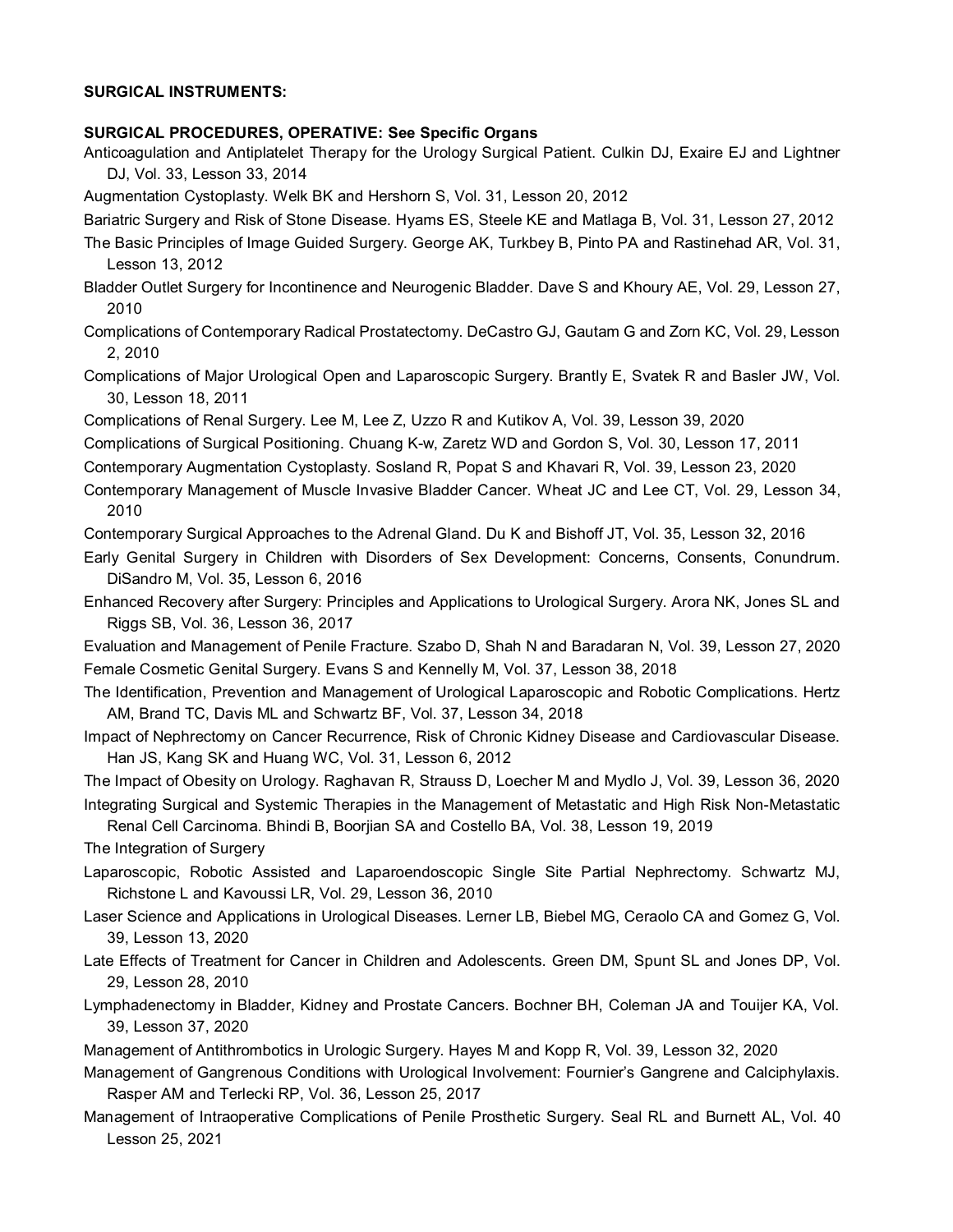- Management of the Surgical Wound: Opening, Closing and Complications. Dugi DD III, Thakar JH and Morey AF, Vol. 29, Lesson 19, 2010
- Native Tissue Repairs for the Surgical Treatment of Pelvic Organ Prolapse. Redger K, Kim J and Kobashi K, Vol. 36, Lesson 10, 2017

Non-Cardiac Factors for Preoperative Risk Assessment of Patients Undergoing Genitourinary Surgery. DeSouza RA and Nandwani V, Vol. 31, Lesson 5, 2012

Novel Surgical Technologies for Symptomatic BPH. Mahon JT and McVary KT, Vol. 39, Lesson 33, 2020

Percutaneous Nephrolithotomy: Technical Update. Beiko D and Tailly T, Vol. 35, Lesson 37, 2016

- Perioperative Management of Cardiac Issues in the Patient Undergoing Genitourinary Surgery. Vinik R and Yarbrough P, Vol. 29, Lesson 1, 2010
- Prevention and Management of Ileal Conduit Parastomal Hernia. Djaladat H and Ghoreifi A, Vol. 39, Lesson 21, 2020
- Primary Bladder Neck Obstruction: Diagnostic and Management Considerations. Brucker BM and Drain A, Vol. 39, Lesson 1, 2020
- Prosthetics and Abdominal Wall Reconstruction: Options and Outcomes. Canopy E, Reid A, Alanee S and Melliner J, Vol. 35, Lesson 31, 2016
- Reducing Wound Complications in Urological Patients. Harris J, Palvolgyi R, Wang D and Dall'Era M, Vol. 38, Lesson 9, 2019
- Robotic Partial Nephrectomy. Tanagho YS, Figenshau RS and Bhayani SB, Vol. 32, Lesson 11, 2013
- Role of Direct Vision Internal Urethrotomy in the Management of Urethral Stricture. Voelzke B and Wessells H, Vol. 29, Lesson 20, 2010
- Salvage Therapy after Primary Non-Surgical Therapy for Prostate Cancer. Pisters LL and Ward JF, Vol. 33, Lesson 2, 2014
- Shared Decision Making about Prolapse Surgery: the Right Operation for the Right Patient. Gomelsky A and Liang J, Vol. 38, Lesson 21, 2019
- Standardization of Reporting Surgical Complications. Turpen R, Crawford T and Dahm P, Vol. 30, Lesson 19, 2011
- The Surgical Approach to Large Gland Benign Prostatic Hyperplasia. Navaratnam A, Cumsky JL and Humphreys MR, Vol. 37, Lesson 13, 2018
- Surgical Care Improvement Project as Applied to Urology. Casey JT and Gonzalez CM, Vol. 32, Lesson 40, 2013
- Surgical Reconstruction for Peyronie's Disease. Yafi FA and Hatzichristodoulou G, Vol. 37, Lesson 15, 2018
- Surgical Reconstruction for the Vas and Epididymis. Wald M, Vol. 36, Lesson 34, 2017

Surgical Simulation in Urology. Chen T and Sweet RM, Vol. 37, Lesson 22, 2018

- Technical Principles of Using Bowel for Urinary Tract Reconstruction. Poch MA, Peabody JO and Guru KA, Vol. 30, Lesson 39, 2011
- Techniques of Abdominal Sacrocolpopexy for the Management of Apical Prolapse. Burgess KL and Elliott DS, Vol. 31, Lesson 11, 2012
- Urostomy Creation and Management of Complications. Davis CB, Breyer BN and Konety BR, Vol. 29, Lesson 35, 2010
- The Use of Surgical Mesh for Incontinence and Prolapse Surgery: Indications for Use, Technical Considerations and Management of Complications. Terlecki RP and Flynn BJ, Vol. 29, Lesson 14, 2010
- Vaginal Prolapse/Incontinence. Part II: Enterocele, Uterine

#### **TESTICULAR AND SCROTAL NEOPLASMS:**

Adult Genitourinary Sarcoma. Sverrisson EF and Seigne JD, Vol. 36, Lesson 20, 2017 Chronic Scrotal Content Pain. Levine LA, Vol. 31, Lesson 37, 2012 Clinical Stage I Testicular Cancer. Cary C, Vol. 34, Lesson 10, 2015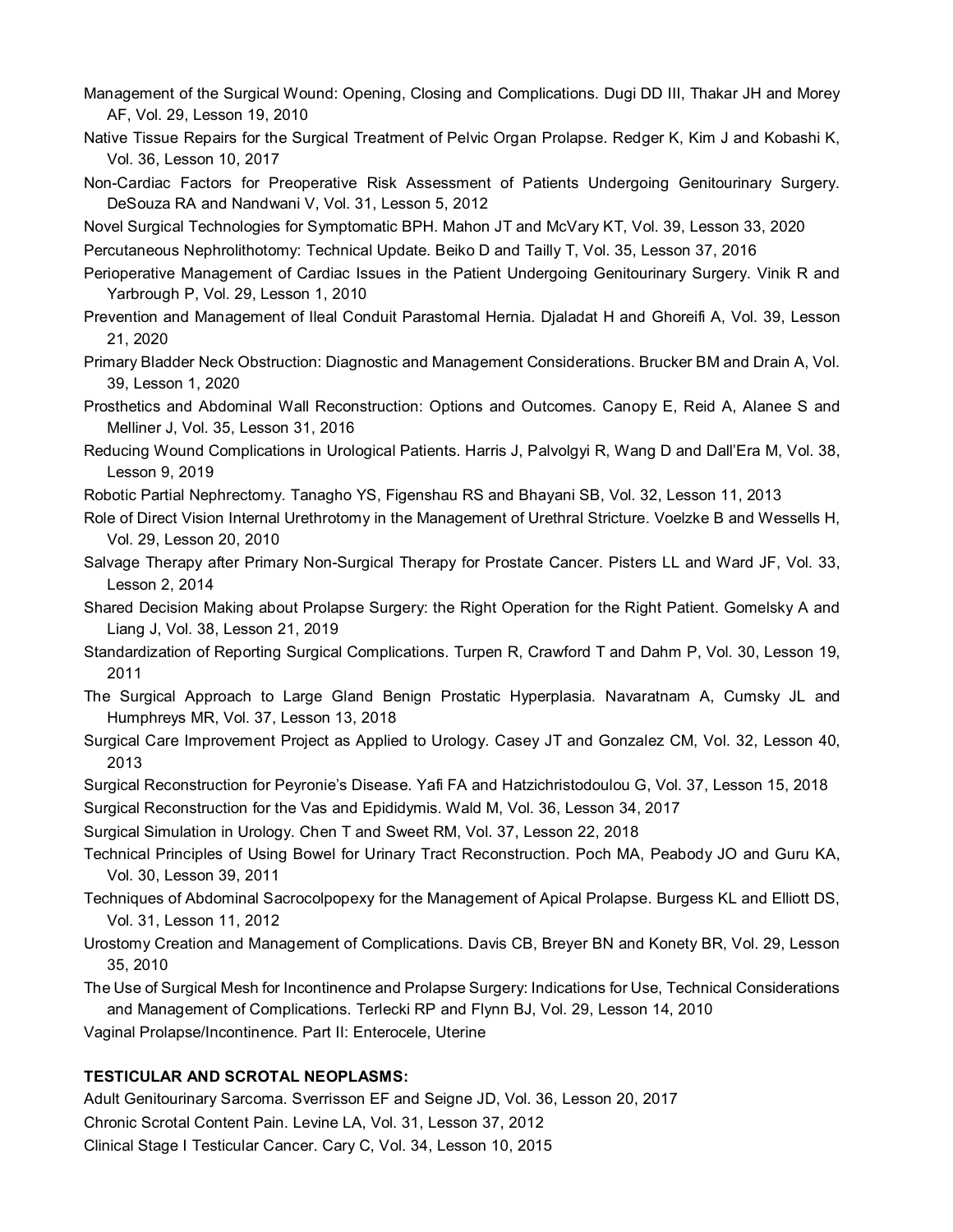Lynch Syndrome in the Perspective of the Urologist. Goldberg H, Evans A, Fleshner N and Zlotta AR, Vol. 38, Lesson 10, 2019

Partial Orchiectomy for Testicular Masses: Role of Testis-Sparing Surgery. Woo LL and Ross JH, Vol. 36, Lesson 16, 2017

Testicular Tumors in Children and Adolescents. Woo LL and Ross JH, Vol. 38, Lesson 38, 2019

Update on Medical and Surgical Management of Advanced Testis Cancer. Daneshmand S and Dorff T, Vol. 37, Lesson 3, 2018

# **TESTIS AND SCROTUM:**

Anatomy of the Testis: A Clinically Relevant Review. Tadros N, Hecht S, Ostrowski KA and Hedges JC, Vol. 34, Lesson 9, 2015

Congenital Absence of the Vas Deferens: Bilateral and Unilateral. Shepherd S and Oates RD, Vol. 39, Lesson 31, 2020

Cryptorchidism. Barthold JS, Vol. 30, Lesson 32, 2011

Cryptorchidism. Kolon TF, Vol. 34, Lesson 14, 2015

Diagnosis and Management of the Acute Scrotum. Michaud JE, Di Carlo HN and Pierorazio PM, Vol. 35, Lesson 38, 2016

Diagnosis and Management of Chronic Scrotal Pain. Wu C and Jarvi KA, Vol. 37, Lesson 23, 2018

Endogenous Hormone Correction as Medical Treatment of Male Infertility. Dabaja AA, Wosnitzer M and Schlegel PN, Vol. 33, Lesson 4, 2014

Evaluation and Treatment of the Adolescent Varicocele. Kurtz MP and Diamond DA, Vol. 34, Lesson 7, 2015 Injuries and Wounds of the External Genitalia. Hagedorn JC and Wessells H, Vol. 37, Lesson 4, 2018

Physiology and Management of the Hydrocele. Kavoussi PK, Vol. 32, Lesson 32, 2013

Treatment of Male Hypogonadism: Alternatives to Testosterone. Gupta N, Davis M and Köhler TS, Vol. 36, Lesson 39, 2017

Undescended Testis in the Postpubertal Patient. Fischer KM, Kraft KH and Kolon TF, Vol. 39, Lesson 24, 2020 Varicocele in the Era of In Vitro Fertilization. Vij SC and Sabanegh E Jr, Vol. 38, Lesson 15, 2019

# **TOMOGRAPHY: See Imaging Techniques**

### **TRANSGENDER PERSONS:**

Caring for the LGBTQI Urology Patient. Cordon BH, Vol. 39, Lesson 35, 2020

Genital Gender Affirming Surgery for Transgender Patients. Garcia MM, Thomas P, Christopher NA and Ralph DJ, Vol. 36, Lesson 5, 2017

### **TRANSPLANTATION:**

Injuries and Wounds of the External Genitalia. Hagedorn JC and Wessells H, Vol. 37, Lesson 4, 2018

Management of Urological Complications of Renal Transplantation. Weight CJ and Shoskes D, Vol. 29, Lesson 16, 2010

Patient Evaluation before Living Donor Nephrectomy. Ernest A, Gritsch HA and Schulam P, Vol. 30, Lesson 37, 2011

The Solitary Kidney. Tanaka ST, Vol. 37, Lesson 12, 2018

Surgical Reconstruction for Peyronie's Disease. Yafi FA and Hatzichristodoulou G, Vol. 37, Lesson 15, 2018 Urological Evaluation of the Transplant Recipient. Chamberlin JD and Jordan ML, Vol. 35, Lesson 7, 2016 Urology Consultation in Renal Transplantation. McDonald ML and Gritsch HA, Vol. 37, Lesson 39, 2018

### **TRANSSEXUALISM:**

Caring for the LGBTQI Urology Patient. Cordon BH, Vol. 39, Lesson 35, 2020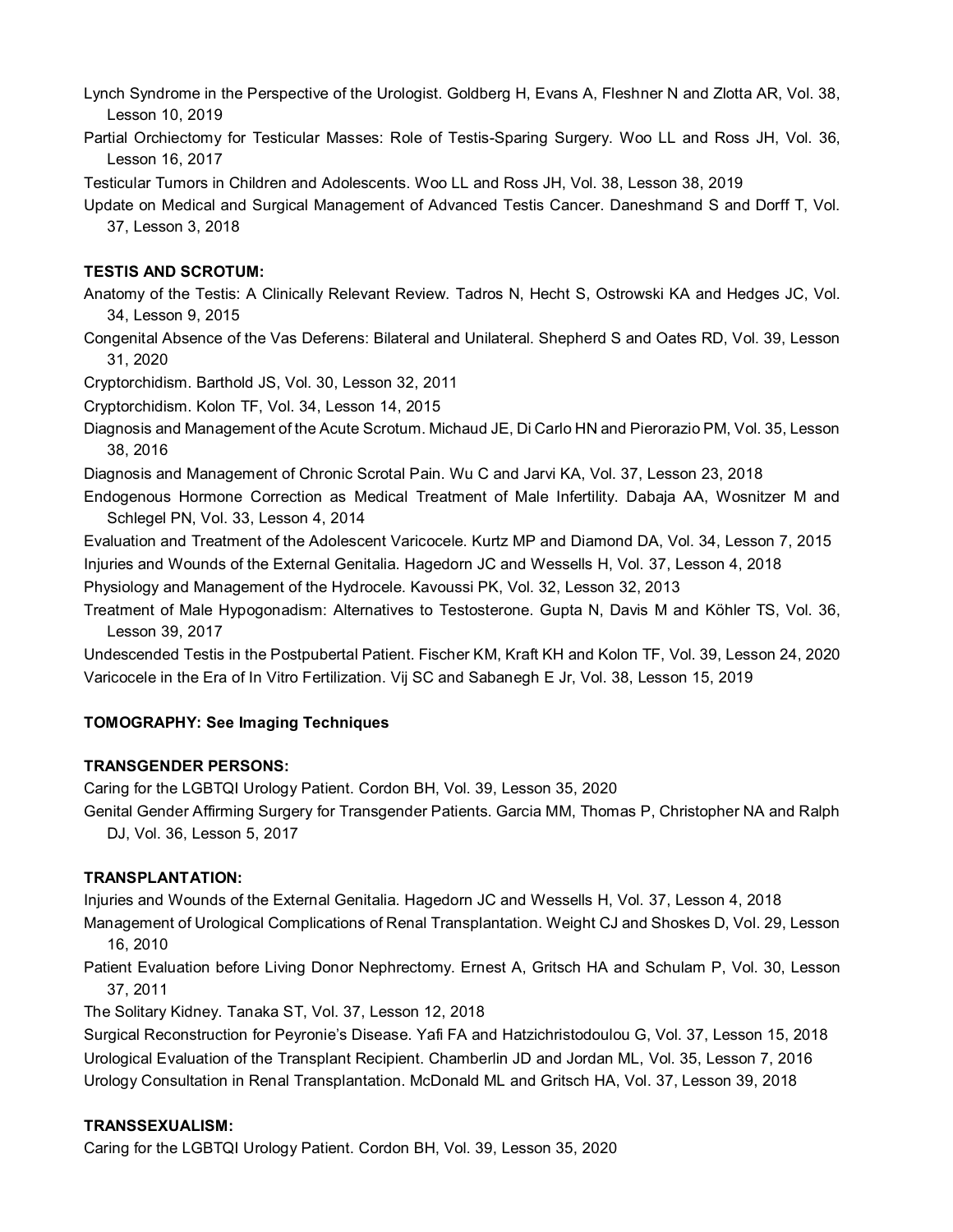### **TRAUMA:**

- Acute and Chronic Urological Management of Spinal Cord Injury. Mohapatra A and Chermansky CJ, Vol. 38, Lesson 33, 2019
- Assessment and Management of Intraoperative Iatrogenic Ureteral and Bladder Injuries. Kreshover JE, Morganstern B and Richstone L, Vol. 32, Lesson 34, 2013
- Diagnosis and Management of the Acute Scrotum. Michaud JE, Di Carlo HN and Pierorazio PM, Vol. 35, Lesson 38, 2016
- Evaluation and Management of Penile Fracture. Szabo D, Shah N and Baradaran N, Vol. 39, Lesson 27, 2020 Genitourinary Trauma. Witten JL, Dugi DD and Morey A, Vol. 34, Lesson 18, 2015
- Injuries and Wounds of the External Genitalia. Hagedorn JC and Wessells H, Vol. 37, Lesson 4, 2018
- Lessons Learned in Military Urotrauma. Hudak SJ, Vol. 38, Lesson 24, 2019
- Lower Genitourinary Tract Trauma and Male External Genital Trauma (Nonpenetrating Injuries,
- Male External Genital Trauma. Baradaran N, Murphy GP and Breyer BN, Vol. 36, Lesson 29, 2017
- Management of Stone Disease in the Neurologically Impaired Patient. Roy OP, Wood L and Schenkman NS, Vol. 30, Lesson 27, 2011
- Prevention and Management of Postoperative Acute Kidney Injury. Cho PS, Heher EC and Ko DSC, Vol. 29, Lesson 15, 2010
- Reducing Wound Complications in Urological Patients. Harris J, Palvolgyi R, Wang D and Dall'Era M, Vol. 38, Lesson 9, 2019
- Renal Trauma. Breyer BN, McGeady JB, Kovell C and Tasian GE, Vol. 33, Lesson 1, 2014
- Renal Trauma. Agochukwu-Mmonu N and Breyer BN, Vol. 39, Lesson 28, 2020
- Reproductive Therapy for Neurologic Disorders. Lynne CM, Brackett NL and Ibrahim E, Vol. 36, Lesson 15, 2017
- Urinary Tract Infection in Spinal Cord Injury. Haider MA, Burns SP and Yang CC, Vol. 33, Lesson 17, 2014

# **ULTRASONOGRAPHY: See Imaging Techniques UNDIVERSION: See Urinary Diversion URACHUS: See Anomalies**

- **URETER:**
- Assessment and Management of Incidentally Detected Unilateral Hydronephrosis in Adults. Duty B and Kavoussi L, Vol. 31, Lesson 30, 2012
- Assessment and Management of Intraoperative Iatrogenic Ureteral and Bladder Injuries. Kreshover JE, Morganstern B and Richstone L, Vol. 32, Lesson 34, 2013
- Calling the Urologist: Considerations in Intraoperative Consultations. Winters JC, Vol. 39, Lesson 11, 2020
- Current Management of Ureteropelvic Obstruction in Adults and Children. Schlomer B and Gahan JC, Vol. 35, Lesson 29, 2016
- Dusting versus Extraction Strategies during Ureteroscopy for Renal Calculi. Ghani KR and McRoberts WW, Vol. 39, Lesson 5, 2020
- Evaluation and Management of Retroperitoneal Fibrosis. Farias J and Davis R, Vol. 35, Lesson 40, 2016
- Imaging in the Management of Ureteral Calculi. Antonelli JA, Fulgham PF and Pearle MS, Vol. 32, Lesson 37, 2013
- Management of Post-Obstructive Diuresis. Mazur DJ, Paparello JJ and Meeks JJ, Vol. 34, Lesson 30, 2015 Management of Secondary Ureteral and Ureteropelvic Junction Obstruction. Tatem AJ, Large T and Sundaram

CP, Vol. 36, Lesson 4, 2017

Obstructive Uropathy: The Old and the New. Gulmi FA and Chou S-Y, Vol. 31, Lesson 33, 2012 Patient Counseling for Upper Urinary Tract Calculi. Stern K and Monga M, Vol. 37, Lesson 21, 2018 Strategies for Reducing Morbidity after Ureteroscopy for Stone Disease. Dauw CA, Knudsen B and Ghani KR,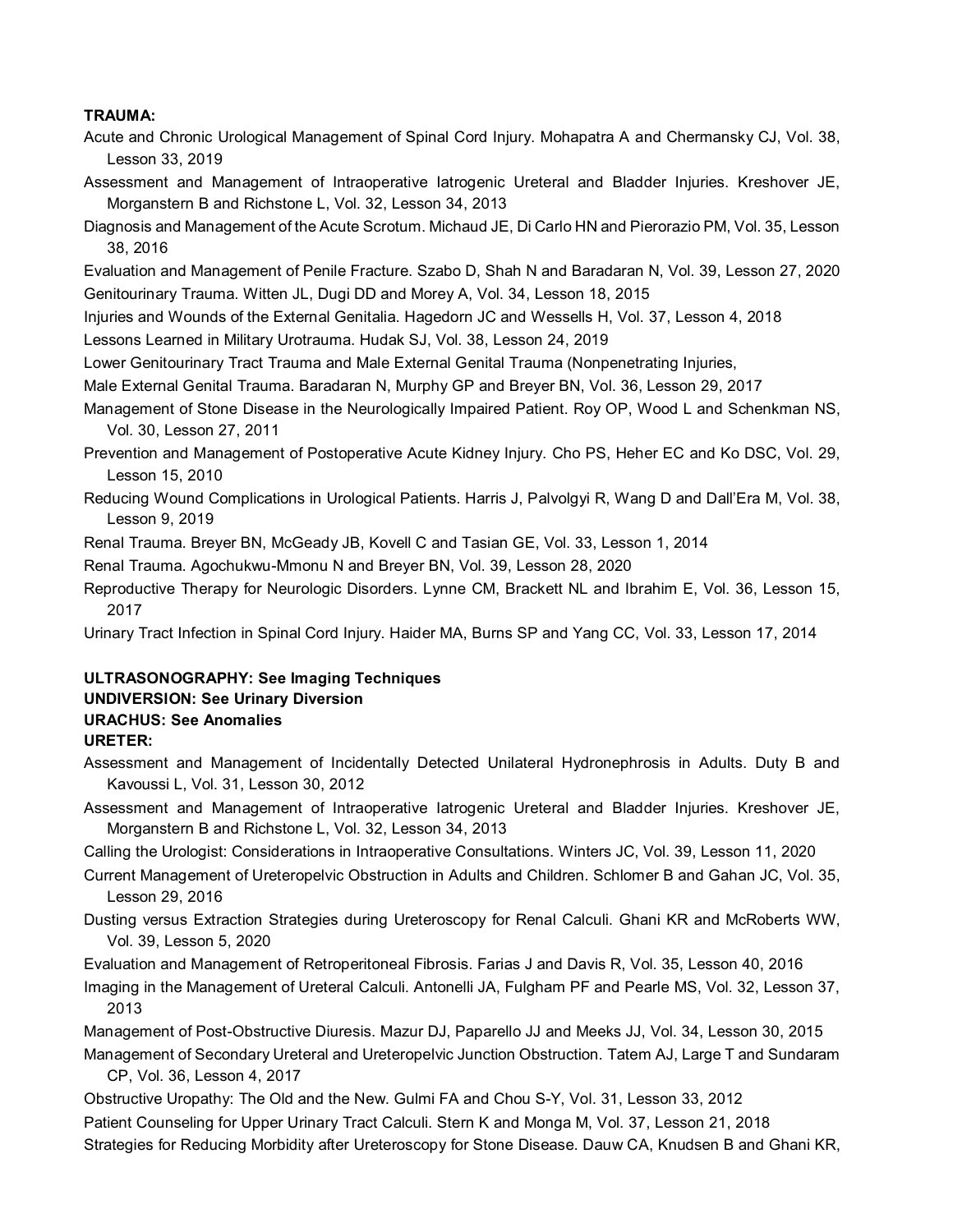Vol. 38, Lesson 16, 2019

Surgery on the Horseshoe Kidney. Frederick LR, Moss J and Schwartz BF, Vol. 32, Lesson 17, 2013

### **URETHRA:**

Calling the Urologist: Considerations in Intraoperative Consultations. Winters JC, Vol. 39, Lesson 11, 2020 Contemporary Management of Anterior Urethral Strictures. Zhao LC, Vol. 33, Lesson 18, 2014 Contemporary Management of Posterior Urethral Stenosis. Zhao LC, Vol. 33, Lesson 35, 2014

Evaluation and Treatment of Anterior Vaginal Wall Masses and Lesions. Brucker BM and Nitti VW, Vol. 33, Lesson 9, 2014

Evaluation and Management of Posterior Urethral Stenosis after Prostate Cancer Therapy. Nikolavsky D, Terlecki RP, Koslov DS, Avallone M and Flynn BJ, Vol. 38, Lesson 2, 2019

Evaluation and Management of Posterior Urethral Stenosis after Prostate Cancer Therapy. Erratum. Nikolavsky D, Terlecki RP, Koslov DS, Avallone M and Flynn BJ, Vol. 38, Lesson 2, 2019

Female Urethral Cancer. Navai N, Wszolek MF and Dinney CPN, Vol. 31, Lesson 31, 2012

Female Urethral Diverticula. Wilson SN and Wilson TS, Vol. 39, Lesson 34, 2020

Management of the Malignant Urethral Mass in Females. Filippou P and Smith AB, Vol. 38, Lesson 23, 2019 Management of the Urethra at the Time of Prolapse Repair. Ballert K, Vol. 29, Lesson 13, 2010

- Role of Direct Vision Internal Urethrotomy in the Management of Urethral Stricture. Voelzke B and Wessells H, Vol. 29, Lesson 20, 2010
- Substitution Urethroplasty: Techniques using Grafts and Flaps for Male Anerior Urethral Reconstruction. Marshall SD and Brandes SB, Vol. 34, Lesson 34, 2015
- Urethral Strictures: Introduction to Evaluation and Decision Making. Hebert KL and Gelman J, Vol. 37, Lesson 2, 2018

Urethral Cancer in Men. Ghodoussipour SB and Schuckman A, Vol. 40 Lesson 5, 2021

### **URETHRAL NEOPLASMS:**

Management of the Malignant Urethral Mass in Females. Filippou P and Smith AB, Vol. 38, Lesson 23, 2019

### **URETHRAL STRICTURE DISEASE:**

Female Urethral Stricture Disease: Diagnosis and Management. Wu JN and Stone AR, Vol. 30, Lesson 7, 2011

- Male Genital Lichen Sclerosus and Urethral Stricture Disease. Rozanski AT and Vanni AJ, Vol. 39, Lesson 14, 2020
- Urethral Strictures: Introduction to Evaluation and Decision Making. Hebert KL and Gelman J, Vol. 37, Lesson 2, 2018

### **URINARY BLADDER NEOPLASMS:**

- Advances in Positron Emission Tomography for the Management of Common Urological Malignancies. Siev M, Velazquez N, Turkbey B, Choyke PL, Khandani AH, Taneja S and Bjurlin MA, Vol. 38, Lesson 12, 2019
- Adverse Effects of Intravesical bacillus Calmette-Guérin Therapy. Kim SJ, Wise GJ, Schlegel PN, Khani F and Herr H, Vol. 37, Lesson 8, 2018

Biomarkers for Bladder Cancer Detection. Ajib K and Kulkarni GS, Vol. 38, Lesson 11, 2019

- Blue Light and Narrow Band Imaging in the Diagnosis and Treatment of Non-Muscle Invasive Bladder Cancer and Upper Tract Urothelial Cell Carcinoma. Gregg JR and Chang SS, Vol. 36, Lesson 11, 2017
- Contemporary Management of Muscle Invasive Bladder Cancer. Wheat JC and Lee CT, Vol. 29, Lesson 34, 2010
- Continent Urinary Diversion: Technique and Quality of Life Outcomes. Gilbert SM and Montgomery JS, Vol. 32, Lesson 33, 2013
- Evaluation and Endoscopic Management of Upper Tract Urothelial Carcinoma. Ambani SN and Wolf JS, Jr,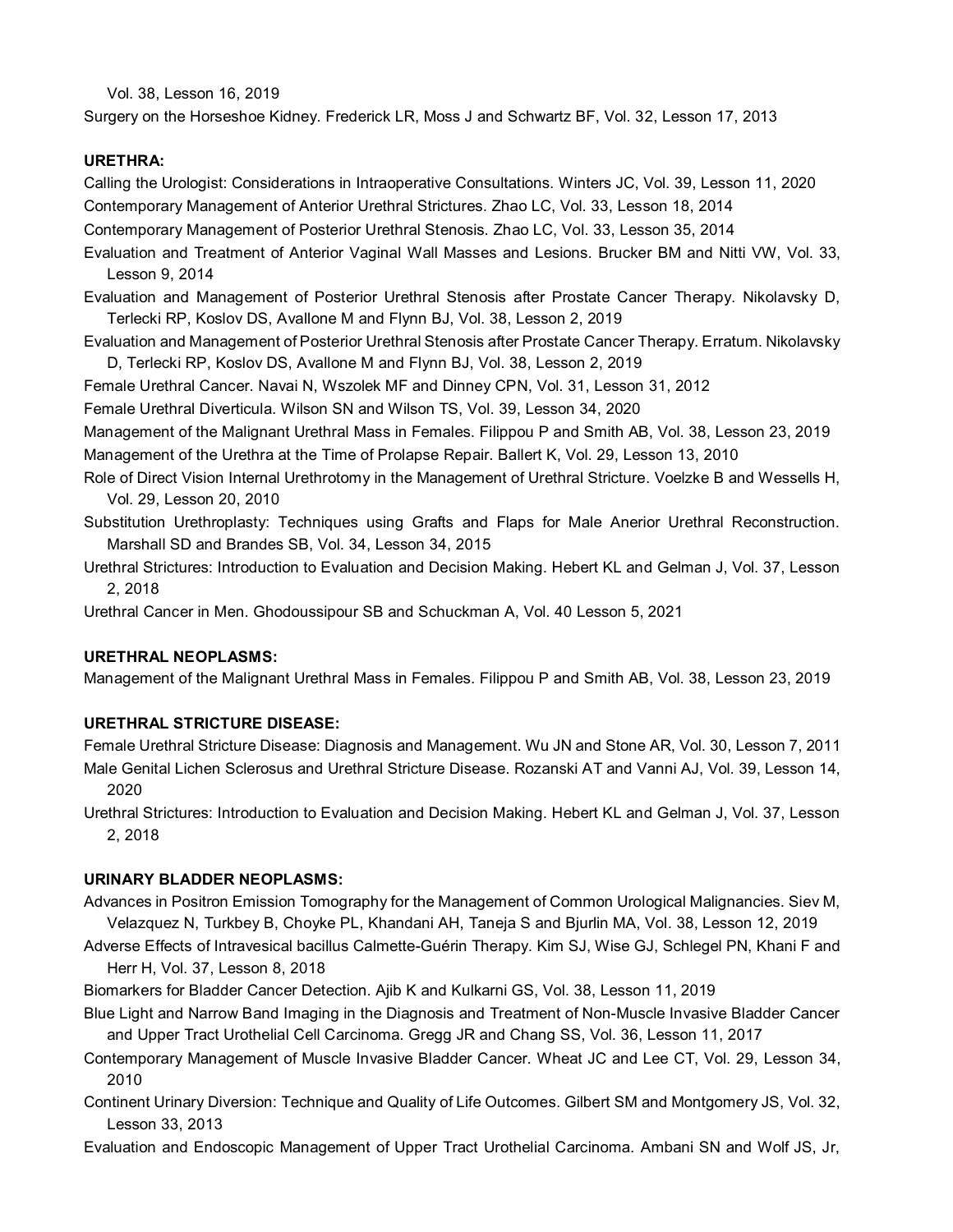Vol. 35, Lesson 39, 2016

- Genetic Perturbations in Prostate, Bladder and Renal Cancers. Padalecki SS, Copes-Rhodes E and Sudarshan S, Vol. 29, Lesson 33, 2010
- Guidelines for Muscle Invasive Bladder Cancer. Laviana AA and Chang SS, Vol. 37, Lesson 29, 2018 Immunotherapy, Checkpoint Inhibition and the Role of the Programmed Cell Death 1 Receptor Pathway in the

Treatment of Bladder Cancer. Alanee SR and O'Shaughnessy MJ, Vol. 36, Lesson 31, 2017

The Impact of Obesity on Urology. Raghavan R, Strauss D, Loecher M and Mydlo J, Vol. 39, Lesson 36, 2020 Integrative Medicine and Urology: Bladder and Prostate Cancer, Supplements and Lifestyle Changes. Moyad

- MA, Vol. 39, Lesson 2, 2020
- Intravesical Chemotherapy for Non-Muscle Invasive Bladder Cancer. Matulay JT and McKiernan JM, Vol. 35, Lesson 27, 2016
- Lymphadenectomy in Bladder, Kidney and Prostate Cancers. Bochner BH, Coleman JA and Touijer KA, Vol. 39, Lesson 37, 2020
- Lynch Syndrome in the Perspective of the Urologist. Goldberg H, Evans A, Fleshner N and Zlotta AR, Vol. 38, Lesson 10, 2019
- Malignancy Following Bladder Augmentation: Recommendations for Long-Term Follow-up and Cancer Screening. Husmann DA, Fox JA and Higuchi TT, Vol. 30, Lesson 24, 2011
- Management of Atypical Urine Cytology. Hartman C, Das K and Vira MA, Vol. 34, Lesson 8, 2015
- Management of Bacillus Calmette-Guérin Refractory Non-Muscle Invasive Bladder Cancer. Patel T, Barlow LJ and McKiernan MJ, Vol. 29, Lesson 24, 2010
- Management of High Risk Non-Muscle Invasive Bladder Cancer. Goh AC and Lerner SP, Vol. 29, Lesson 23, 2010
- Management of Patients with Non-Muscle Invasive Bladder Cancer with Variant Histology. Prado K and Skinner EC, Vol. 40, Lesson 14, 2021
- Non-Urothelial Bladder Cancer. Anand V and Konety BR, Vol. 33, Lesson 34, 2014
- Pearls and Pitfalls in Bladder Cancer Pathology. Skinner E and Kao C-S, Vol. 35, Lesson 26, 2016
- Perioperative Systemic Chemotherapy for Patients with Muscle Invasive Bladder Cancer Undergoing Radical Cystectomy. Maruf M, Agarwal PK and Apolo AB, Vol. 37, Lesson 1, 2018
- Reducing Perioperative Complications for Radical Cystectomy. Kukreja JB and Shah JB, Vol. 36, Lesson 28, 2017
- Review of Select Newly Described Malignancies of the Bladder and Kidney. Young A and Kunju LP, Vol. 31, Lesson 28, 2012
- Risks for Secondary Malignant Neoplasms: What a Urologist Needs to Know. Husmann DA, Vol. 39, Lesson 10, 2020
- The Role of Bladder Preservation Therapy for Muscle Invasive Bladder Cancer. Cahn DB, Churilla TM, Geynisman DM, Smaldone MC and Horwitz EM, Vol. 35, Lesson 25, 2016
- Surveillance Strategies for Non-Muscle Invasive Bladder Cancer. Schroeck FR, Montie JE and Hollenbeck BK, Vol. 31, Lesson 32, 2012
- Techniques and Management of Upper Tract Urothelial Cancer. Jamal JE and Jarrett TW, Vol. 30, Lesson 22, 2011
- Transurethral Management of Urothelial Carcinoma of the Bladder. Gorin MA, Ayyathurai R and Soloway MS, Vol. 30, Lesson 23, 2011
- Treatment of Urothelial Cancer of the Prostate. Resnick MJ, Kaffenberger SD and Chang SS, Vol. 32, Lesson 3, 2013
- Trimodial Therapy in Muscle Invasive Bladder Cancer Management. Mir MC, Polo-Alonso E, Guruli G, Chung P, Kuk C and Zlotta AR, Vol. 40, Lesson 7, 2021
- Urinary Markers for Bladder Cancer Detection. Lotan Y and Shariat SF, Vol. 30, Lesson 21, 2011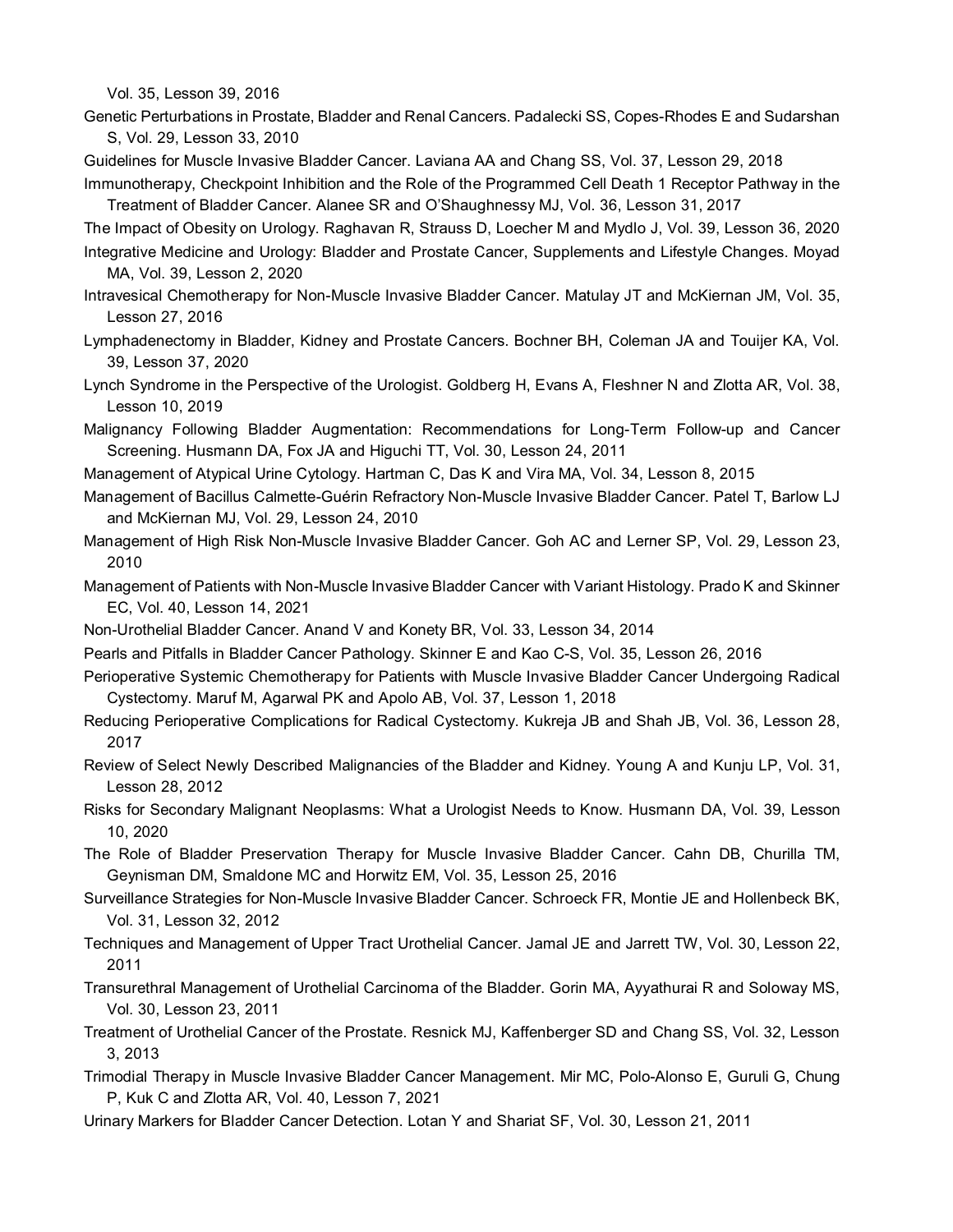#### **URINARY CATHETERIZATION:**

Difficult Catheterization: Tricks of the Trade. Villanueva C and Hemstreet GP III, Vol. 30, Lesson 5, 2011 Stents and Catheters-—What's New? Tennyson L, Kafka I and Averch TD, Vol. 34, Lesson 26, 2015

#### **URINARY DIVERSION:**

Adult Urinary Tract Infections. Rourke E, Kraus SR and Liss MA, Vol. 36, Lesson 37, 2017

Complications of Urinary Diversion. Merrill M, Lee CT and Pohar KS, Vol. 40, Lesson 24, 2021

- Continent Catheterizable Channels. Casey JT and Yerkes EB, Vol. 33, Lesson 16, 2014
- Continent Urinary Diversion: Technique and Quality of Life Outcomes. Gilbert SM and Montgomery JS, Vol. 32, Lesson 33, 2013
- Malignancy Following Bladder Augmentation: Recommendations for Long-Term Follow-up and Cancer Screening. Husmann DA, Fox JA and Higuchi TT, Vol. 30, Lesson 24, 2011
- Technical Principles of Using Bowel for Urinary Tract Reconstruction. Poch MA, Peabody JO and Guru KA, Vol. 30, Lesson 39, 2011

Urinary Diversion for Benign Indications. Boysen WR, Inouye B and Peterson AC, Vol. 39, Lesson 25, 2020

Urostomy Creation and Management of Complications. Davis CB, Breyer BN and Konety BR, Vol. 29, Lesson 35, 2010

### **URINARY INCONTINENCE:**

2010

Artificial Urinary Sphincter after 40 Years of Use: Indications, Techniques and Outcomes. Kavanagh AG, Stewart JN and Boone TB, Vol. 35, Lesson 19, 2016

Autologous Slings. Koski ME and Winters JC, Vol. 37, Lesson 37, 2018

Behavioral Treatment of Pelvic Floor Disorders. Han E, Odabachian L and Gilleran J, Vol. 37, Lesson 18, 2018 Bladder Outlet Surgery for Incontinence and Neurogenic Bladder. Dave S and Khoury AE, Vol. 29, Lesson 27,

Caring for the LGBTQI Urology Patient. Cordon BH, Vol. 39, Lesson 35, 2020

- Complications of Vaginal Surgery for Stress Urinary Incontinence and Prolapse. Dielubanza E and Vasavada S, Vol. 36, Lesson 21, 2017
- Decreased Bladder Compliance: Causes, Implications and Treatment. Rourke E, Winters JC and Kraus SR, Vol. 37, Lesson 20, 2018
- Detrusor Underactivity. Abraham N and Goldman HB, Vol. 33, Lesson 11, 2014
- Diagnostic and Treatment Tools for the Management of Multiple Sclerosis Related Neurogenic Bladder Symptoms. Tracey JM and Stoffel JT, Vol. 36, Lesson 30, 2017
- Dysfunctional Voiding in Adults. Andrews JM, Baverstock RJ and Carlson KV, Vol. 36, Lesson 8, 2017

Evaluation and Management of Enuresis. Austin PF and Neveaus T, Vol. 32, Lesson 14, 2013

- Evaluation and Management of Lower Urinary Tract Symptoms in Children. Colaco M and Barone JG, Vol. 33, Lesson 39, 2014
- Evaluation and Management of Nocturia. Aizen J, Lee CL, Olugbade K and Weiss JP, Vol. 34, Lesson 38, 2015
- Evaluation and Treatment of Post-Prostatectomy Incontinence. Bauer RM and Roosen A, Vol. 31, Lesson 39, 2012
- The Evaluation of Women with Stress Urinary Incontinence—What is Appropriate? Johnson EB and Gormley EA, Vol. 32, Lesson 10, 2013
- Female Urethral Diverticula. Wilson SN and Wilson TS, Vol. 39, Lesson 34, 2020
- Female Urinary Incontinence: The Value and Challenges of Randomized Controlled Trials. Aggarwal H, Lavelle RS and Lemack GE, Vol. 34, Lesson 12, 2015

The Impact of Obesity on Benign Urological Disease. Figler B, Ogan K and Master V, Vol. 29, Lesson 5, 2010 The Impact of Obesity on Urology. Raghavan R, Strauss D, Loecher M and Mydlo J, Vol. 39, Lesson 36, 2020 Injectables for Stress Urinary Incontinence. Linder BJ and Lightner DJ, Vol. 36, Lesson 13, 2017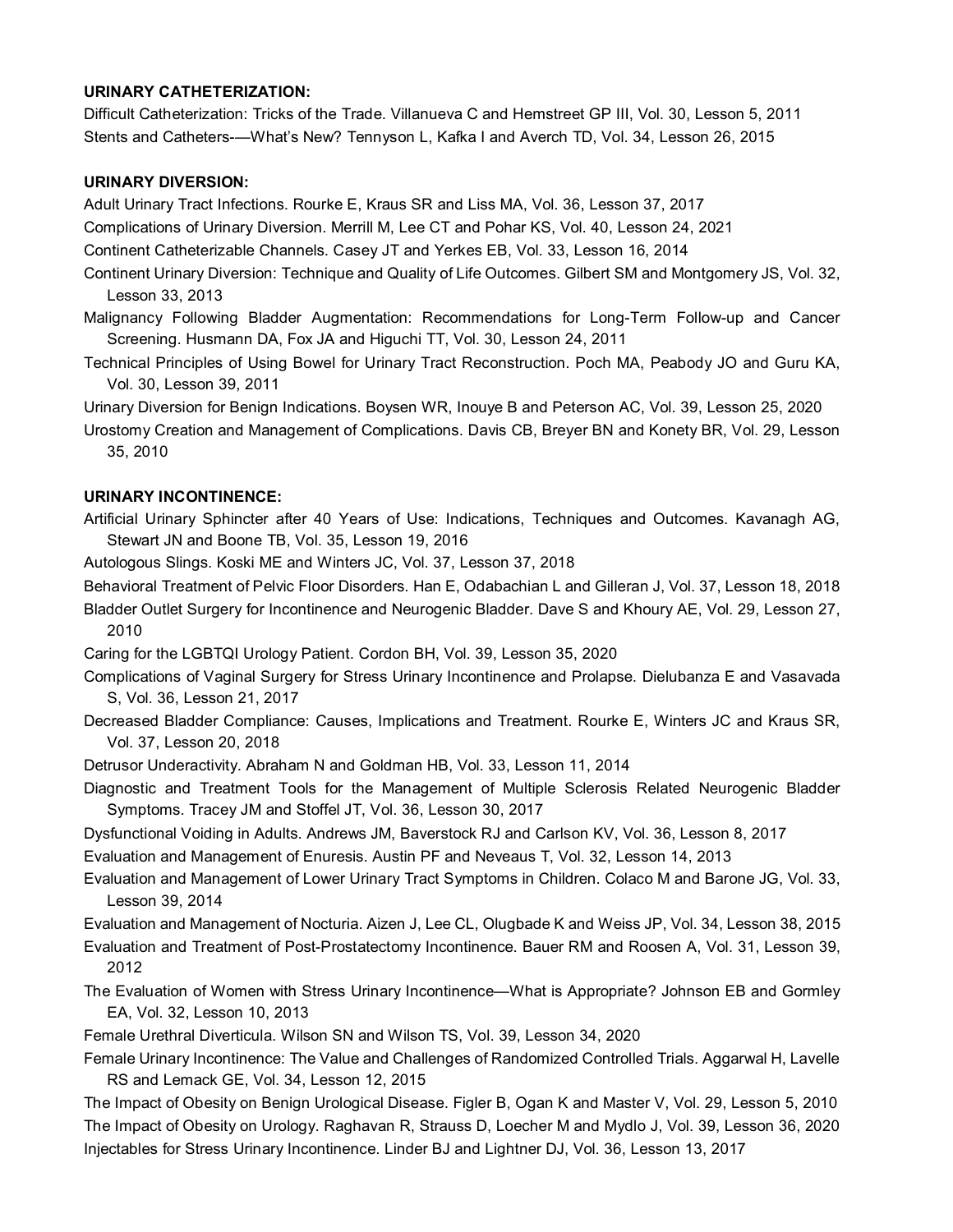Management of the Urethra at the Time of Prolapse Repair. Ballert K, Vol. 29, Lesson 13, 2010

- Manifestations and Management of Urological Complications of Parkinson's Disease. Kreydin EI and Ginsberg DA, Vol. 37, Lesson 27, 2018
- New Pharmacological Approaches to Lower Urinary Tract Symptoms Attributed to Benign Prostatic Hyperplasia. Sheth S, Lee R, Ng C, Melamed S, Chung D, Kaplan SA and Te AE, Vol. 29, Lesson 37, 2010
- Nocturia: What's New In Diagnosis and Treatment? Monaghan TF, Agudelo CW, Diah JH and Weiss JP, Vol. 40, Lesson 8, 2021
- Overactive Bladder: Diagnosis and Management. Gormley EA, Vol. 33, Lesson 14, 2014
- Pediatric Urinary Incontinence: Update from the International Children's Continence Society. Dudley AG and Franco I, Vol. 37, Lesson 10, 2018
- Pelvic Floor Physical Therapy for Pelvic Pain and Voiding Dysfunction. Scott KM, Morita-Nagai P, Lemack GE and Sultan M, Vol. 37, Lesson 17, 2018
- Primary Bladder Neck Obstruction: Diagnostic and Management Considerations. Brucker BM and Drain A, Vol. 39, Lesson 1, 2020
- The Role of Pelvic Floor Rehabilitation Therapy for Post-Prostatectomy Incontinence. Young DB, Omeis BN and Kraus SR, Vol. 31, Lesson 40, 2012
- The Role of Urodynamics in the Diagnosis and Treatment of Stress Urinary Incontinence. Bartley J, Nikolavsky D and Sirls LT, Vol. 32, Lesson 28, 2013
- Surgical Treatment of Post-Prostatectomy Incontinence. MacLachlan L and Mourtzinos A, Vol. 38, Lesson 4, 2019
- Surgical Treatment of Stress Urinary Incontinence in 2016óWhat is the Role of the Mid-Urethral Sling? Chiles LR and Rovner ES, Vol. 35, Lesson 11, 2016
- Understanding and Managing Post-Micturition Dribbling: Lessons Learned from Male LUTS Clinics. Nickel JC and Speakman MJ, Vol. 39, Lesson 7, 2020

Urinary Incontinence in the Elderly. Wagg A, Vol. 32, Lesson 15, 2013

Urinary Tract Infections and Bladder and Bowel Dysfunction. Austin PF and Mittal AG, Vol. 39, Lesson 12, 2020 Urological Complications of Sickle Cell Disease. Morrison BF and Burnett AL, Vol. 31, Lesson 29, 2012

- The Use of Surgical Mesh for Incontinence and Prolapse Surgery: Indications for Use, Technical Considerations and Management of Complications. Terlecki RP and Flynn BJ, Vol. 29, Lesson 14, 2010
- The Use of Transvaginal Mesh for Pelvic Organ Prolapse and Stress Urinary Incontinence. Koski M and Rovner E, Vol. 32, Lesson 19, 2013

### **URINARY RETENTION:**

- Acute and Chronic Urinary Retention in Men and Women: Epidemiology, Treatment and Future Directions. Giblin BM, Kowalik U and Plante MK, Vol. 39, Lesson 30, 2020
- Contemporary Management of Anterior Urethral Strictures. Zhao LC, Vol. 33, Lesson 18, 2014
- Dysfunctional Voiding in Adults. Andrews JM, Baverstock RJ and Carlson KV, Vol. 36, Lesson 8, 2017

Initial Evaluation and Management of Acute Urinary Retention. Dobberfuhl AD and Comiter CV, Vol. 35, Lesson 10, 2016

### **URINATION DISORDERS:**

Dysfunctional Voiding in Adults. Andrews JM, Baverstock RJ and Carlson KV, Vol. 36, Lesson 8, 2017

Pelvic Floor Physical Therapy for Pelvic Pain and Voiding Dysfunction. Scott KM, Morita-Nagai P, Lemack GE and Sultan M, Vol. 37, Lesson 17, 2018

### **URODYNAMICS:**

A Critical Appraisal of the AUA Urodynamics Guidelines. Gomelsky A, Khaled D and Krlin R, Vol. 36, Lesson 12, 2017